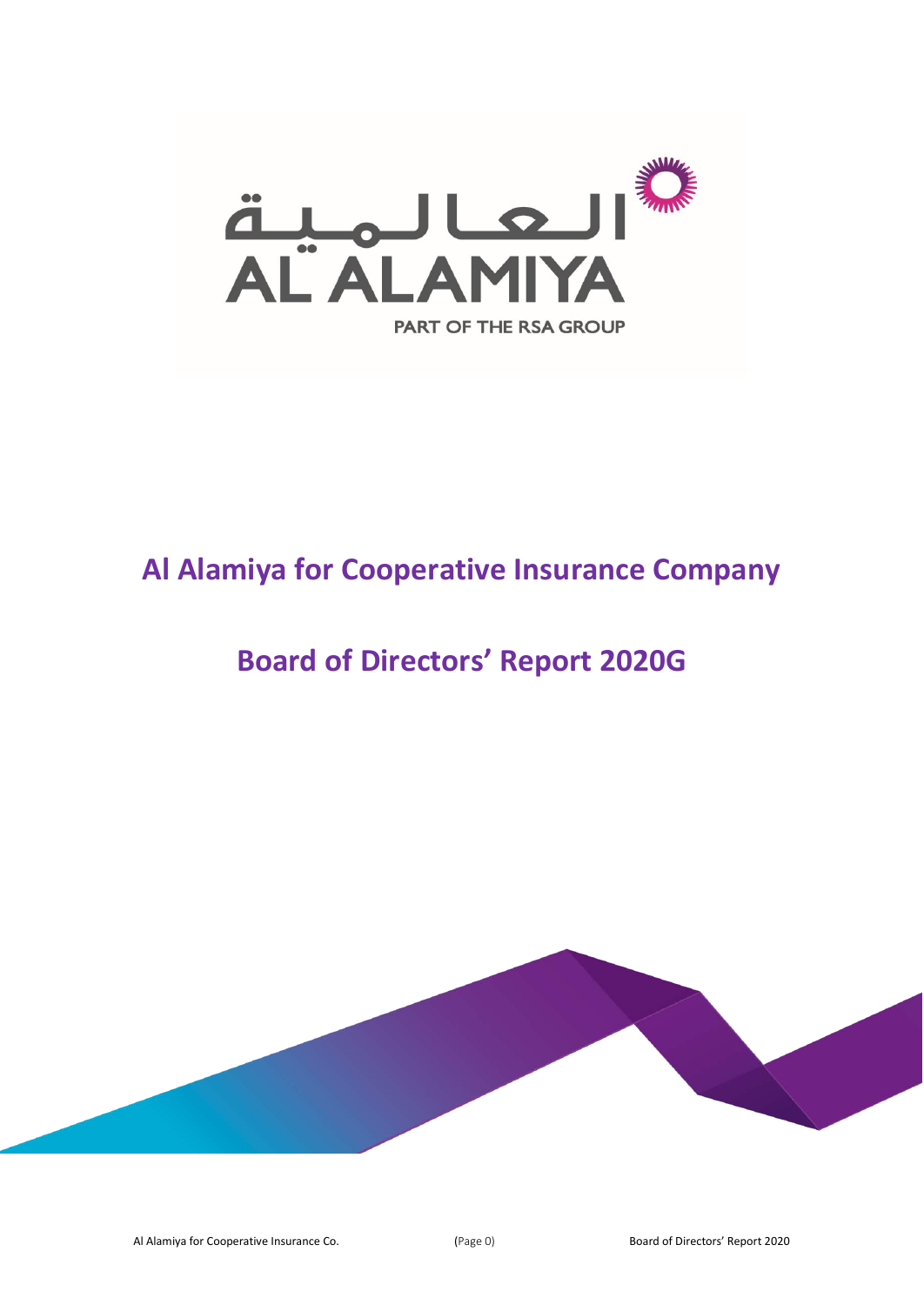The Board of Directors of Al Alamiya For Cooperative Insurance Company (hereinafter referred to as the "Company" or "Al Alamiya") have great pleasure in presenting to our Shareholders the Annual Report for the year ended 31-12-2020 G.

The year 2020 witnessed continued challenging circumstances in the market as well as the operating environment with the COVID 19 Pandemic also adversely impacting the overall economy and the insurance industry. The challenging environment also have adversely impacted the Company leading to a decline in the gross written premium by SR 28.77 Million from SR 219.94 Million in 2019 to SR 191.17 Million in 2020 and to incur a Comprehensive Loss after Zakat and Tax of SR 4.03 Million compared to a Comprehensive Income after Zakat and Tax of SR 19.05 Million in 2019.

Recognizing the potential implications of the reduction in the gross written premium over the past 2 years, Al Alamiya has introduced new revenue streams through the digital channel to rebuild its revenues in a sustainable manner and by balancing the twin objectives of growth and profitability. A focus on quality of revenue will remain important as the Company seeks to review its business segments, distribution channels and products and refine them as needed. AL Alamiya is also in the process of implementing a new target operating model to ensure that an optimal and cost-effective operating platform is in place to support its strategic objectives.

Key regulators such as the Central Bank (SAMA) and the Capital Markets Authority (CMA) also continued to further strengthen the regulatory environment and the corporate governance standards. Al Alamiya in keeping with its culture of ensuring compliance with regulatory requirements, views these changes as positive developments that will help the insurance sector as a whole by enabling a level playing field, improving transparency, and protecting the consumers. One area where Al Alamiya has made significant changes is in Cyber Security. Al Alamiya has appointed a Cyber Security officer and a Committee on Cyber Security to oversee the actions that are required in respect of the capability maturity that is targeted by the key regulators.

Another area of focus for Al Alamiya in 2020 and going forward is IFRS 17. The introduction of the new accounting standard IFRS 17 is expected to significantly change the manner in which Insurance Companies measure their incomes from insurance contracts and the assets and liabilities arising therefrom as well as the manner in which these are presented and disclosed in the financial statements. SAMA has taken an active role in guiding the insurance sector in KSA in its implementation of this new accounting standard which is due to be effective from 1st Jan 2023. Al Alamiya is well positioned in its journey of preparedness for this event given through its internal effort supported through by its association with the Royal & Sun Alliance Insurance "RSA Group" and the technical expertise and support that is available from the Royal & Sun Alliance Insurance "RSA Group" in this regard.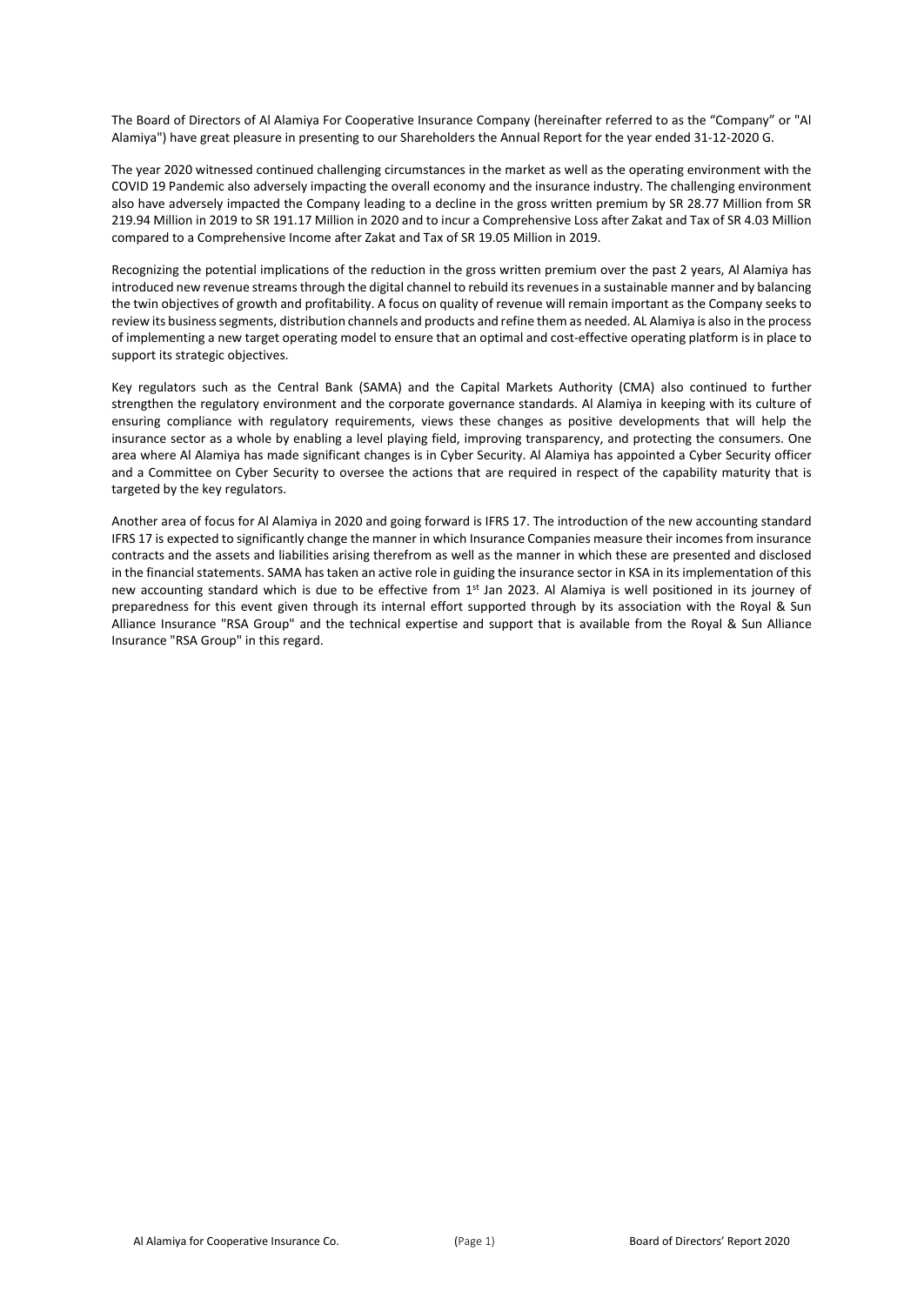### **A. BUSINESS PERFORMANCE AND PLANS FOR THE FUTURE**

### (i) Principal Activities

The Company is licensed by SAMA to transact insurance and reinsurance business in the Kingdom of Saudi Arabia in the classes of General Insurance, Medical Insurance, and Protection and Savings Insurance. The split of the activities between the lines of business and the major business segments is as follows:

|                               |       | $\frac{1}{2}$   |              |                    |                |               |                             |               |              |
|-------------------------------|-------|-----------------|--------------|--------------------|----------------|---------------|-----------------------------|---------------|--------------|
| <b>Description</b>            | Year  | <b>Property</b> | <b>Motor</b> | <b>Engineering</b> | <b>Medical</b> | <b>Marine</b> | <b>Group</b><br><b>Life</b> | <b>Others</b> | <b>Total</b> |
| <b>Gross Premiums Written</b> | 2020G | 76.18           | 22.16        | 15.16              | 0.16           | 14.09         | 50.46                       | 12.96         | 191.17       |
|                               | 2019G | 65.91           | 74.69        | 13.45              | 2.88           | 11.95         | 38.26                       | 12.79         | 219.94       |
|                               | 2018G | 81.88           | 110.37       | 20.47              | 20.62          | 19.07         | 27.20                       | 13.92         | 293.53       |
|                               | 2017G | 91.65           | 91.65        | 17.02              | 4.99           | 26.00         | 16.87                       | 15.19         | 263.37       |
|                               | 2016G | 136.19          | 84.35        | 18.73              | 2.36           | 34.61         | 13.17                       | 21.34         | 310.75       |
| <b>Net Premiums Written</b>   | 2020G | 7.11            | 20.92        | 2.07               | 0.16           | 1.86          | 15.68                       | 5.79          | 53.59        |
|                               | 2019G | 1.58            | 72.93        | 1.76               | 1.26           | 2.91          | 15.43                       | 6.54          | 102.41       |
|                               | 2018G | 16.39           | 108.58       | 3.30               | 3.62           | 7.28          | 10.57                       | 7.68          | 157.42       |
|                               | 2017G | 27.89           | 89.95        | 0.70               | 2.34           | 10.47         | 5.76                        | 9.24          | 146.37       |
|                               | 2016G | 38.26           | 83.12        | 2.57               | 0.88           | 15.81         | 4.81                        | 15.15         | 160.60       |
| <b>Net Premiums Earned</b>    | 2020G | 4.88            | 37.28        | 2.01               | 0.45           | 1.75          | 15.65                       | 5.48          | 67.50        |
|                               | 2019G | 9.60            | 84.10        | 2.11               | 4.14           | 3.96          | 15.51                       | 6.32          | 125.74       |
|                               | 2018G | 26.31           | 94.42        | 3.54               | 1.69           | 8.44          | 10.26                       | 7.79          | 152.45       |
|                               | 2017G | 32.35           | 86.00        | 0.92               | 1.71           | 11.41         | 6.28                        | 11.64         | 150.31       |
|                               | 2016G | 41.88           | 122.70       | 2.66               | 0.92           | 16.86         | 7.19                        | 15.09         | 207.30       |
| <b>Net Underwriting</b>       | 2020G | 9.82            | 22.50        | 3.77               | $-0.32$        | 5.12          | 1.99                        | 4.28          | 47.16        |
| Result*                       | 2019G | 10.30           | 25.47        | 4.35               | 1.80           | 6.29          | 4.58                        | 5.31          | 58.11        |
|                               | 2018G | 34.76           | 23.40        | 5.94               | 0.23           | 10.11         | 2.55                        | 8.99          | 85.98        |
|                               | 2017G | 37.65           | 31.68        | 8.34               | 0.42           | 17.13         | (5.42)                      | 10.76         | 100.56       |
|                               | 2016G | 34.86           | 28.93        | 4.90               | (0.38)         | 15.00         | 7.06                        | 11.33         | 101.70       |
| <b>Un-allocated Operating</b> | 2020G |                 |              |                    |                |               |                             |               | (51.28)      |
| (Expenses)/Income             | 2019G |                 |              |                    |                |               |                             |               | (40.83)      |
|                               | 2018G |                 |              |                    |                |               |                             |               | (57.37)      |
|                               | 2017G |                 |              |                    |                |               |                             |               | (55.53)      |
|                               | 2016G |                 |              |                    |                |               |                             |               | (55.27)      |
| Insurance operations'         | 2020G |                 |              |                    |                |               |                             |               | (4.12)       |
| <b>Total income for the</b>   | 2019G |                 |              |                    |                |               |                             |               | 17.28        |
| year                          | 2018G |                 |              |                    |                |               |                             |               | 28.62        |
|                               | 2017G |                 |              |                    |                |               |                             |               | 45.03        |
|                               | 2016G |                 |              |                    |                |               |                             |               | 46.43        |

#### Turnover and contribution to trading results by lines of business **SR Million**

. \*Net Underwriting Result excludes the unallocated Other Underwriting Expenses.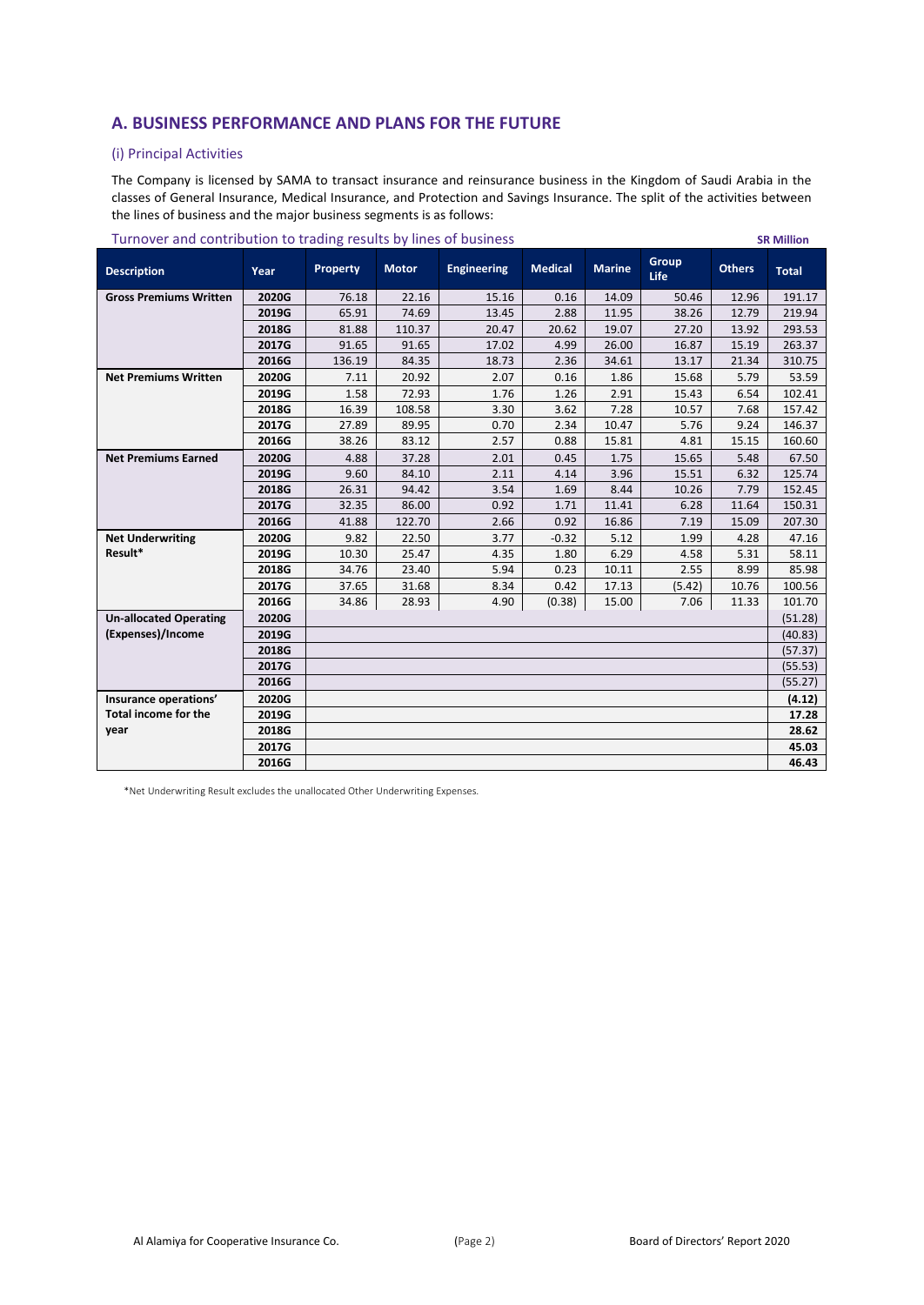### **Lines of Business**

### **Gross Written Premiums**



### **Net Written Premiums**





### **Net Underwriting Result\***

*\*Net Underwriting Result excludes the unallocated Other Underwriting Expenses.*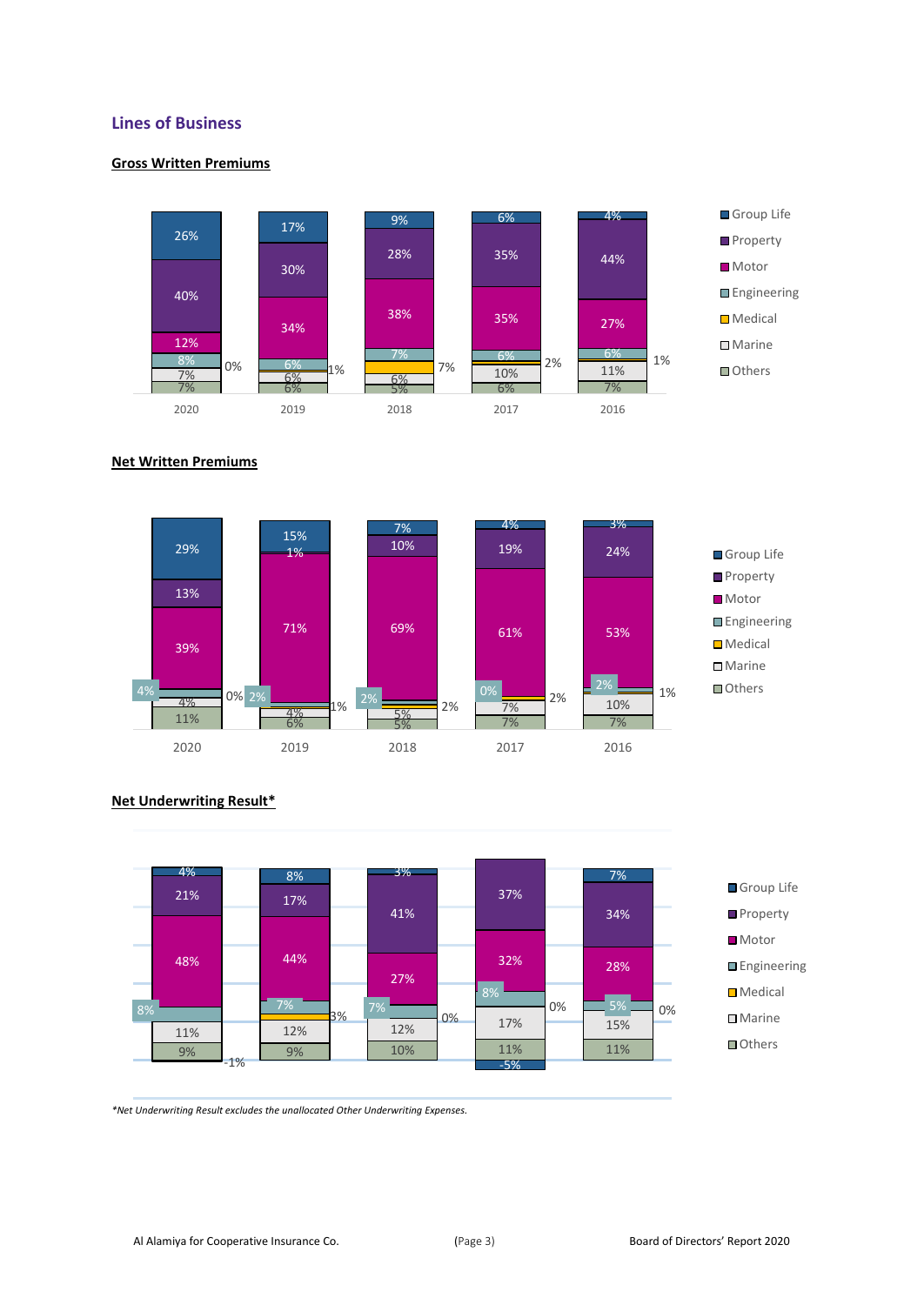#### **(ii) Plans for the future**

While the economy continues to remain resilient and strong, economic growth in the Kingdom of Saudi Arabia has slowed down due to the COVID-19 pandemics following the drop in oil prices. The Government has made significant efforts to diversify the economy and reduce dependence on oil which is expected to bring in significant investments in the non-oil sector as well as infrastructure development, which in turn are expected to be key drivers of future growth in the general insurance business in the Kingdom of Saudi Arabia.

The demand for insurance in Saudi Arabia is still primarily driven by government legislation where medical and motor insurance dominate the insurance market in term of Growth Premium Written. Recently, the digital platforms through which products and services are provided are on the rise and customers are increasingly preferring to interact digitally with their insurance company, hence digitally advanced insurers will have greater advantage.

To take advantage of this significant potential, the Company is gearing itself to address the insurance needs of the customer by focusing on Personal Lines and Small and Micro Business through the digital channel while the Company will continue to partner with brokers, affinity partners, and customers to create a platform from which Al Alamiya can consistently deliver sustainable and profitable growth. This strategy will allow Al Alamiya to gain market share.

The company has undertaken significant strategic change and will focus on 3 key priority areas to achieve profitable growth:

- Grow in Personal Line the digital channel
- Expansion into SME
- Progress affinity with affinity partners

The Company will also continue to maintain its efforts to effectively service and retain its key accounts. It will also continually develop the skill sets of its people and invest in technology and build a lean and efficient operating environment without compromising on any of the strong internal controls in the business operations.

#### **iii) Summary Statements of Financial Position, Comprehensive Income, and Changes in Shareholders' Equity**

The Company's Statement of Financial Position as at 31-12-2020G, the Statement of Comprehensive Income for the financial year ended 31-12-2020G, and the Statement of Changes in Shareholders' Equity are shown in the tables below:

#### Summary Statement of Financial Position as at 31-12-2020G

|                                         |        |        |                            |        | <b>SR Million</b> |
|-----------------------------------------|--------|--------|----------------------------|--------|-------------------|
| <b>Summary Statement</b>                | 2020G  | 2019G  | <b>2018G</b><br>(Restated) | 2017G  | 2016G             |
| <b>Insurance Operations' Assets</b>     | 374.88 | 422.39 | 416.11                     | 403.14 | 411.34            |
| <b>Shareholders' Operations' Assets</b> | 398.20 | 390.01 | 382.37                     | 404.13 | 372.62            |
|                                         |        |        |                            |        |                   |
| <b>Total Assets</b>                     | 773.08 | 812.40 | 798.48                     | 807.27 | 783.96            |

|                                          |        |        |                            |        | <b>SR Million</b> |
|------------------------------------------|--------|--------|----------------------------|--------|-------------------|
| <b>Summary Statement</b>                 | 2020G  | 2019G  | <b>2018G</b><br>(Restated) | 2017G  | 2016G             |
| <b>Insurance Operations' Liabilities</b> | 308.24 | 351.18 | 363.89                     | 403.14 | 411.34            |
| Shareholders' Operations' Liabilities    | 61.16  | 53.52  | 45.93                      | 37.27  | 41.66             |
|                                          |        |        |                            |        |                   |
| <b>Total Liabilities</b>                 | 369.40 | 404.69 | 409.82                     | 440.41 | 453.01            |
|                                          |        |        |                            |        |                   |
| <b>Total Shareholders' Equity</b>        | 403.68 | 407.71 | 388.66                     | 366.86 | 330.96            |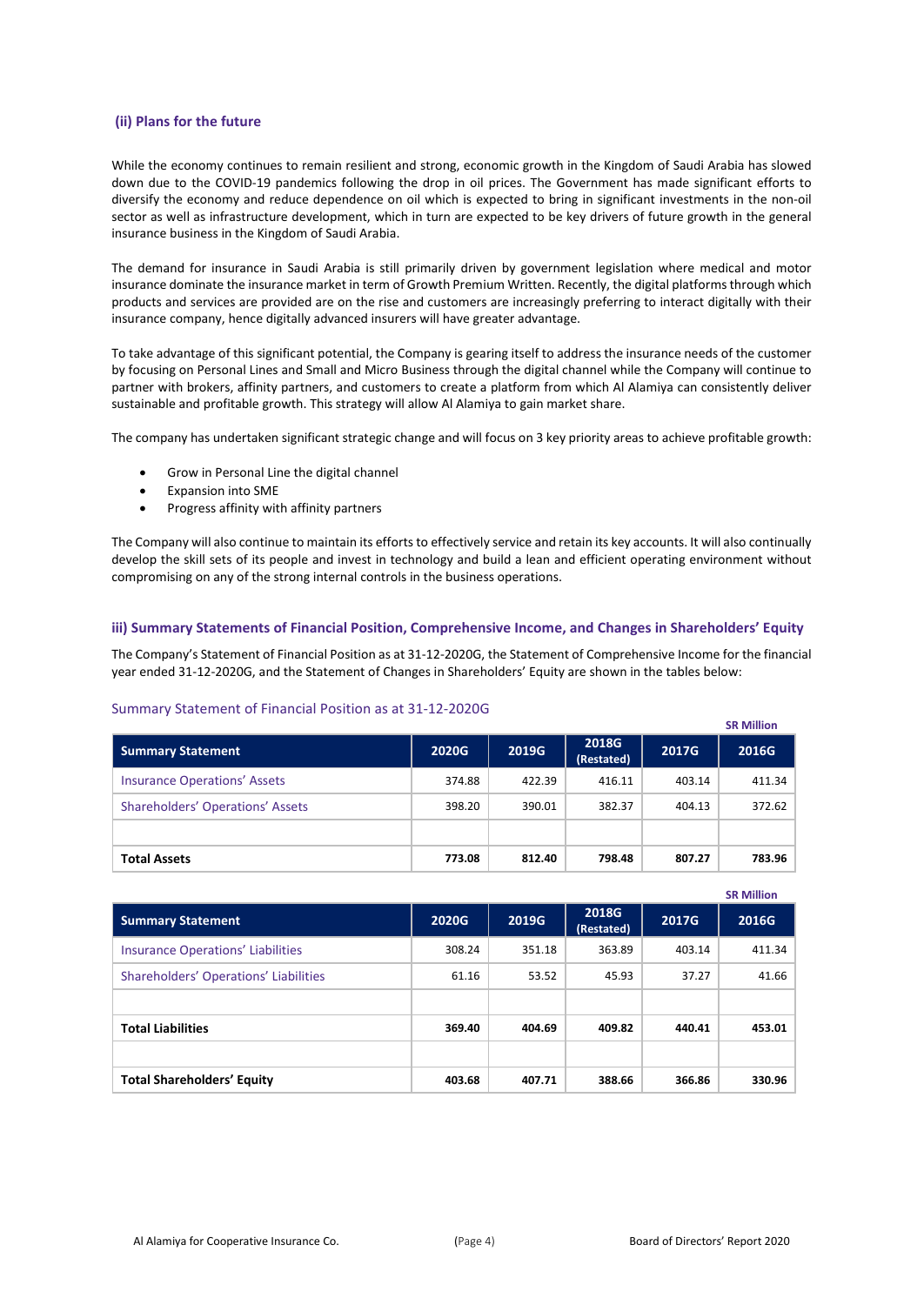### Statement of Financial Position Key Indicators



### Summary Statement of Comprehensive Income - Insurance Operations for the Year Ended 31-12-2020G

|                                                                            |              |         |                            |         | <b>SR Million</b> |
|----------------------------------------------------------------------------|--------------|---------|----------------------------|---------|-------------------|
| <b>Comprehensive Income - Insurance Operations</b>                         | <b>2020G</b> | 2019G   | <b>2018G</b><br>(Restated) | 2017G   | 2016G             |
| <b>Gross Premiums Written</b>                                              | 191.17       | 219.94  | 293.53                     | 263.37  | 310.75            |
| Net Premiums Written                                                       | 53.59        | 102.41  | 157.42                     | 146.37  | 160.6             |
| Net Premiums Earned                                                        | 67.50        | 125.74  | 152.45                     | 150.31  | 207.3             |
| Net Claims Incurred                                                        | (22.58)      | (62.25) | (59.99)                    | (46.62) | (101.70)          |
| Net Underwriting Income                                                    | 45.78        | 56.99   | 85.98                      | 99.18   | 100.12            |
| <b>General &amp; Administrative Expenses</b>                               | (61.16)      | (50.35) | (59.95)                    | (57.10) | (57.18)           |
| Insurance Operations' Total Income for the Year                            | (4.12)       | 17.28   | 28.62                      | 45.03   | 46.43             |
| Total Income for the Year Attributed to the<br><b>Insurance Operations</b> |              | 1.73    | 2.86                       | 4.50    | 4.64              |

### Summary Statement of Comprehensive Income - Shareholders' Operations for the Year Ended 31-12-2020G

|                                                    |        |        |            |        | <b>SR Million</b> |
|----------------------------------------------------|--------|--------|------------|--------|-------------------|
| <b>Comprehensive Income - Shareholders'</b>        | 2020G  | 2019G  | 2018G      | 2017G  | 2016G             |
| <b>Operations</b>                                  |        |        | (Restated) |        |                   |
| Shareholders' appropriation from insurance         |        |        |            |        |                   |
| operations' Surplus/(Deficit)                      | (9.77) | 7.45   | 25.75      | 40.53  | 41.78             |
| Investment income                                  | 7.02   | 9.60   | 7.32       | 5.76   | 6.30              |
| <b>General &amp; Administrative Expenses</b>       | (1.46) | (1.49) | (1.81)     | (1.81) | (1.73)            |
| Total Income before Zakat and Income Tax for       | 1.45   | 23.66  | 31.26      | 44.49  | 46.35             |
| the Year Attributable to Shareholders              |        |        |            |        |                   |
| Total Comprehensive Income/(Loss) before Zakat     | 3.05   | 27.50  | 30.45      | 44.31  | 46.94             |
| Total Comprehensive Income/(Loss) after Zakat      | (4.03) | 19.05  | 20.73      | 35.90  | 38.49             |
| Basic and Diluted Earnings/(Loss) per share (Saudi | (0.15) | 0.38   | 0.54       | 1.11   | 1.16              |
| Riyals)                                            |        |        |            |        |                   |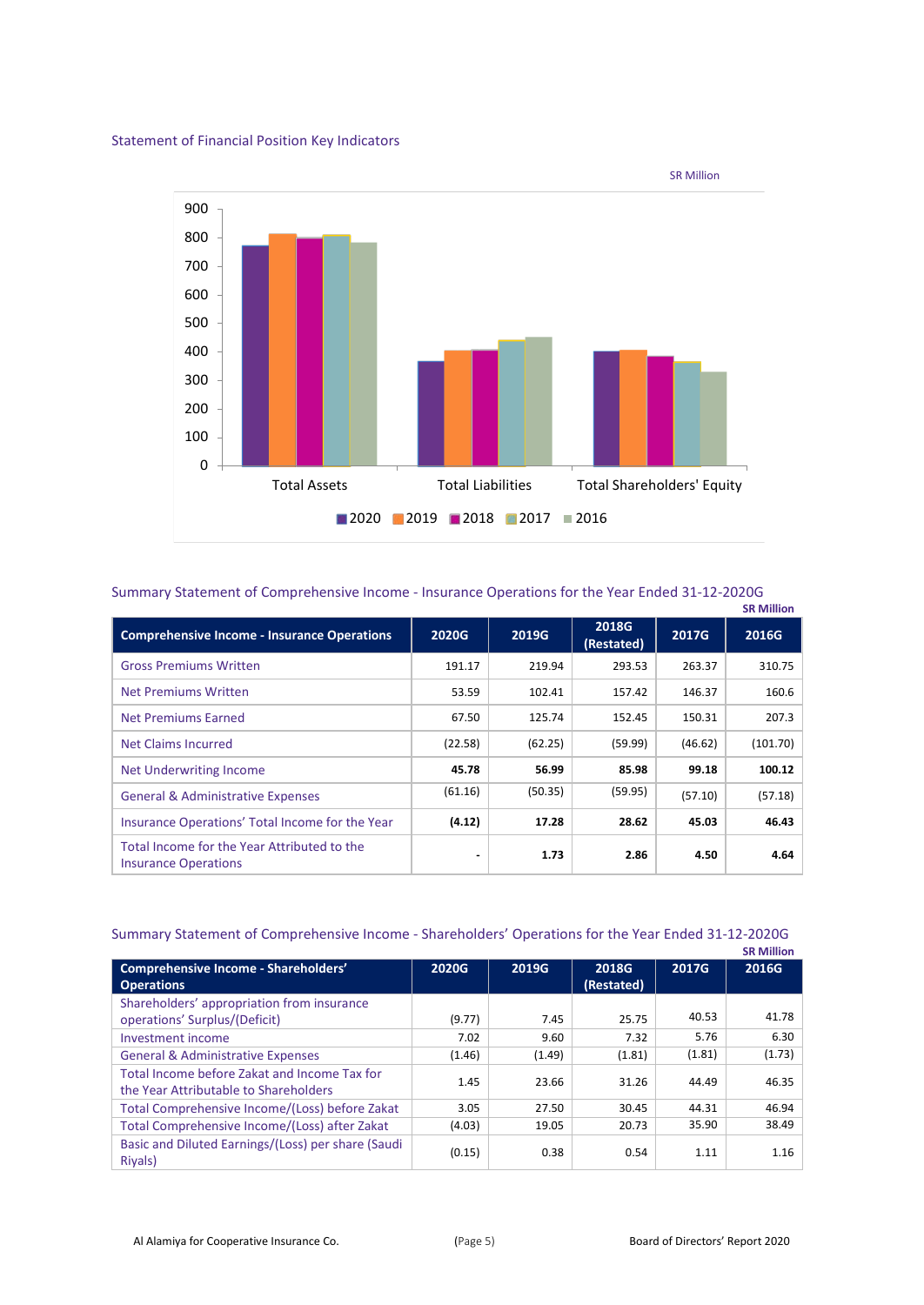### Summary Statement of Changes in Shareholders' Equity

|                                                                 |        |        |                     |         | <b>SR Million</b> |
|-----------------------------------------------------------------|--------|--------|---------------------|---------|-------------------|
| <b>Changes in Shareholders' Equity</b>                          | 2020G  | 2019G  | 2018G<br>(Restated) | 2017G   | 2016G             |
|                                                                 |        |        |                     |         |                   |
| <b>Share Capital</b>                                            | 400.00 | 400.00 | 400.00              | 400.00  | 400.00            |
| Retained earnings/ (Accumulated losses)                         | (0.34) | 5.80   | (9.22)              | (32.27) | (68.36)           |
| Fair value reserve for available for sale<br><i>investments</i> | 3.77   | 2.17   | (1.67)              | (0.86)  | (0.68)            |
| Actuarial reserve for employee benefits                         | 0.26   | (0.26) | (0.46)              |         |                   |
| <b>Total</b>                                                    | 403.68 | 407.71 | 388.66              | 366.87  | 330.96            |

### **(iv) Geographical Analysis and Material Variations from Previous Year**

#### a) Geographical Analysis

The Company operates solely within the Kingdom of Saudi Arabia. Geographical details of Gross Written Premiums for the various financial reporting periods for the last 5 years up to 2020G are given below:

|                                         |        |        |        |        | <b>SR Million</b> |
|-----------------------------------------|--------|--------|--------|--------|-------------------|
| <b>Gross Written Premiums by Region</b> | 2020G  | 2019G  | 2018G  | 2017G  | 2016G             |
| Central                                 | 92.17  | 134.97 | 156.99 | 125.43 | 92.05             |
| Eastern                                 | 44.50  | 34.14  | 67.30  | 44.59  | 73.94             |
| Western                                 | 54.50  | 50.83  | 69.25  | 93.35  | 144.76            |
| <b>Total KSA</b>                        | 191.17 | 219.94 | 293.53 | 263.37 | 310.75            |



The Company does not have any subsidiaries in any jurisdiction.

#### b) Highlights of Variances in Operating Results

The information presented in the above tables cover the most recent five reporting annual periods. The analysis below explains the differences in the operating results of the year ended 31-12-2020G and the prior year (i.e. year ended 31-12- 2019G). As there has been no forecast published by the company relating to the period from 01-01-2020G to 31-12-2020G, no comparison is made between actual results and forecast.

The Company's Gross Premiums Written are SR 191.17 Million in 2020G compared to SR 219.94 Million in 2019G reflecting a decline of 13.1%. The decline is mainly driven by Motor which is 70.3% lower in 2020G while other major portfolios have higher premium compared to 2019G. The overall decline in Gross Premiums Written has resulted in lower Net Premiums Written and lower Net Premium Earned which decreased by 47.7% and 46.3% respectively compared to 2019G.

Net Claims Incurred decreased by 63.7% from SR 62.2 Million in 2019G to SR 22.6 Million in 2020G mainly due to lower claims costs in Property, Motor, Medical and Other portfolios partially offset by higher claims costs in the Group Life portfolio.

The Net Underwriting Income decreased by 19.7% from SR 56.99 Million in 2019 to SR 45.78 Million in 2020G mainly due to lower Premium Earned partially offset by lower Total Underwriting Costs and Expenses.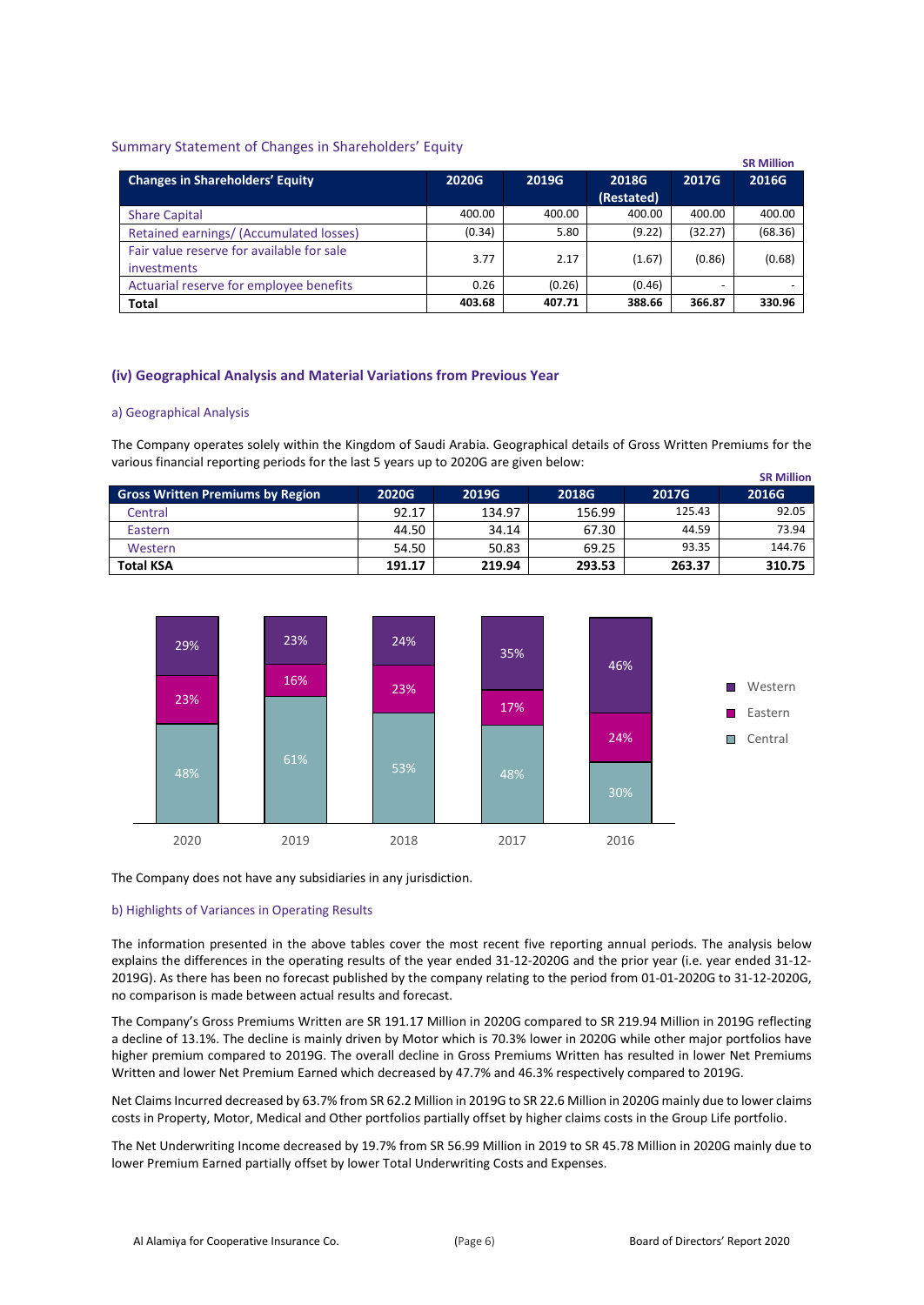Policyholders' investment income of SR 3.58 Million in 2020G decreased by 45.6% from SR 6.58 Million in 2019G primarily due to decreased average investment yield on term deposit placed with local banks.

General and Administrative Expenses under Insurance Operations increased by 4.4% from SR 57.18 Million in 2019 to SR 59.71 Million in 2020. Furthermore, a decrease in collections partially impacted by COVID 19 and the slowdown resulting from the pandemic led to the adverse impact on doubtful debts by SR 1.1 Million in 2020G compared to a reversal of SR 6.8 Million in 2019G.

Total Lossfor the Year under Insurance Operations for 2020G is SR 4.12 Million compared to Total Income of SR 17.28 Million in 2019G. The decrease in the income for the period compared with the same period of the previous year is primarily due to lower Earned Premiums, lower investment income and higher expenses partially offset by lower claims cost and an increase in Other Income.

Shareholders' Investment Income decreased from SR 9.60 Million in 2019G to SR 7.02 Million in 2020G mainly due to lower investment returns on term deposit partial offset by an increase in investments in Saudi Arabia Government Sukuks which carries a higher average investment yield compared to term deposits.

The Total Comprehensive Loss for 2020G is SR (4.03) Million compared to the Total Comprehensive Income of SR 20.78 Million in 2019G.

The Loss per Share in 2020G was SR (0.15) versus Earning per share of SR 0.38 in 2019G.

### **(v) Basis of Reporting**

The financial statements for the year ended December 31, 2020G have been prepared in accordance with:

- International Financial Reporting Standard (IFRS) as endorsed in the Kingdom of Saudi Arabia and other standards and pronouncements that are issued by Saudi Organization of Certified Public Accountants (SOCPA) (collectively referred to as "IFRS as endorsed in KSA").
- The requirements of the Regulations for Companies and Company's By-laws and for such internal control as management determines is necessary to enable the preparation of financial statements that are free from material misstatement, whether due to fraud or error.

As required by Saudi Arabian Insurance Regulations, the Company maintains separate book of accounts for Insurance Operations and Shareholders' Operations. The physical custody of all assets related to the Insurance Operations and Shareholders' Operations are held by the Company. Revenues and expenses clearly attributable to either activity are recorded in the respective accounts. The basis of allocation of other revenue and expenses from joint operations is determined by the management and Board of Directors.

The statement of financial position, statement of income and statement of comprehensive income and cash flows of the insurance operations and shareholders operations which are presented in note 25 of the financial statement have been provided as supplementary financial information and to comply with the requirements of the guidelines issued by SAMA implementing regulations. SAMA implementing regulations requires the clear segregation of the assets, liabilities, income and expenses of the Insurance Operations and the Shareholders Operations. Accordingly, the statements of financial position, statements of income, comprehensive income and cash flows prepared for the insurance operations and shareholders operations as referred below in note 25 reflect only the assets, liabilities, income, expenses and comprehensive gains or losses of the respective operations.

In preparing the Company-level financial information in compliance with IFRS, the balances and transactions of the insurance operations are amalgamated and combined with those of the shareholders' operations. Interoperation balances, transactions and unrealized gains or losses, if any, are eliminated in full during amalgamation. The accounting policies adopted for the Insurance Operations and Shareholders Operations are uniform for like transactions and events in similar circumstances. Surplus from insurance operations' and actuarial reserves from employee benefits are shown separately as Accumulated Surplus in the statement of financial position and as Actuarial reserve for employee benefits in the statement of equity.

The Company is required to distribute 10% of the net surplus from insurance operations to policyholders and the remaining 90% is to be allocated to the shareholders of the Company in accordance with the Insurance Law and Implementation Regulations issued by SAMA. Any deficit arising on insurance operations is transferred to the shareholders' operations in full.

The Company's statement of financial position is not presented using a current/non-current classification. However, the following balances would generally be classified as current: cash and cash equivalents, term deposits, premiums and reinsurers' receivable, net, reinsurance share of unearned premiums, reinsurance share of outstanding claims, deferred policy acquisition costs, prepaid expenses and other assets and investments with the exception of available for sale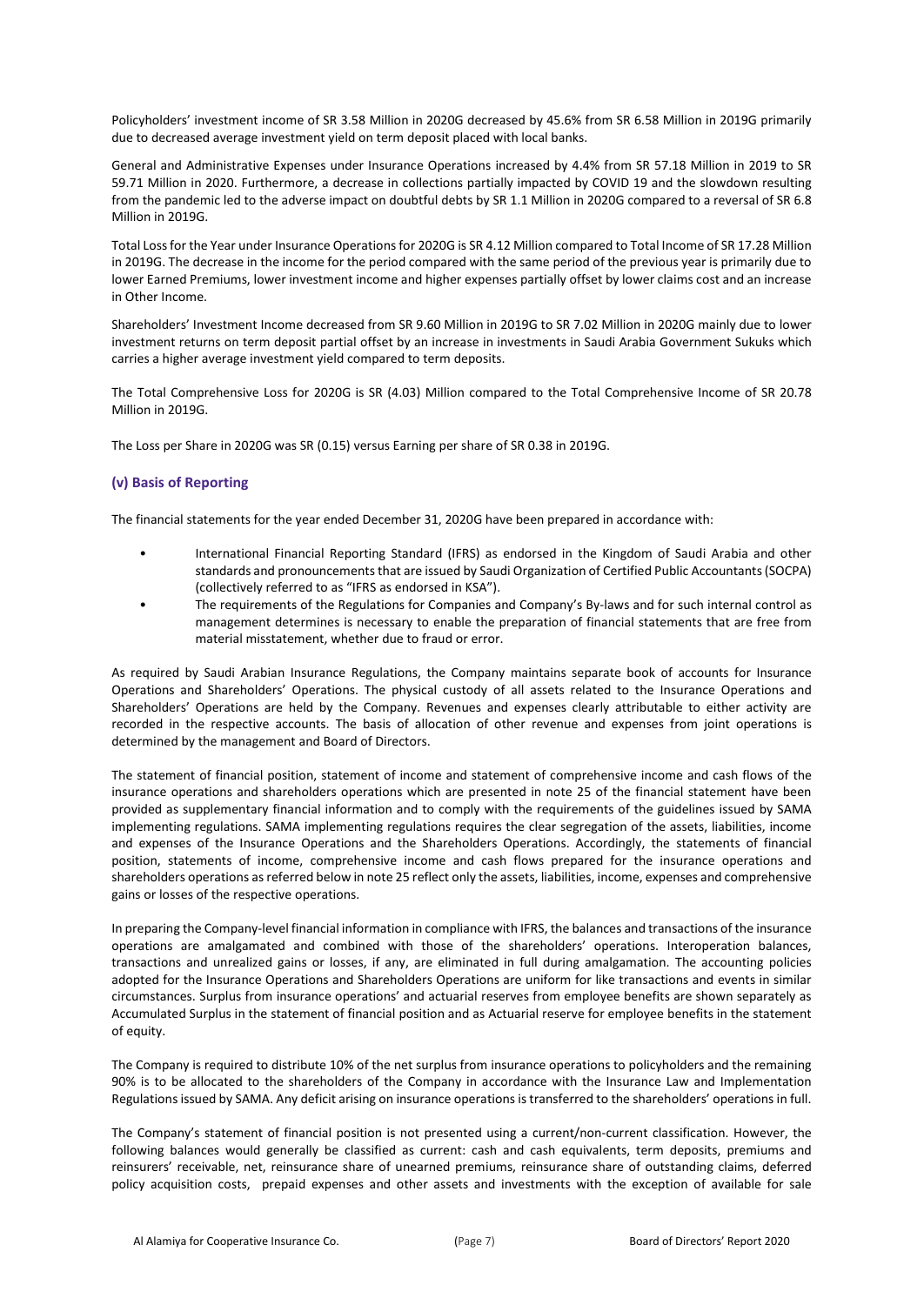investments in insurance operations. The following balances would generally be classified as non-current property and equipment and intangible assets, statutory deposit, accrued commission income on statutory deposit and available for sale investments in insurance operations.

The basis of presentation of the financial statements and the significant accounting policies are explained in greater detail under Notes 2 and 3 of the Notes to the Financial Statements for the year ended December 31, 2020G.

### **(vi) Dividend Policy**

The Company intends to pay annual dividends on the Shares based on the level of required capital to support the Company's operations. However, the Company gives no assurance that any dividend will actually be paid thereafter, not does it give any assurance as to the amount which will be paid in any given year.

In accordance with Article 44 of the By-Laws of the Company, 10% of the net surplus from Policyholders' operations shall be distributed to the Policyholders, and the balance of 90% shall be carried forward to the Shareholders' Income Statement.

From time to time, dividends will be paid to the Shareholders from the net profits subject to the following limitations contained in Article 45 of the By-Laws and Article 70 of the SAMA Implementing Regulation for the Law on Supervision of Cooperative Insurance Companies:

- 1. The decreed Zakat and income tax shall be set aside;
- 2. 20 percent of the net profits shall be allocated to form the statutory reserve. The ordinary General Assembly may discontinue this allocation when the said reserve reaches one hundred percent of the Company's paid-up capital;
- 3. The ordinary General Assembly may, at the recommendation of the Board, set aside a specific percentage of the annual net profits to build up additional reserves allocated for a specific purpose or purposes as determined by the General Assembly;
- 4. The balance shall be distributed as a first payment in the amount of at least five percent of paid-up capital to the Shareholders;
- 5. The remaining balance shall be distributed to the Shareholders as a share in the profits or to be transferred to the retained profits account; and
- 6. The Board may issue a decision to distribute periodical profits to be deducted from annual profits specified in paragraph 4 above in accordance with the rules and regulations issued by the competent authorities.

Any declaration of dividends will be dependent upon the Company's earnings, its financial condition, the condition of the markets, the general economic climate and other factors, including the Company's analysis of investment opportunities and reinvestment needs, cash and capital requirements, business prospects, as well as other legal and regulatory considerations.

The Company shall immediately inform the public and the Capital Market Authority (the "CMA") of any resolutions or recommendations for distribution of profit. Any profits so proposed for distribution shall be paid to the Shareholders at the place and time specified by the Board pursuant to the instructions issued by the Ministry of Commerce & Industry and subject to SAMA written approval.

#### **(vii) Risks Facing the Company**

The Company has established a risk management framework to effectively manage the various risks facing the Company. For this purpose, the company has adopted the concept of three lines of defense involving all levels in the organization in the management of the risks as follows:

- 1<sup>st</sup> line of defense: this involves all the business units who are directly responsible for the management of the risks the company faces. They are required to implement the necessary controls and the 1<sup>st</sup> line assurance processes (which include reporting and reviews);
- 2<sup>nd</sup> line of defense: this includes the control functions which are Risk Management and Compliance. Risk Management is responsible to ensure that the controls and assurances processes around all types of risks are being effectively implemented by the 1<sup>st</sup> line of defense. This is done through specific reporting on the various types of risks. Compliance function is responsible for the management and oversight of the regulatory risk through the development of a dedicated annual strategy and program for the purpose. The compliance function is fully independent from the management and reports to the Audit Committee of the company.
- 3<sup>rd</sup> line of defense: this line is managed by the Internal Audit Department which provides independent assurance over the effectiveness of the control system to the Audit Committee of the company.

The company has also set up a Risk Committee reporting to the Board of Directors and chaired by a non-executive Board Member. The Committee is responsible for the oversight of all the risk management arrangements of the company. All risks faced by the company are discussed within this forum and actions are defined and agreed on how to mitigate those.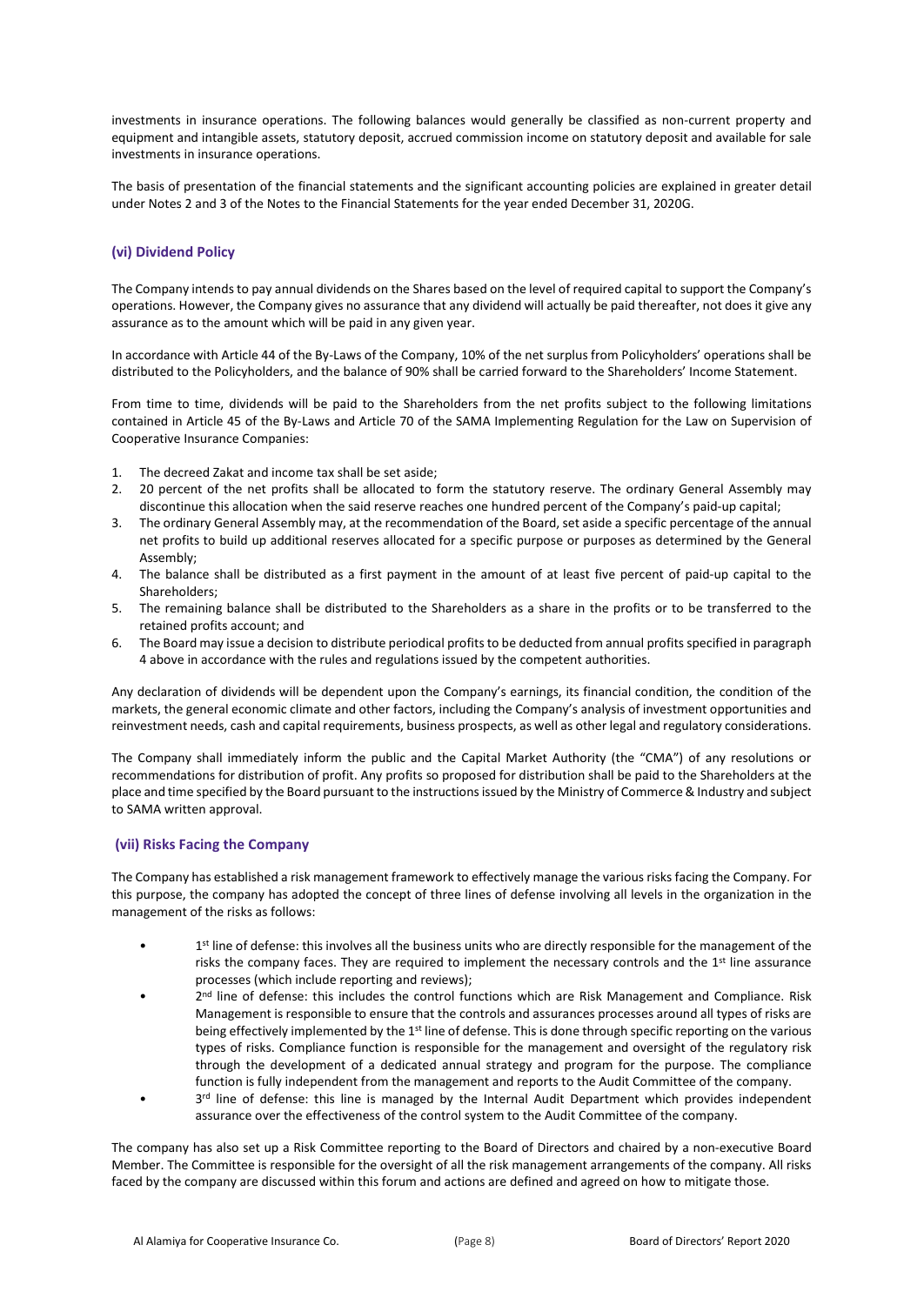The 2<sup>nd</sup> line and 3<sup>rd</sup> line of defense present their reports to the Audit Committee on a quarterly basis.

The company has also developed:

- 1- A Risk Appetite approved by the Board of Directors which sets risk indicators and limits against all the risks and compliance with this is reported on a quarterly basis to the Risk and Audit Committees.
- 2- A set of policies that have been implemented across the business and meant to manage the risks throughout the organization.
- 3- A delegated authorities framework which aims to clearly define the financial, operational and technical approval processes and limits.

The risks faced by the Company can be categorized as follows:

#### A) Financial risk:

The Company's principal financial instruments are receivables arising from insurance and reinsurance contracts, cash and cash equivalents, deposits with banks and investments in bonds and Sukuks. The Company does not enter into derivative transactions.

- 1. Credit risk: The Company seeks to limit credit risk with respective counter parties (i.e. customers, intermediaries and reinsurers) through a structured credit policy which defines the parameters for setting counter party credit limits as well as for the selection of reinsurance counter parties.
- 2. Liquidity risk: Liquidity requirements are monitored on a regular basis and action taken to ensure that sufficient liquid funds are available to meet current and future commitments as and when they arise.
- 3. Market price risk: The Company limits market price risk through a conservative investment policy.
- 4. Investment rate risk: The Company limits investment rate risk by monitoring changes in investment rates in which its cash and investments are denominated.
- 5. Foreign currency risk: The Company does not have any significant foreign currency risk due to the limited transactions in foreign currencies.

#### B) Strategic risk:

Strategic risk is actively managed through a structured process of setting and reviewing the strategic direction of the Company, based on a careful study of the macroeconomic environment, developments in the insurance market, competitor analysis and the Company's own evaluation of its risk appetite. The Company also benefits from inputs on global perspectives that it receives from RSA Group.

#### C) Operational risk:

Significant resources are devoted to maintaining an efficient and effective operating environment through deployment of modern technology and a policy framework that addresses areas such as corporate responsibility, business ethics, and code of conduct. The Company's Executive Team actively oversees aggregate operational risk exposure and presents reports to the Risk & Audit Committee and the Board.

#### D) Regulatory risk:

The Company has appointed a Compliance Officer with an appropriate level of independence, reporting into the Audit Committee. A comprehensive framework has been put in place to manage regulatory risks and to ensure compliance with applicable regulatory requirements and to track and monitor regulatory changes and enable the Company to remain compliant with regulatory changes as well as the necessary transparency in the related reporting to the Board of Directors.

#### E) Insurance risk:

The Company's portfolio of business is 'short tail' in nature. The Company adopts a policy of pricing its risks based on technical factors and also coordinates with the RSA Group on technical aspects as and when it deems required. It also undertakes a periodic review of all of its key portfolios under the different lines of business to assess their performance and take corrective action where required. The Company also has a clearly stated risk appetite and closely monitors its aggregate risk exposures. It has put in place appropriate reinsurance arrangements to manage the potential impact of large claims and catastrophe.

#### F) Reputational risk:

The company has put in place measures to proactively manage the reputational risk with key focus on serving customers and brokers well.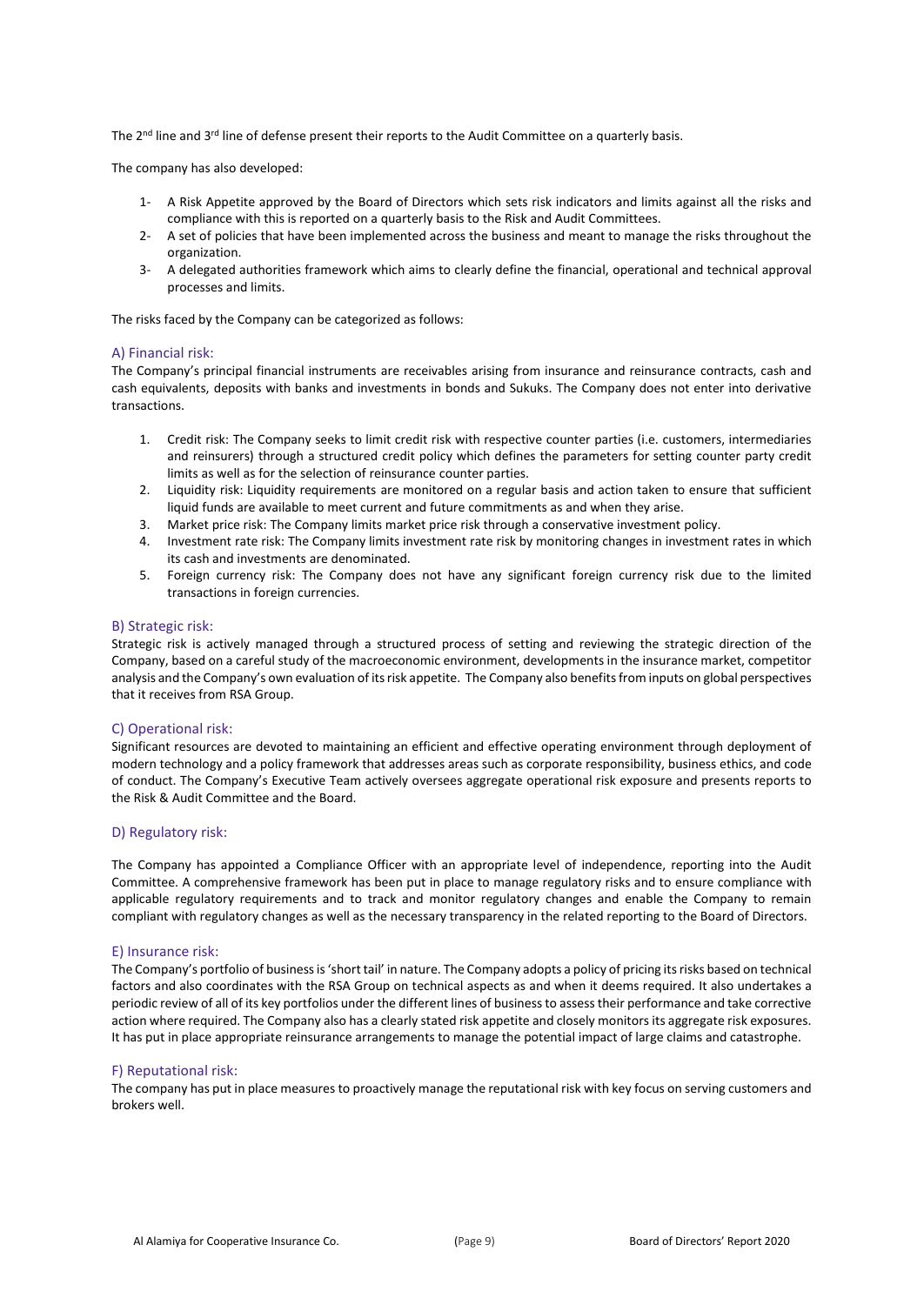### **B. SHARES, CONTRACTUALLY BASED SECURITIES, SUBSCRIPTION RIGHTS, DEBT INSTRUMENTS**

i) Interest in a class of voting Shares held by persons (other than Issuer's Directors, Senior Executives and their spouses and minor children)

There is no individual person who has more than 5% interest in a class of voting Shares of the Company. The significant (nonindividual) shareholders and their ownership in the Company are as follows:

| Royal & Sun Alliance Insurance (Middle East) BSC (c) | 50.07% |
|------------------------------------------------------|--------|
| <b>Riyad Bank</b>                                    | 19.92% |

ii) Interest, contractually based securities and subscription rights of the Company's Directors, Senior Executives and their spouses and minor children in the shares or debt instruments of the Company or any of its Subsidiaries.

None of the spouses or minor children of the Members of the Board of Directors have any interest in the shares of the company. Also, none of the Senior Executives, their spouses or minor children have any interest in the Shares of the Company.

The Company does not have any debt instruments or contractually based securities that it has issued, nor does the Company have any subsidiaries operating inside or outside the Kingdom of Saudi Arabia.

### iii) Borrowings, Issue/ Redemption of Securities

The Company has neither borrowed any funds, nor has it issued any convertible or redeemable debt instruments, contractually based securities, warrants or any other rights of a similar nature. It has also not made any repayment of any loan or redeemed or converted any redeemable or convertible debt instruments during the period and does not have any outstanding loans or redeemable or convertible debt instruments or contractually based securities or warrants or any other rights of a similar nature as at the end of the period.

### **C. RELATED PARTY TRANSACTIONS**

#### Transactions with the RSA Group

#### - Intellectual Property Agreement

The intellectual property agreement has been signed with RSA Group and been renewed on 11/03/2014G. The duration of the agreement is not defined and is dependent on the shareholding of RSA Group in Al Alamiya through Royal & Sun Alliance Middle East. During the period from 01-01-2020G to 31-12-2020G the Company had incurred a total charge of SR 30,100 in its Statement of Shareholders' Comprehensive Income towards branding fees payable to RSA Insurance Group plc.

#### Reinsurance Agreements

The Company made reinsurance arrangements on market terms with RSA Insurance Group PLC., by entering into reinsurance treaties which started on 01-01-2020G and ending 31-12-2020G. Based on these reinsurance contracts, the company has ceded SR 42.75 Million representing Reinsurance premiums and earned Reinsurance commission income of SR 16.95 Million.

#### Technical Services Agreement

The Company has entered into a Technical Services Agreement with the RSA Insurance Group PLC which has been approved by SAMA and renewed on 21/09/2014G. Through this agreement, RSA Insurance Group PLC provides technical services to the Company. During the period from 01-01-2020G to 31-12-2020G, the company incurred a charge of SR 6.92m in its Statement of Insurance Operations for technical services received in various areas of the business under the abovementioned Technical Services Agreement.

RSA Insurance Group PLC is a related party to Al Alamiya through one of its major shareholders, Royal & Sun Alliance Insurance (Middle East) B.S.C ( c ) and the following members on the Board represent Royal & Sun Alliance Insurance (Middle East) B.S.C ( c ) on the Board of Directors of the company:

- Christopher Philip Dooley
- Khalid Jaafar Mostafa Allagany
- Martin Rueegg
- Jonathan Cope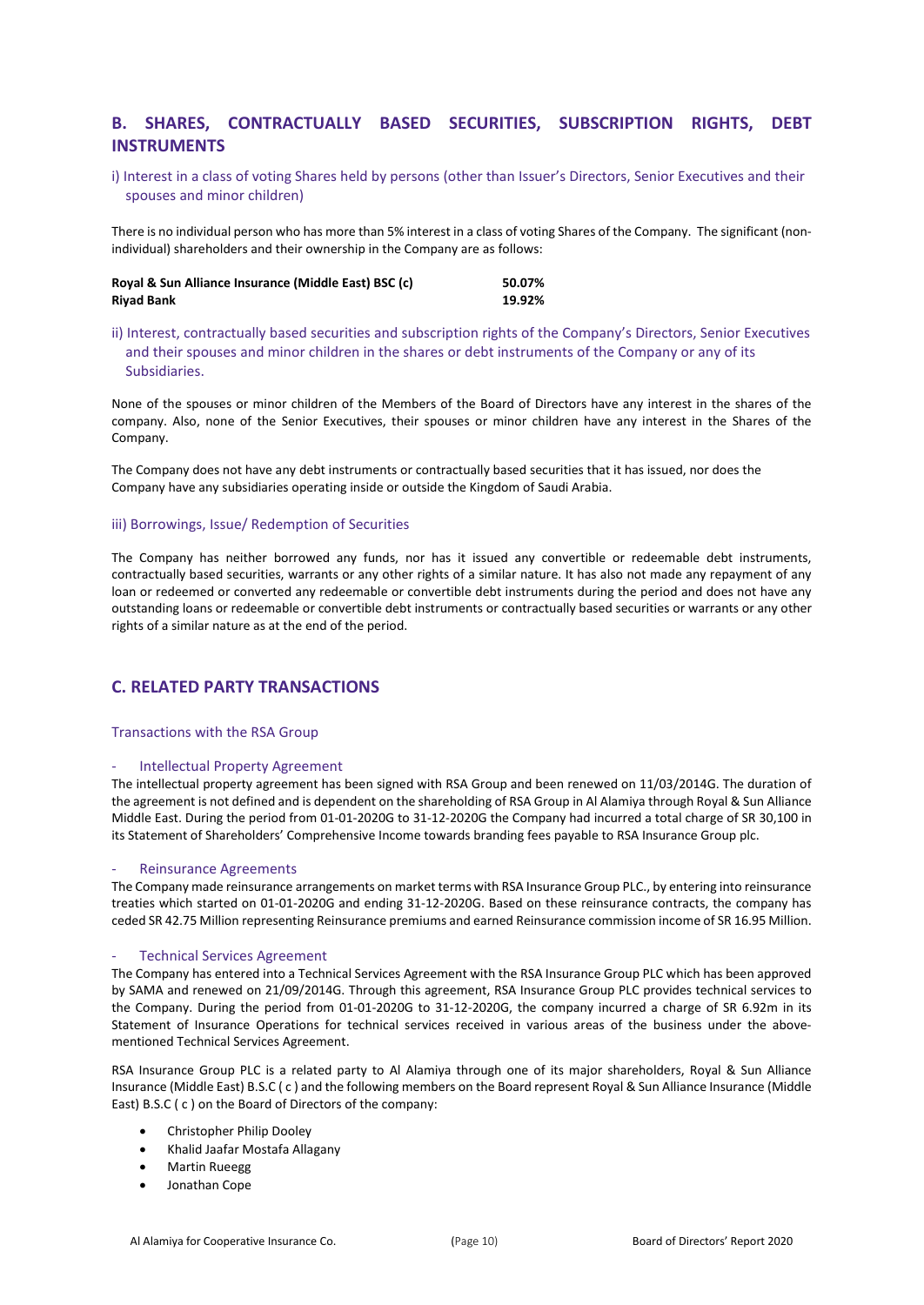### **Transactions with Riyad Bank and its Subsidiaries**

#### **Transactions with Riyad Bank**

### - **Insurance contracts**

During the period 01-01-2020G to 31-12-2020G the Company entered into annual Insurance Contracts on market terms with one of its shareholders, Riyad Bank, covering insurance of the Bankers Blanket Bond insurance with a total amount of SR 5.14 Million representing Gross Written Premiums, details of which are as follows:

| <b>Description of Contract</b> | Line of Business                              | <b>Date of Contract</b>                                            | <b>Gross Written Premiums</b> |
|--------------------------------|-----------------------------------------------|--------------------------------------------------------------------|-------------------------------|
| Insurance                      | Accident<br>General<br>(Bankers Blanket Bond) | Annual Policy renewed on 07-07-<br>2020G for a period of one year. | 5.144.512                     |
| <b>Total</b>                   |                                               |                                                                    | 5,144,512                     |

#### **Transactions with the subsidiaries of Riyad Bank**

#### - **Insurance contracts through Riyad Company for Insurance Agency**

The Company has entered into an agency agreement with Riyad Company for Insurance Agency (a subsidiary of Riyad Bank) on 29/07/2013G to market and sell the company's insurance products. A total gross written premium of SR 55.68 Million has been realized through this channel during the period 01-01-2020G to 31-12-2020G and SR 4.83 Million of commissions has been earned by the Agency, as follows:

| <b>Description of</b><br><b>Contract</b> | <b>Line of Business</b>          | <b>Date of Contract</b>                                                                                                                                                                                                                    | <b>Customer</b>                                              | <b>Gross</b><br><b>Written</b> | <b>Commission</b><br><b>Earned by</b> |
|------------------------------------------|----------------------------------|--------------------------------------------------------------------------------------------------------------------------------------------------------------------------------------------------------------------------------------------|--------------------------------------------------------------|--------------------------------|---------------------------------------|
|                                          |                                  |                                                                                                                                                                                                                                            |                                                              | <b>Premiums</b>                | <b>Agency</b>                         |
| Insurance                                | General Accident<br>(Group Life) | number<br>of<br>A<br>policies<br>insurance<br>issued from 01-01-<br>2020G<br>$31 - 12 -$<br>to<br>2020G<br>as<br>per<br>policy<br>insurance<br>renewed<br>on<br>01/05/2020G for a<br>period of one year<br>and expires on 30-04-<br>2021G. | Riyad Bank<br>mortgage scheme                                | 47,981,488                     | 4,167,821                             |
| Insurance                                | Property                         | number<br>A<br>of<br>policies<br>insurance<br>issued from 01-01-<br>2020 to 31-12-2020G<br>insurance<br>per<br>as<br>policy renewed on<br>01/05/2020G for a<br>period of one year<br>and expires on 30-04-<br>2021G.                       | <b>Riyad Bank</b><br>mortgage scheme                         | 5,709,848                      | 491,321                               |
| Insurance                                | Marine                           | The agency contract<br>has been signed on<br>29-07-2013G.<br>number<br>of<br>A<br>policies<br>insurance<br>issued from 01-01-<br>2020G<br>$31 - 12 -$<br>to<br>2020G                                                                       | Customers of Riyad<br>Company for<br><b>Insurance Agency</b> | 1,992,782                      | 172,892                               |
| <b>Total</b>                             |                                  |                                                                                                                                                                                                                                            |                                                              | 55,684,118                     | 4,832,034                             |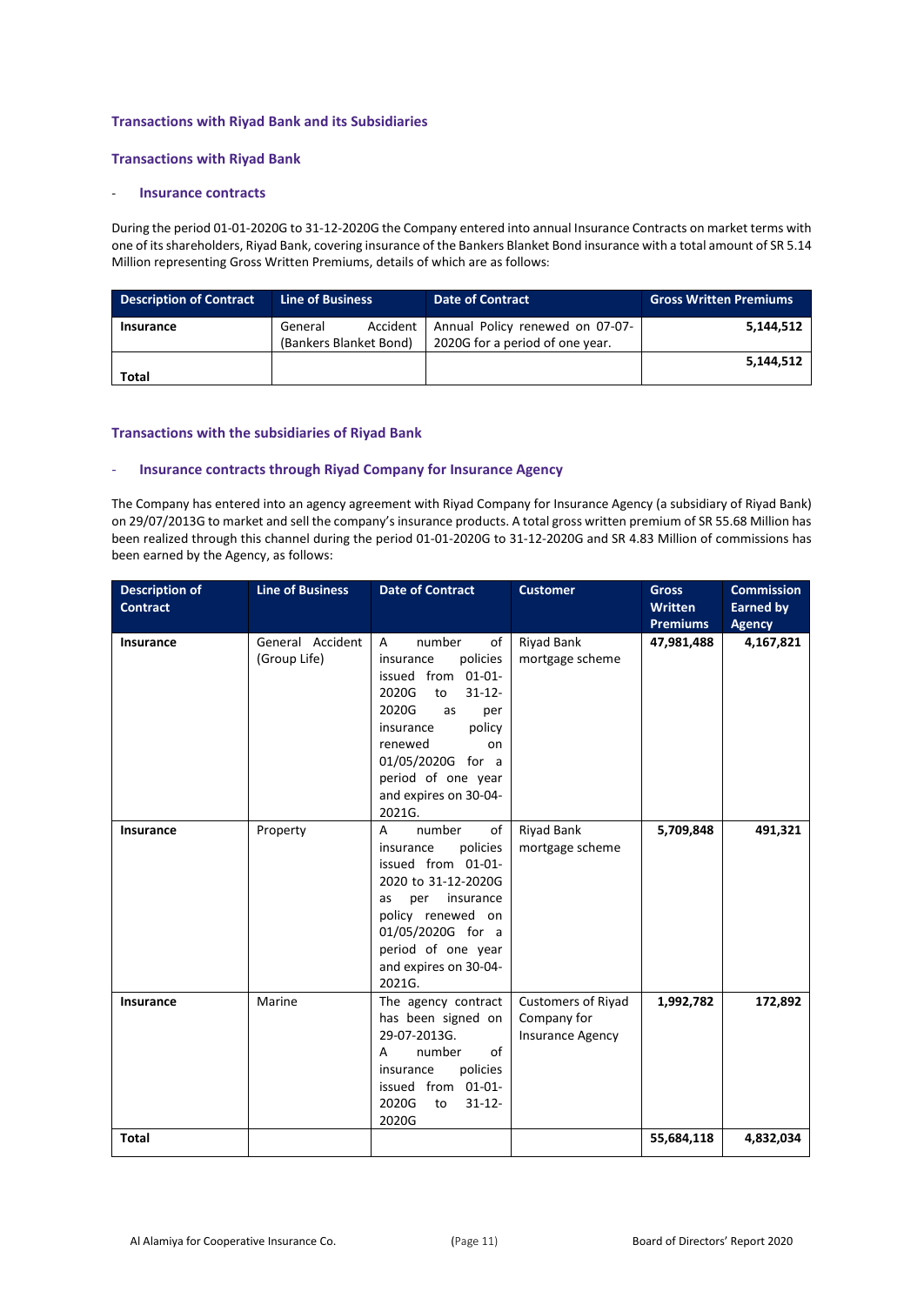Riyad Bank is one of the main shareholders in the Company holding 19.92% of the shares in the Company. The following members on the Board represent Riyad bank:

- Khalid Mohammed Ali Hariry
- Mohammed Ali Al Shakwan (Resigned on 05-03-2020G)
- Abdulaziz Yousef Bin Yousef (Appointed on 05-05-2020G)

#### **Transactions with Board Members and Top Executives**

#### - **Insurance contracts**

During the reporting period the Company entered into Insurance Contracts at arm's length and on market terms directly or with business establishments having direct interest of the Company's Board of Directors, the CEO and CFO, the details of which are below:

| <b>Name</b>             | <b>Position</b>        | Name of<br><b>Establishment</b> | Line of<br><b>Business</b> | Period<br>From / To | <b>Gross Written</b><br><b>Premiums for the</b><br>period |
|-------------------------|------------------------|---------------------------------|----------------------------|---------------------|-----------------------------------------------------------|
| <b>Khalid Jaafar</b>    | Managing               | N/A                             | Motor                      | 10- May-2020G to    | 2,500                                                     |
| <b>Mostafa Allagany</b> | Director and CEO       |                                 |                            | 09-May-2021G        |                                                           |
| <b>Fadi Aboul Hosn</b>  | <b>Chief Financial</b> | N/A                             | Motor                      | 09- May-2020G to    | 1,500                                                     |
|                         | Officer                |                                 |                            | 08-July-2021G       |                                                           |

Besides the above there were no transactions or contracts entered into by the Company pertaining to its operations and activities related thereto, in which Directors or the Chief Executive Officer, Chief Financial Officer or any associate had a material interest.

### **D. OUTSTANDING STATUTORY DUES AND PAYMENTS MADE TO GOVERNMENT AUTHORITIES**

### i) The Company does not have any outstanding statutory dues as on 31-12-2020G, except for the following:

|                                                        |             | <b>SR</b>   |
|--------------------------------------------------------|-------------|-------------|
| <b>Description</b>                                     | 31-12-2020G | 31-12-2019G |
| GOSI for the month of December 2020*                   | 198,673     | 210,772     |
| SAMA Supervision Fees payable for Q4 2020 **           | 268.605     | 257,908     |
| Department of Zakat & Income Tax - Withholding Tax *** | 682.505     | 397,404     |
| Department of Zakat & Income Tax - VAT ***             | 666.176     | 180,322     |
| Zakat & Income Tax (Provision)****                     | 7,593,797   | 8,639,795   |
| <b>Total</b>                                           | 9,409,756   | 9,686,201   |

*\* GOSI payable is part of the other accrued expenses in Note 13 to the financial statements*

*\*\* SAMA supervision fees are part of Accrued supervision fees in Note 13 of the financial statements.* 

*\*\*\*Withholding tax and VAT payable is included in the Accrued Withholding Tax amount and value added tax payable in Note 13 to the financial statements. In addition to this balance there are other withholding tax provisions which are not yet due for payment and have been accrued in the financial statements.*

*\*\*\*\* Zakat & Income Tax provision is shown above for the years 2020 and 2019 standalone liability recorded in the financial statements of the Company (Please refer to note 15) to the financial statements). The total provision in respect of Zakat and Income tax is for a total amount of SR 50,916 thousand at the end of 2020 and SR 44,267 thousand at the end of 2019 (Please refer to note 15 to the financial statements)*

### ii) Statement of Payments made to Government Authorities during the period from 01-01-2020G to 31-12- 2020G

|                                                                              |              | эκ           |
|------------------------------------------------------------------------------|--------------|--------------|
| <b>Description</b>                                                           | <b>2020G</b> | <b>2019G</b> |
| Department of Zakat & Income Tax (zakat and corporate tax)                   | 953,796      | 1,968,765    |
| Department of Zakat & Income Tax (VAT and withholding tax)                   | 18,750,212   | 9,874,982    |
| GOSI                                                                         | 2,757,133    | 3,129,358    |
| Ministry of Interior, Labor Office, Chamber of Commerce, Municipality, SAGIA | 359,826      | 350,910      |
| SAMA Supervision Fees quarterly payments                                     | 920,482      | 1,235,827    |
| CMA payments - Fines                                                         | 0            | 20,000       |
| <b>CCHI License Renewal payments</b>                                         | 150,000      | 50,000       |
| <b>CCHI Supervision Fees payments</b>                                        | 0            | 214,189      |
| <b>Total</b>                                                                 | 23,891,449   | 16,844,031   |

**SR**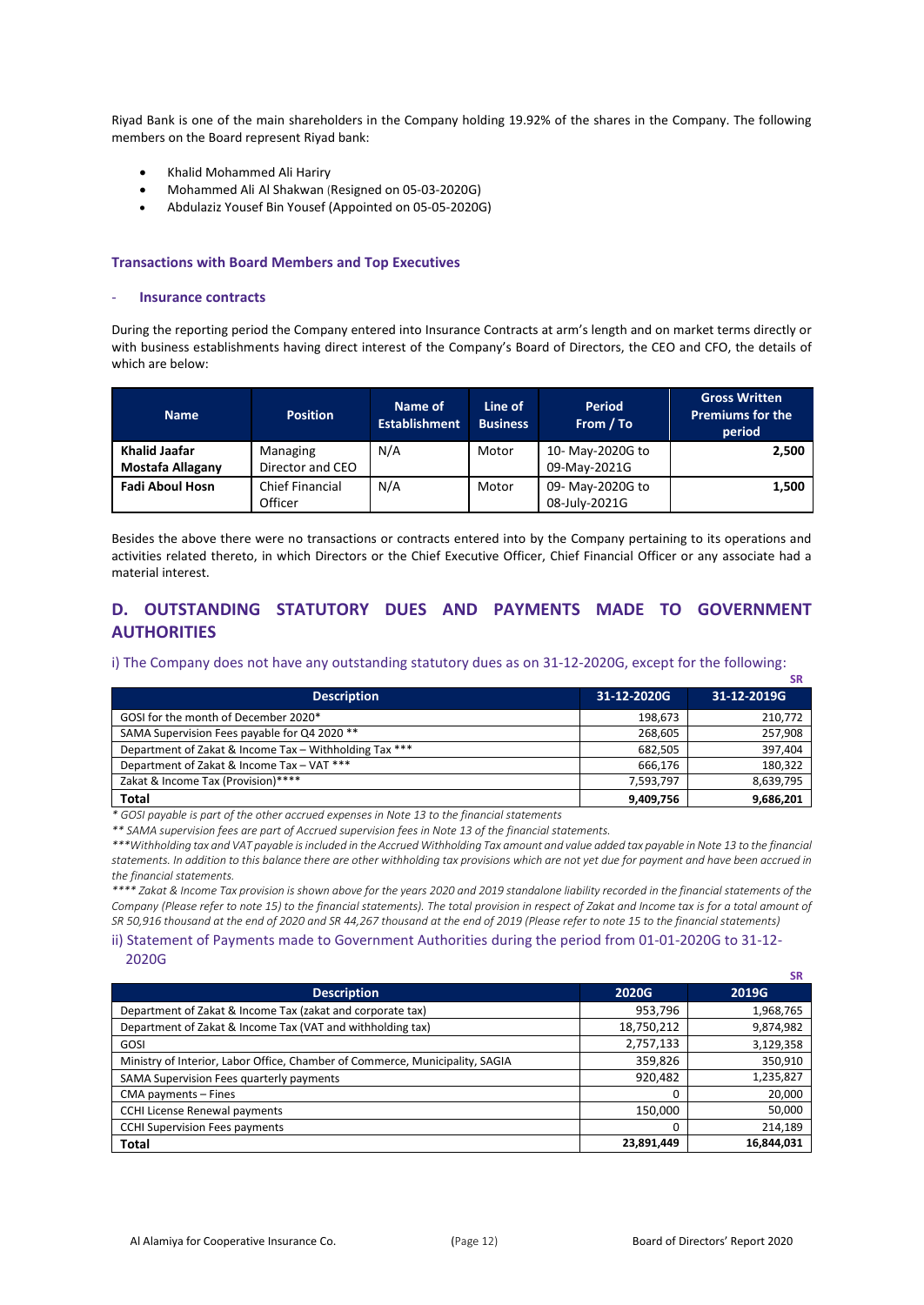### **E. EMPLOYEE BENEFITS**

The Company did not make any investments or set up any reserves for the benefit of the employees other than those required for payment of performance bonus and end of service benefits in the normal course of business

### **F. STATEMENTS**

- i) The Company has maintained proper books of accounts.
- ii) The system of internal control is sound in design and has been effectively implemented.
- iii) There are no significant doubts concerning the ability of the Company to continue as a going concern.

### **G. EXTERNAL AUDITORS' REPORT**

The external auditors have issued an unqualified opinion and their report did not contain any reservation on the financial statements. In their audit report they stated that, in their opinion, the financial statements taken as a whole:

- Present fairly, in all material respects, the financial position of the Company as at 31 December 2020G, and its financial performance and its cash flows for the year then ended in accordance with International Financial Reporting Standards ("IFRS") that are endorsed in the Kingdom of Saudi Arabia and other standards and pronouncements issued by the Saudi Organization for Certified Public Accountants (SOCPA) (collectively referred to as "IFRS as endorsed in KSA").
- The auditors' have their audit in accordance with the International Standards on Auditing (ISAs) that are endorsed in the Kingdom of Saudi Arabia. Their responsibilities under those standards are further described in the Auditors' Responsibilities for the Audit of the Financial Statements section of the report.
- They are independent of the Company in accordance with the professional code of conduct and ethics that are endorsed in the Kingdom of Saudi Arabia that are relevant to our audit of the Company's financial statements, and they have fulfilled their other ethical responsibilities in accordance with these requirements. Auditors' believe that the audit evidence we have obtained is sufficient and appropriate to provide a basis for our opinion.
- The key Audit Matter which was of most significance to their audit of the financial statements was The Valuation of Ultimate Claim Liability Arising from Insurance Contract due to significance of the amount involved and the exercise of significant judgment by management in the process for determination of outstanding claims.

Refer to the "Independent Auditors' Report" section reflected in the Financial Statements and Independent Auditors' Report for the Year Ended on 31-12-2020G for more details.

### H. CONTINUATION OF EXTERNAL AUDITORS

The Board has accepted the recommendations of the Audit Committee relating to the appointment, and determination of the remuneration of the external auditors.

The Board of Directors has not recommended that the external auditors should be changed before their current term elapses.

The Board through the Board Audit Committee shall consider the appointment of external auditors for 2021 and make recommendations to the Shareholders for consideration at the Annual General Assembly Meeting.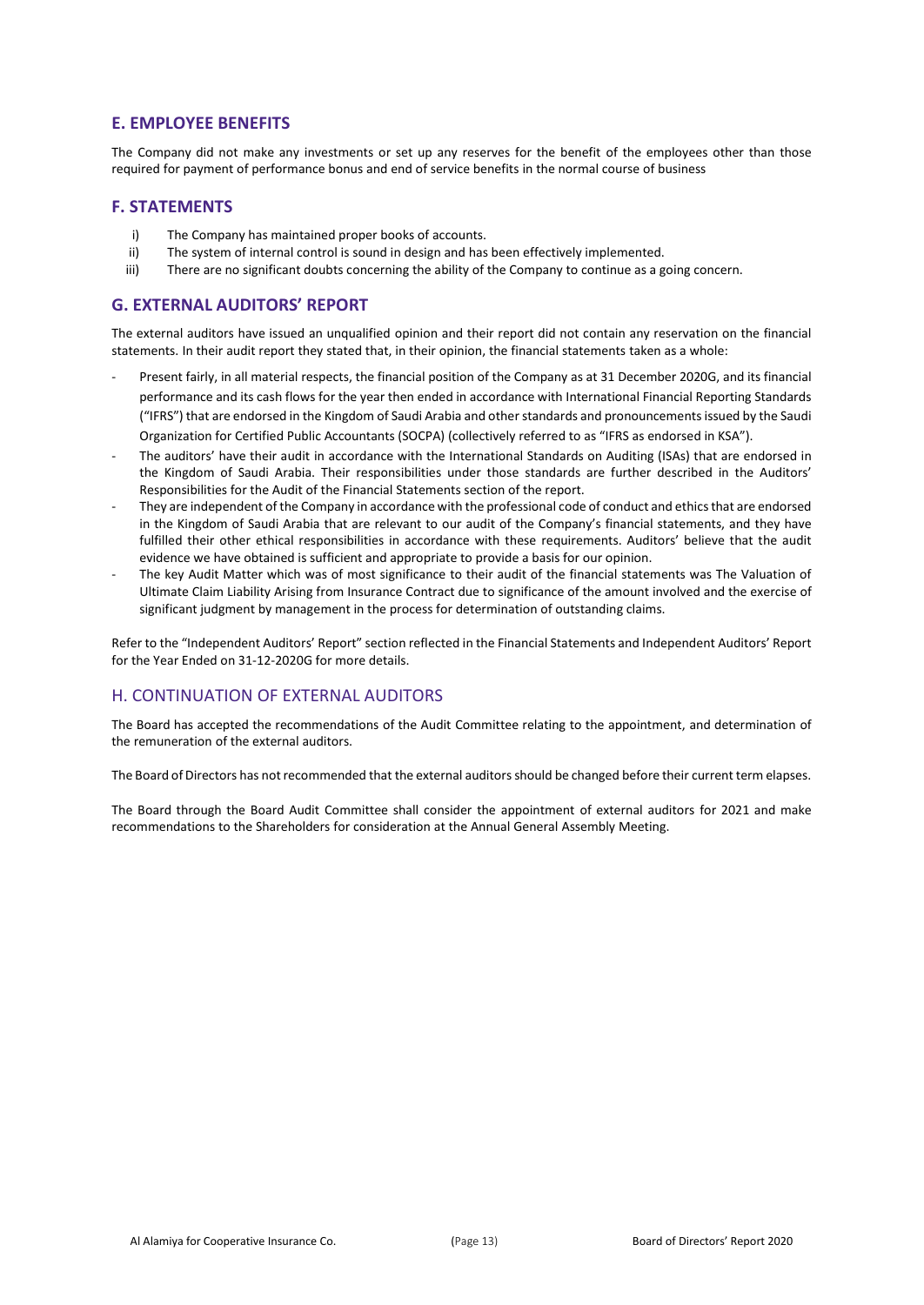### **I. CORPORATE GOVERNANCE**

- i) Compliance with Rules and Regulations
- a. Compliance with the Corporate Governance Regulations Issued by the CMA

The Company complies with the CMA's Corporate Governance Regulations with the exception of the provisions listed below:

| <b>Article</b> | <b>Sub-Article</b> | Paragraph                                                                                                                                                                                                              | <b>Reason for not compliant</b> |
|----------------|--------------------|------------------------------------------------------------------------------------------------------------------------------------------------------------------------------------------------------------------------|---------------------------------|
| 39             |                    | Training and preparation of the Board members and the<br><b>Executive Management</b>                                                                                                                                   | <b>Guiding Article</b>          |
| 41             |                    | The Board shall develop, based on the proposal of the<br>nomination committee, the necessary mechanisms to<br>annually assess the performance of the Board, its members<br>and committees and the Executive Management | <b>Guiding Article</b>          |
| 85             |                    | <b>Employee Incentives</b>                                                                                                                                                                                             | <b>Guiding Article</b>          |
| 87             |                    | Social Responsibility                                                                                                                                                                                                  | <b>Guiding Article</b>          |
| 88             |                    | Social Initiatives                                                                                                                                                                                                     | <b>Guiding Article</b>          |
| 89             | 3                  | The Company's website shall include all information required<br>to be disclosed and any details or other information that may<br>be published through other disclosure methods;                                        | <b>Guiding Paragraph</b>        |

### Numbers of company's requests of shareholders records, dates and reasons thereof:

| <b>Number</b> | Date       | <b>Reason</b>           |
|---------------|------------|-------------------------|
|               | 12/02/2020 | For Company usage       |
|               | 19/05/2020 | <b>General Assembly</b> |
|               | 17/11/2020 | For Company usage       |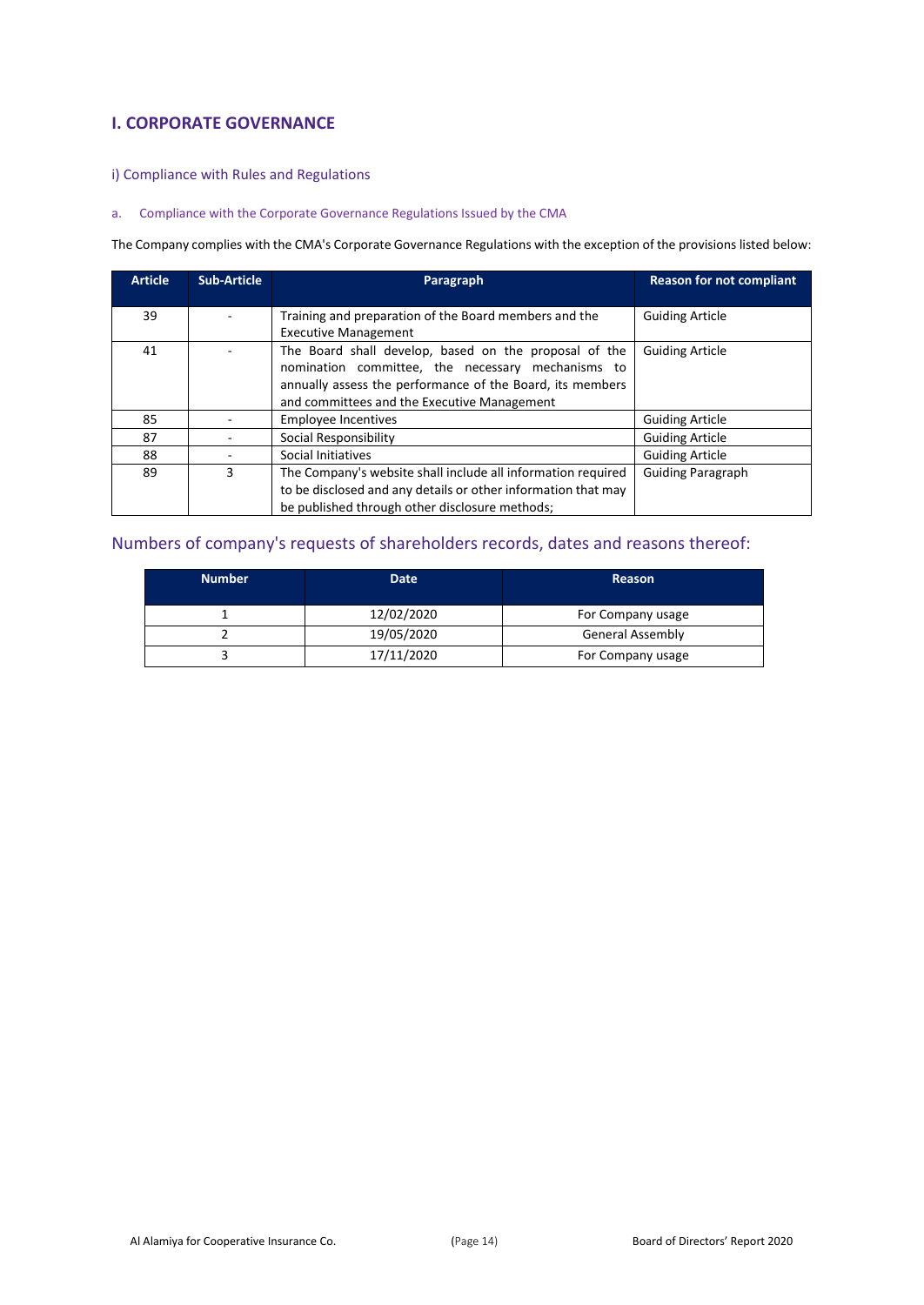#### **ii) Board of Directors**

#### Composition of the Board of Directors

The Company's By-Laws provide that the Company shall be managed by a Board of Directors consisting of nine (9) members appointed by the ordinary General Assembly for a term not exceeding three years. The current three-year term of the board expires on 09 October 2021G.

During the year the following changes took place in the Board of Directors.

- Mohammed Ali AL- Shakwan resigned from his position on the Board and the Board Risk Committee on 05-03-2020G and Abdulaziz Yousef Bin Yousef was appointed to fil this vacancy with effect from 05-05-2020G.

All the above changes have been notified to the regulators as required under regulation and has been presented to the Shareholders for ratification at the General Assembly Meeting held on 08-06-2020G.

The position of membership of the Board, following the above change is as follows:

|    | <b>Name of Director</b>     | <b>Position</b>          | <b>Classification</b>                      |
|----|-----------------------------|--------------------------|--------------------------------------------|
| 1. | Abdulaziz Abdulmohsin Bin   | Chairman                 | Independent Director                       |
|    | Hasan                       |                          |                                            |
| 2. | Tariq Zaid Abdullah         | Vice Chairman            | Independent Director                       |
|    | Alkhayyal                   |                          |                                            |
| 3. | Dr. Saleh Hamad Saleh Al    | Director                 | Independent Director                       |
|    | Shinifi                     |                          |                                            |
| 4. | Khalid Mohammed Ali         | Director                 | Non-Executive Director, Riyad Bank Nominee |
|    | Hariry                      |                          |                                            |
| 5. | Abdulaziz Yousef Bin Yousef | Director                 | Non-Executive Director, Riyad Bank Nominee |
| 6. | Jonathan Cope               | Director                 | Non-Executive Director, RSA Nominee **     |
| 7. | Christopher Philip Dooley   | Director                 | Non-Executive Director, RSA Nominee **     |
| 8  | <b>Martin Rueegg</b>        | Director                 | Non-Executive Director, RSA Nominee **     |
| 9. | Khalid Jaafar Mostafa       | <b>Managing Director</b> | Executive Director, RSA Nominee **         |
|    | Allagany                    |                          |                                            |

*\*\* RSA means Royal & Sun Alliance Insurance (Middle East) B.S.C (c)*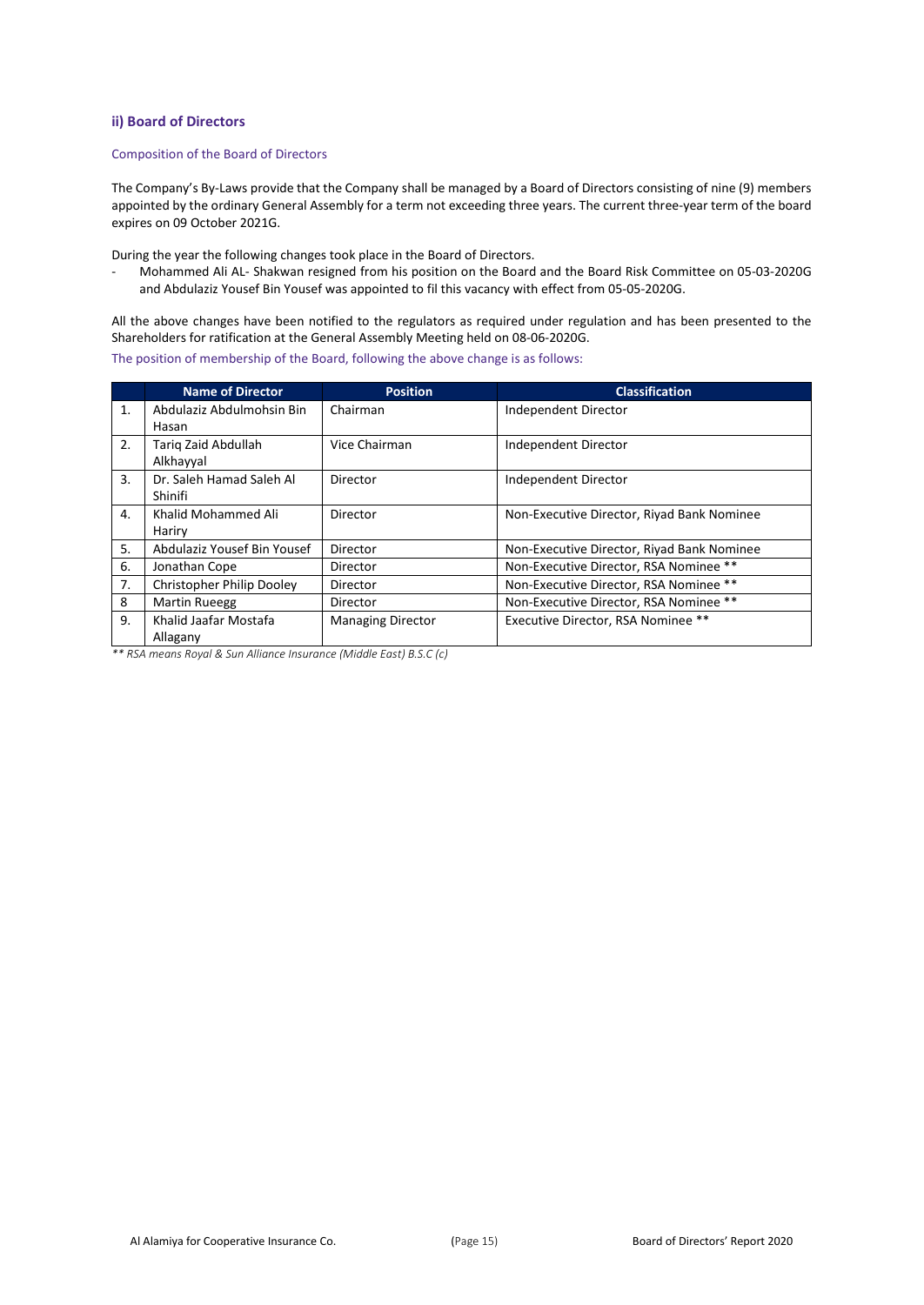Name(s) of Joint Stock Company(s) in which Members of the Company's Board of Directors act as a Member of the Board of Directors.

| Name of Director                    | Board or other positions held in other<br>Company(s) inside or outside KSA | Position                                                                                                         | <b>Entity Type / Domicile</b>                                 |
|-------------------------------------|----------------------------------------------------------------------------|------------------------------------------------------------------------------------------------------------------|---------------------------------------------------------------|
| Abdulaziz Abdulmohsin Bin<br>Hasan  | Al Faisaliah Group                                                         | Member of the Board of<br><b>Directors</b>                                                                       | Conglomerate                                                  |
|                                     | Saudi France Capital                                                       | Member of the Board of<br><b>Directors</b>                                                                       | <b>Capital Markets</b>                                        |
|                                     | <b>Arab National Bank</b>                                                  | Member of the Audit<br>Committee                                                                                 | <b>Banking</b>                                                |
| Tariq Zaid Abdullah Alkhayyal       | Diyar Alkhayyal Real Estate Development<br>Co                              | Board Member and MD                                                                                              | Realestate development                                        |
| Dr. Saleh Hamad Saleh Al<br>Shinifi | <b>SAAFAH Foundation</b>                                                   | Secretary General & Member<br><b>Board of Director</b>                                                           | <b>Welfare Foundation</b>                                     |
|                                     | Altayar group                                                              | Member, Audit Committee                                                                                          | <b>Listed Company</b>                                         |
|                                     | Al Darah Medical                                                           | Member Board of Directors,<br>Chairman of Audit<br>Committee                                                     | Saudi Listed Joint Stock<br>Company, KSA                      |
| Abdulaziz Yousef Bin Yousef         | Riyad Bank                                                                 | Senior Vice President - Head<br>of Retail Assets                                                                 | Saudi Listed Joint Stock<br>Company, KSA                      |
|                                     | Riyad Insurance Agency company                                             | Board member                                                                                                     | Limited Liability                                             |
|                                     | Fay United Real-estate Co.                                                 | Chairman                                                                                                         | Limited Liability                                             |
| Khalid Mohammed Ali Hariry          | Riyad Company for Insurance Agency                                         | Board member                                                                                                     | Limited Liability<br>Company owned by<br><b>Riyad Bank</b>    |
|                                     | Riyad Bank                                                                 | Senior Vice President<br>Mgr., Enterprise PMO Dept                                                               | Saudi Listed Joint Stock<br>Company, KSA                      |
| <b>Martin Rueegg</b>                | Royal & Sun Alliance Insurance (Middle<br>East) BSC (c)                    | Managing Director and<br>member of Nomination &<br><b>Remuneration Committee</b>                                 | Closed Joint Stock<br>Company, Bahrain                        |
|                                     | AL Ahlia Insurance Co SAOG, Oman                                           | Board Member and member<br>of Audit & Risk Committee<br>and Nomination<br>Remuneration & Investment<br>Committee | <b>Public Listed Company</b><br>in Sultanate of Oman          |
| Christopher Philip Dooley           | Royal & Sun Alliance Insurance (Middle<br>East) BSC (c)                    | Non Executive Director and<br>member of Nomination &<br><b>Remuneration Committee</b>                            | Closed Joint Stock<br>Company, Bahrain                        |
|                                     | Al Ahlia Insurance CO, SAOG                                                | Non Executive member of the<br>Board and Chair of the<br>Nomination, Remuneration &<br>Investment Committee.     | <b>Listed Joint Stock</b><br>Company, Oman                    |
|                                     | Execme Ltd                                                                 | Founding Director &<br><b>Executive Coach</b>                                                                    | Private Limited Co, UK                                        |
| Jonathan Cope                       | RSA Insurance Group, UK                                                    | Head of Legal, UK &<br>International                                                                             | Plc Company, UK                                               |
|                                     | Al Ahlia Insurance CO, SAOG                                                | Deputy Chairman of the<br>Board and member of<br>Nomination Remuneration &<br><b>Investment Committee</b>        | <b>Listed Joint Stock</b><br>Company, Oman                    |
|                                     | Royal & Sun Alliance Property Services<br>Limited                          | <b>Director</b>                                                                                                  | <b>UK Private Limited</b><br>Company. (Part of RFSA<br>Group) |
|                                     | Royal Insurance (UK) Limited                                               | Director                                                                                                         | <b>UK Private Limited</b><br>Company. (Part of RFSA<br>Group) |
|                                     | <b>RSA Accident Repairs Limited</b>                                        | Director                                                                                                         | <b>UK Private Limited</b><br>Company. (Part of RFSA<br>Group) |
| Khalid Jaafar Mostafa<br>Allagany   | Al Alamiya For Cooperative Insurance co                                    | <b>Chief Executive Officer</b>                                                                                   | Saudi Listed Joint Stock<br>Company, KSA                      |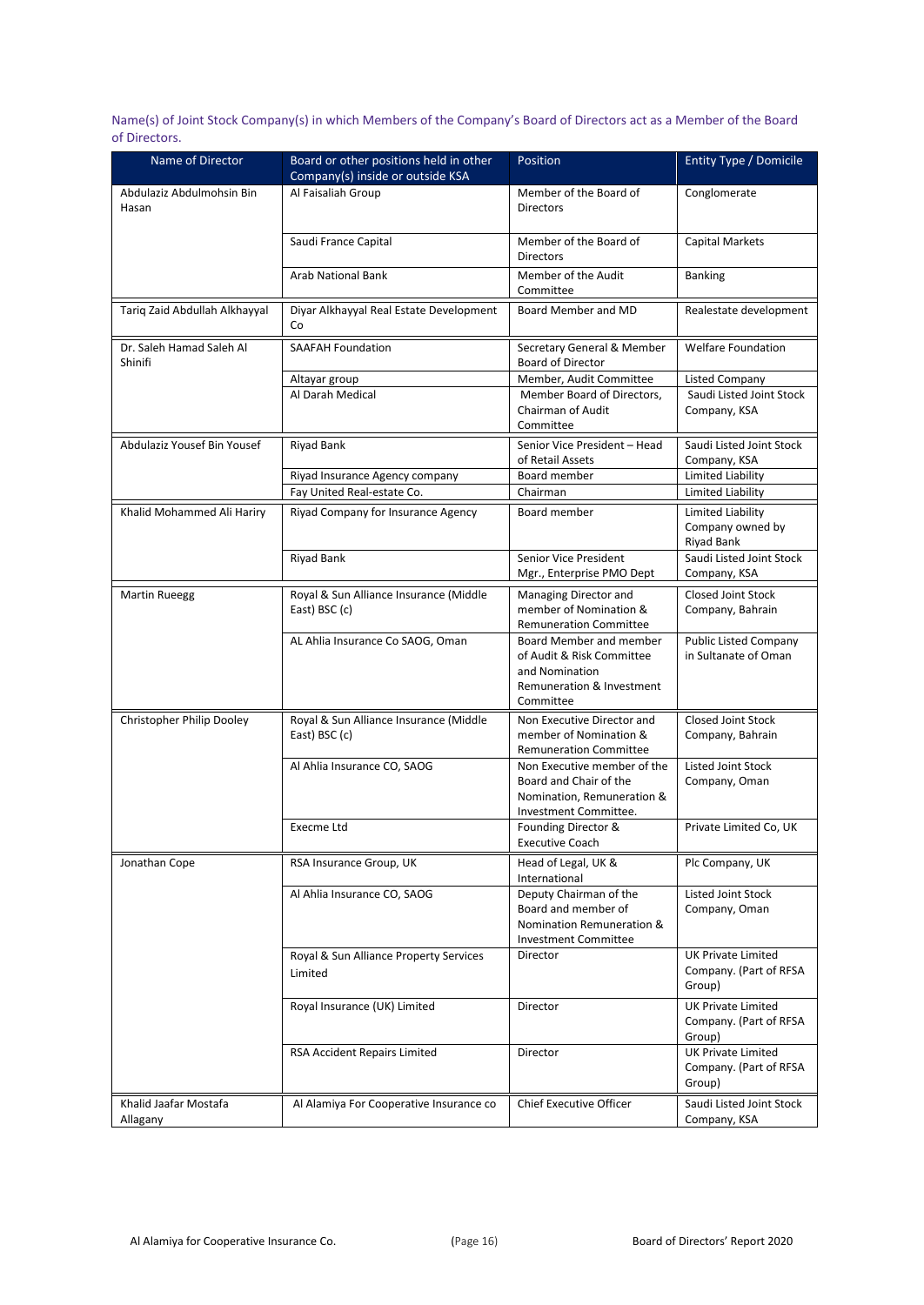### Functions

The Board is responsible for the direction and oversight of the Company on behalf of the Shareholders and is accountable to them for all aspects of the Company's business. It is the Board's responsibility to adopt strategic plans, monitor operational performance, ensure that an effective risk management strategy is in place and all applicable legislation and regulation is complied with. The Board operates the following Board Committees to assist in discharging its duties:

- The Executive Committee;
- The Investment Committee:
- The Disclosure Committee:
- The Audit Committee;
- The Risk Committee and
- The Nomination & Remuneration Committee.

The Company is committed to implementing a sound corporate governance framework through which the objectives of the Company are set and the means of attaining these objectives and monitoring performance is determined. To achieve this, the Company operates within a set of corporate governance principles which, together with the roles and responsibilities of the Board are set out in the form of a Board Governance Manual.

#### **Chairman and Managing Director**

The division of responsibilities between the Chairman and the Managing Director are clearly defined by the Board and are in compliance with applicable laws and regulations in the Kingdom of Saudi Arabia. The Chairman is not involved in the day-today management of the Company or its business, whereas the Managing Director has direct responsibility for the management of the Company.

#### Meetings

During the financial year 2020 the Board of Directors held 6 meetings. Given the circumstances and travel restrictions triggered by the pandemic, attendance at these meetings was enabled through electronic video conference. The attendance at these meetings has been as follows:

|                                         |             | <b>Date of Meeting</b> |           |           |             |             |                                                                    |
|-----------------------------------------|-------------|------------------------|-----------|-----------|-------------|-------------|--------------------------------------------------------------------|
|                                         | $04 - 03 -$ | 08-06-                 | $28 - 07$ | $29-09-$  | $29 - 10 -$ | $08 - 12 -$ |                                                                    |
|                                         | 2002G       | 2020G                  | 2020G     | 2020G     | 2002G       | 2020G       | <b>Remarks</b>                                                     |
| Abdulaziz<br>Abdulmohsin Bin<br>Hasan   | Υ           | Υ                      | Υ         | Υ         | Y           | Y           |                                                                    |
| <b>Tarig Zaid</b><br>Abdullah Alkhayyal | Y           | N                      | Y         | Υ         | Y           | Y           |                                                                    |
| Dr. Saleh Hamad<br>Saleh Al Shinifi     | Υ           | Υ                      | Υ         | Υ         | Y           | Y           |                                                                    |
| Abdulaziz Yousef<br>Bin Yousef*         | <b>NA</b>   | Υ                      | Υ         | Υ         | Y           | Y           | Appointed on 05-05-2020G                                           |
| Khalid Mohammed<br>Ali Hariry           | Υ           | Υ                      | Υ         | Ν         | Y           | N           | Represented by Mohammed Al Shakwan<br>at the meting on 04-03-2020G |
| Christopher Philip<br>Dooley            | Υ           | Υ                      | Υ         | Υ         | Y           | Υ           |                                                                    |
| Jonathan Cope                           | Υ           | Y                      | N         | Y         | Y           | Y           |                                                                    |
| <b>Martin Rueegg</b>                    | Υ           | Y                      | Υ         | Υ         | Y           | Y           |                                                                    |
| Khalid Jaafar<br>Mostafa Allagany       | Υ           | Υ                      | Υ         | Υ         | Y           | Υ           |                                                                    |
| Mohammed Ali Al<br>Shakwan <sup>*</sup> | Υ           | <b>NA</b>              | <b>NA</b> | <b>NA</b> | <b>NA</b>   | <b>NA</b>   | Resigned from the board on 05-03-2020G                             |

*Y – Attended in person or by proxy.* 

*N – Did not attend*

*NA – Had either resigned or was not appointed at that time.*

*\* Appointed during the period*

*# Resigned during the period*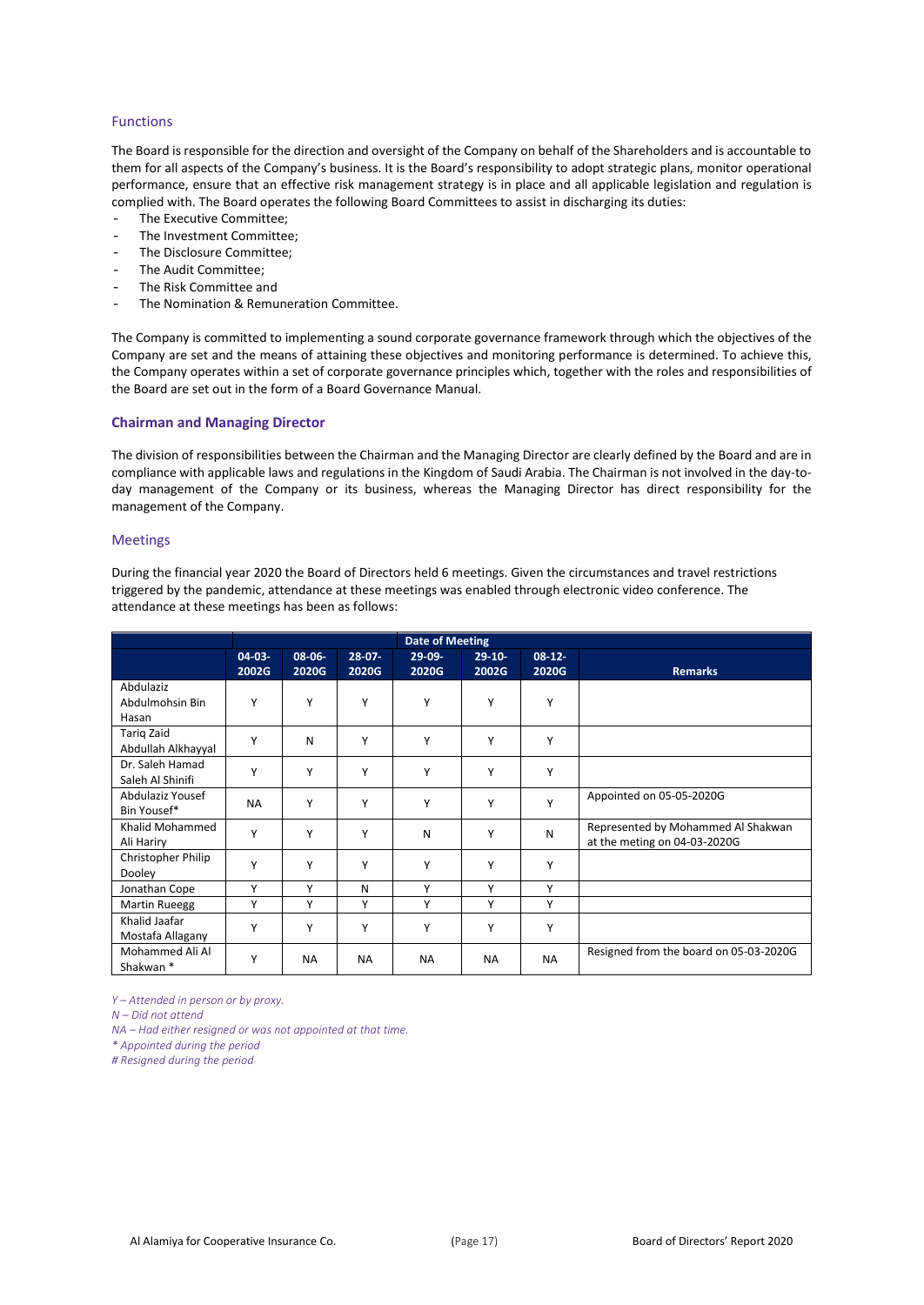#### **Board & Committee's Performance Assessment**

The Board in conjunction with the Nomination & Remuneration Committee has put in place a two-stage process for the review of the performance of the performance of the board. In stage-1, the board secretary circulates a questionnaire to the members inviting them to provide their responses to a range of parameters covering the board's constitution, structure, activities and performance. These responses are summarized by the board secretary and presented to the Nomination & Remuneration Committee. The Chairman of the Committee then provides an update to the board on the self-assessment responses of the board members highlighting key observations as applicable. Stage-2 provides an avenue for the Chairman to have confidential one to one discussions with other members of the board as requested by a member or as considered necessary by him, which provides a two-way platform for providing feed back to the respective members on their performance and contributions and receiving suggestions and feedback from them.

The board Committees at the end of each year carry out a discussion based self-assessment, facilitated by the secretary, against their respective duties as set out in the Committee's terms of reference. The conclusions are captured in the form of a memo from the Committee Chairman and shared with the Nomination & Remuneration Committee and the board.

#### **iii) Shareholder Meetings**

During the financial year 2020G the Company held one (1) shareholder general assembly meetings as below.

At these meeting, the Company took all the necessary steps to provide the Shareholders the opportunity to exercise their rights, raise questions or clarifications and provide suggestions or remarks to the board members. Following these meetings, the Company uploaded the minutes of the meetings as required on Tadawul and the Chairman shared with other board members any suggestions or remarks received from or made by the shareholders.

The date and attendance by board members at the meeting were as follows

| <b>Date</b> | <b>Type of Meeting</b>                              | <b>Attendance by Board Members</b> |
|-------------|-----------------------------------------------------|------------------------------------|
| 08-06-2020G | Annual General Assembly & Ordinary General Assembly | Khalid Jaafar Mostafa Allagany     |
|             |                                                     | Abdulaziz Abdulmohsin Bin Hassan   |
|             |                                                     | Tarig Zaid Abdullah Alkhayyal      |
|             |                                                     | Chris Philip Dooley                |
|             |                                                     | Khalid Mohammed Ali Hariry         |
|             |                                                     | Dr. Saleh Hamad Saleh Al Shinifi   |
|             |                                                     | Christopher Philip Dooley          |
|             |                                                     | <b>Martin Rueegg</b>               |
|             |                                                     | Abdulaziz Yousef Bin Yousef        |

#### **iii) Board Committees:**

#### **Executive Committee:**

#### A. Composition

The Executive Committee shall comprise of a minimum of three and a maximum of five members. The current composition of the committee is as follows:

| <b>Name Designation</b>        | <b>Role in Committee</b>                      |                         |
|--------------------------------|-----------------------------------------------|-------------------------|
| Khalid Jaafar Mostafa Allagany | Managing Director and Chief Executive Officer | Chairman                |
| Fadi Aboul Hosn                | Chief Financial Officer                       | Member                  |
| Russell Tong #                 | <b>Technical Director</b>                     | Resigned on 30-11-2020G |

*# Resigned during the period*

#### B. Functions

The purpose of the committee is to assist the Chief Executive Officer in the performance of his duties, including:

- The development and implementation of strategy, operational plans, policies, procedures and budgets;
- The monitoring of operating and financial performance;
- The assessment and control of risk;
- The prioritization and allocation of resources; and
- Monitoring competitive forces in each area of operation.

#### C. Meetings

The Committee held six meetings during the period from 01-01-2020G up to 31-12-2020G. The dates of the meetings and the attendance were as follows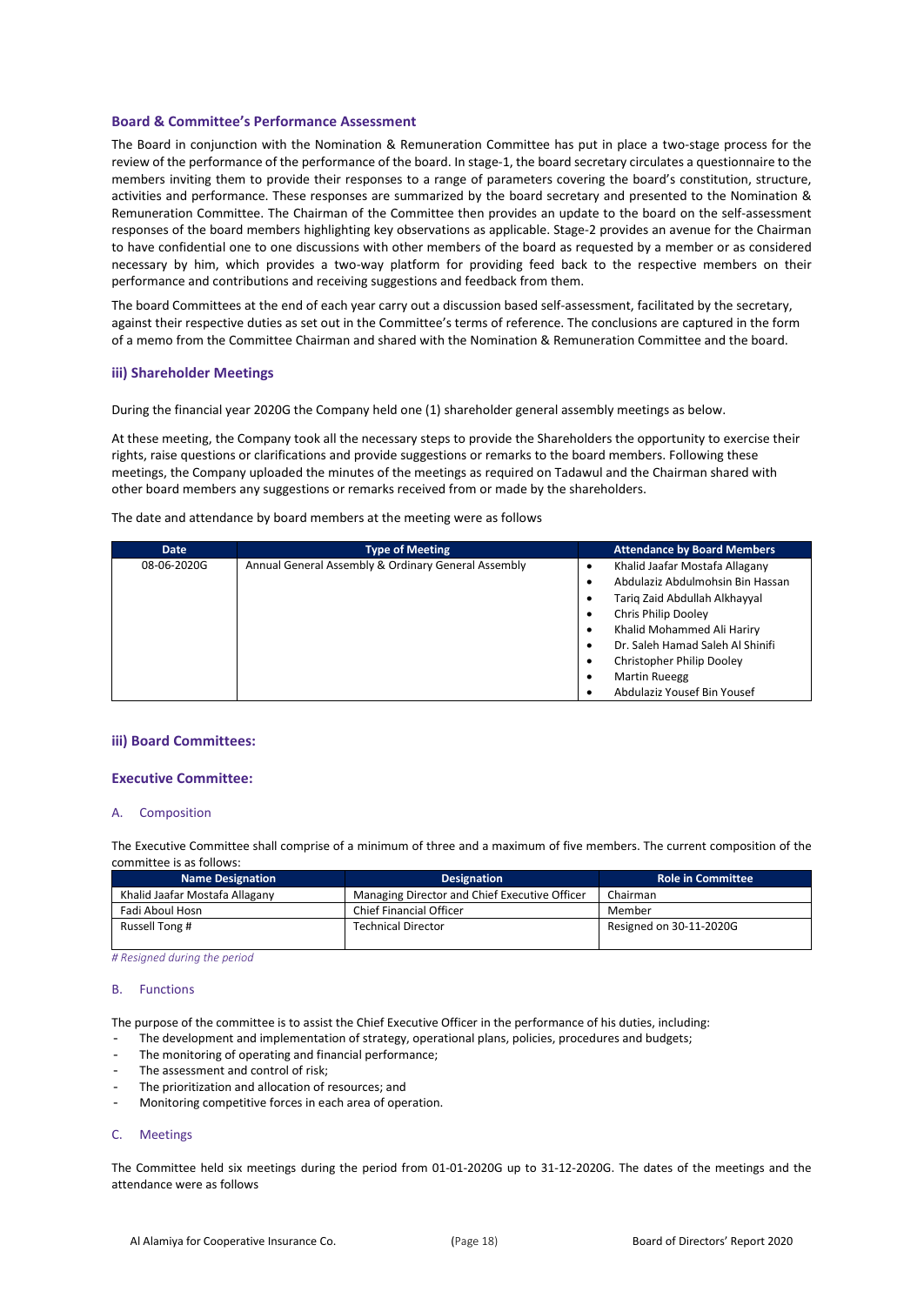|                                   |                   | <b>Remarks</b>    |                   |                 |                      |                    |                         |
|-----------------------------------|-------------------|-------------------|-------------------|-----------------|----------------------|--------------------|-------------------------|
|                                   | $10-02-$<br>2020G | $20-04-$<br>2020G | $15-07-$<br>2020G | 19-08-<br>2020G | $14 - 10 -$<br>2020G | $20 - 12$<br>2020G |                         |
| Khalid Jaafar<br>Mostafa Allagany |                   |                   |                   |                 |                      |                    |                         |
| Fadi Aboul Hosn                   |                   |                   |                   |                 |                      |                    |                         |
| Russell Tong #                    |                   | N                 |                   |                 |                      | <b>NA</b>          | Resigned on 30-11-2020G |
| Y-Attended in person              |                   |                   |                   |                 |                      |                    |                         |

*N – Did not attend*

*NA – Had either resigned or was not appointed at that time*

*# Resigned during the period*

#### **Investment Committee:**

#### A. Composition

The Investment Committee shall comprise of a minimum of three and a maximum of five members. The current composition of the committee is as follows:

| <b>Name Designation</b>          | <b>Designation</b>                 | <b>Role in Committee</b> |
|----------------------------------|------------------------------------|--------------------------|
| Abdulaziz Abdulmohsin Bin Hassan | Chairman of the Board              | Chairman                 |
| Tarig Zaid Abdullah Alkhayyal    | Deputy Chairman of the Board       | Member                   |
| Khalid Mohammed Ali Hariry       | Non-Executive Director, Riyad Bank | Member                   |
|                                  | Representative                     |                          |

#### B. Functions

The purpose of the committee is to manage all aspects of the investment assets held by the Company subject to adherence to the terms of the Investment Directives and the Committee Dealing Limits and in line with the applicable laws of the Kingdom of Saudi Arabia.

### C. Meetings

The Committee held four meetings during the period from 01-01-2020G up to 31-12-2020G. The dates of the meetings and the attendance were as follows

|                           |             | Date of Meeting | <b>Remarks</b> |             |  |
|---------------------------|-------------|-----------------|----------------|-------------|--|
|                           | 03-03-2020G | 04-06-2020G     | 22-09-2020G    | 07-12-2020G |  |
| Abdulaziz Abdulmohsin Bin |             |                 |                |             |  |
| Hassan                    |             |                 |                |             |  |
| Tariq Zaid Abdullah       |             | N               |                |             |  |
| Alkhayyal                 |             |                 |                |             |  |
| Khalid Mohammed Ali       | Ν           |                 |                |             |  |
| Hariry                    |             |                 |                |             |  |

*Y – Attended in person*

*N – Did not attend*

#### **Disclosure Committee:**

#### A. Composition

The Disclosure Committee shall comprise of a minimum of three and a maximum of five members. The current composition of the committee is as follows:

| <b>Name Designation</b>        | <b>Designation</b>                          | <b>Role in Committee</b> |
|--------------------------------|---------------------------------------------|--------------------------|
| Khalid Jaafar Mostafa Allagany | Managing Director and Chief Executive       | Chairman                 |
|                                | Officer                                     |                          |
| Christopher Philip Dooley      | Non-Executive Director, RSA Representative* | Member                   |
| Fadi Aboul Hosn                | <b>Chief Financial Officer</b>              | Member                   |

*\* RSA means Royal & Sun Alliance Insurance (Middle East) B.S.C (c).*

#### B. Functions

The purpose of the committee is to ensure the Company's compliance with all legal and regulatory requirements relating to announcements, notifications, submissions, filings and approvals arising from its listing on the Tadawul. In line with its Terms of Reference, the committee can hold meetings through electronic means.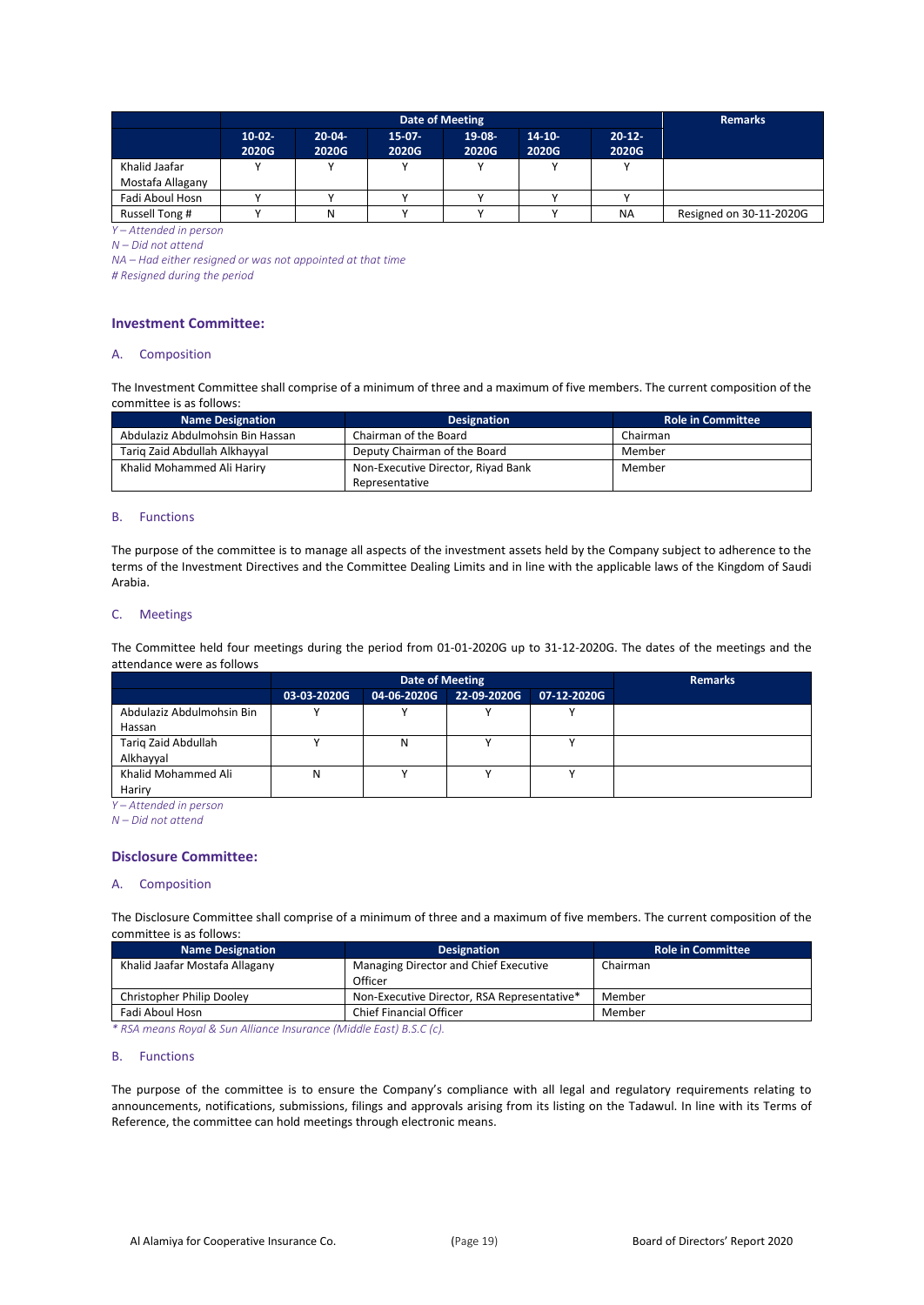#### C. Meetings

The committee held meetings through electronic means to review and approve the company's announcements on Tadawul website. The committee held Fifteen of these meetings during the period from 01-01-2020G up to 31-12-2020G. All Committee members participated in all these meetings through electronic means in line with its terms of reference.

#### **Audit Committee:**

#### A. Composition

The Audit Committee shall comprise of a minimum of three and a maximum of five members. The current composition of the committee is as follows:

| <b>Name Designation</b>          | <b>Designation</b>                  | <b>Role in Committee</b> |
|----------------------------------|-------------------------------------|--------------------------|
| Dr. Saleh Hamad Saleh Al Shinifi | Independent Board Member            | Chairman                 |
| Ayman Saleh Al Ghamdi            | Independent Member on the Committee | Member                   |
| Dr. Ahmed Mohammed Al Salman     | Independent Member on the Committee | Member                   |

#### B. Functions

The purpose of the Committee is to review the compliance function and assess the Company's processes relating to its risk, compliance and internal control systems. Furthermore, the Committee will review the Company's financial statements and the effectiveness of the external audit process and internal audit functions.

#### C. Meetings

The Committee held a total of six meetings during the period from 01-01-2020G up to 31-12-2020G. The dates of the meetings and the attendance were as follows;

#### Physical (Face to Face) Meetings

|                          | Date of Meeting | <b>Remarks</b> |
|--------------------------|-----------------|----------------|
|                          | 03-03-2020G     |                |
| Dr. Saleh Hamad Saleh Al |                 |                |
| Shinifi                  |                 |                |
| Ayman Saleh Al Ghamdi    |                 |                |
| Dr. Ahmed Mohammed Al    |                 |                |
| Salman                   |                 |                |

*Y – Attended in person*

#### Telephone Meetings

Due to pandemic situation after March 2020 meeting, all subsequent five meetings were held over the phone. The Audit Committee has also put in place a process of holding specific meetings, for management to present to the Committee members the interim and annual financial statements, in accordance with the regulatory timelines. The Audit Committee reviews the interim financial statements during these meetings and makes recommendations on the same to the Board of Directors. The Company's external and internal auditors also participate in these meetings providing responses to any queries that the members may raise.

|                                                                |                      |                   | Date of Meeting   | <b>Remarks</b>    |                   |  |
|----------------------------------------------------------------|----------------------|-------------------|-------------------|-------------------|-------------------|--|
|                                                                | $04 - 06 -$<br>2020G | $27-07-$<br>2020G | $28-09-$<br>2020G | $28-10-$<br>2020G | $07-12-$<br>2020G |  |
| Dr. Saleh Hamad Saleh<br>Al Shinifi                            | v                    |                   |                   | v                 | $\mathbf{v}$      |  |
| Ayman Saleh Al<br>Ghamdi                                       |                      |                   |                   |                   | $\mathbf{v}$      |  |
| Dr. Ahmed<br>Mohammed Al Salman<br>$\mathcal{U}$ $\mathcal{U}$ |                      |                   |                   |                   |                   |  |

*Y – Attended*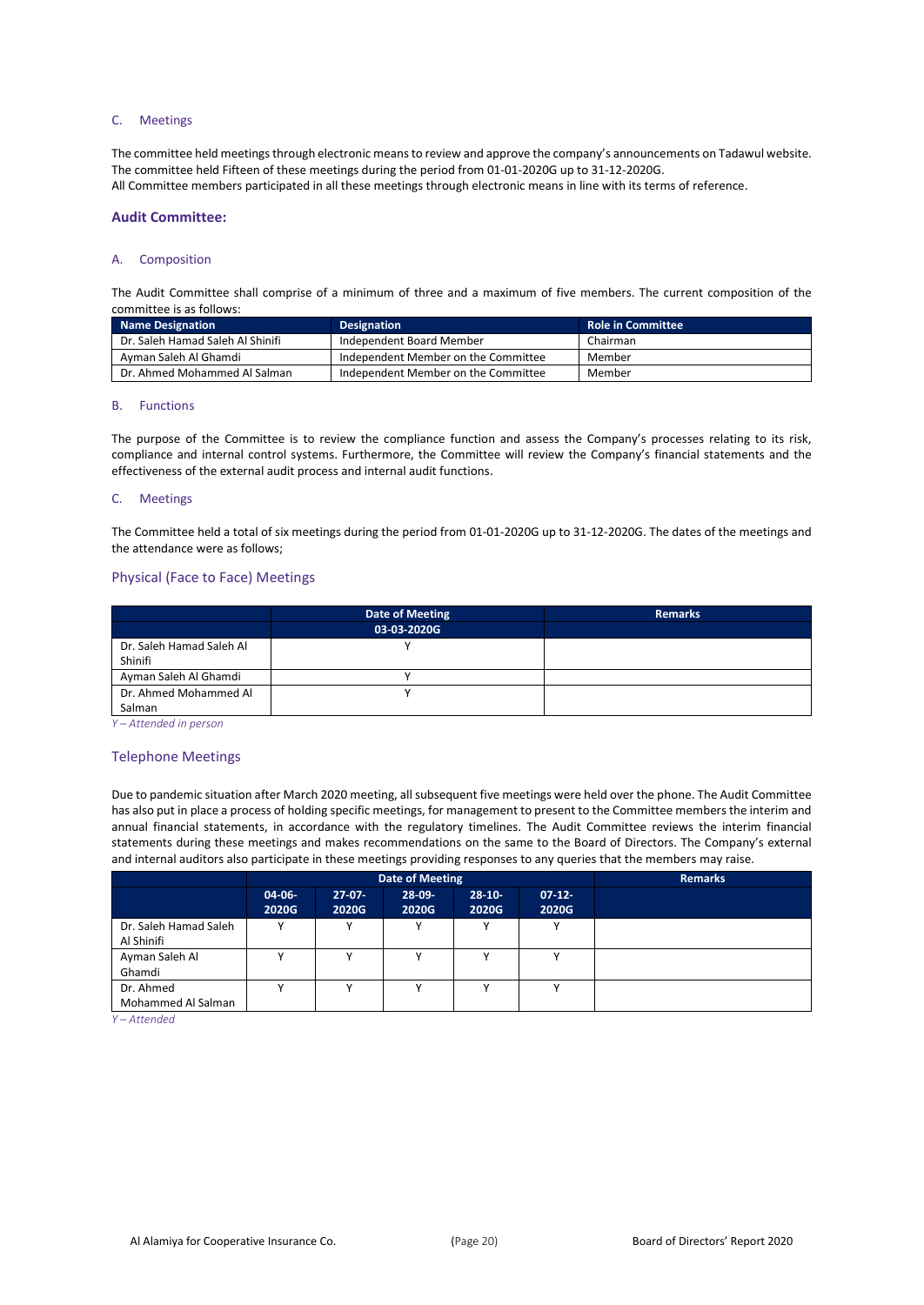#### **Risk Committee:**

#### A. Composition

The Risk Committee shall comprise of at least three (3) members and not more than five (5) members headed by a non-executive member. The current members are as follows:

| <b>Name Designation</b>     | <b>Designation</b>                                | <b>Role in Committee</b> |
|-----------------------------|---------------------------------------------------|--------------------------|
| Christopher Philip Dooley   | Non-Executive Director, RSA Representative        | Chairman                 |
| Khalid Allagany             | Managing Director and Chief Executive Officer     | Member                   |
| Fadi Aboul Hosn             | <b>Chief Financial Officer</b>                    | Member                   |
| Jonathan Cope               | Non-Executive Director, RSA Representative        | Member                   |
| Mohammed Al Shakwan #       | Non-Executive Director, Riyad Bank Representative | Resigned 05-03-2020G     |
| Abdulaziz Yousef Bin Yousef | Non-Executive Director, Riyad Bank Representative | Appointed 05-05-2020G    |

*\*RSA means Royal & Sun Alliance Insurance (Middle East) B.S.C (c)*

*# Resigned during the period*

#### B. Function

The Committee has the responsibility to oversee the Company's risk management arrangements ensuring the risk appetite is appropriate and adhered to and that key risks are identified and managed.

#### C. Meetings

The Committee held four meetings during the period from 01-01-2020G up to 31-12-2020G. The dates of the meetings and the attendance were as follows:

|                                   |                      |                 | <b>Date of Meeting</b> | <b>Remarks</b>     |                          |
|-----------------------------------|----------------------|-----------------|------------------------|--------------------|--------------------------|
|                                   | $04 - 03 -$<br>2020G | 08-06-<br>2020G | $29-09-$<br>2020G      | $08-12-1$<br>2020G |                          |
| Chris Dooley                      |                      | v               |                        | $\mathbf{v}$       |                          |
| Khalid Jaafar Mostafa<br>Allagany |                      |                 |                        |                    |                          |
| Fadi Aboul Hosn                   |                      | $\checkmark$    | $\checkmark$           | $\mathbf{v}$       |                          |
| Abdulaziz Yousef Bin Yousef       | <b>NA</b>            |                 |                        |                    | Appointed on 05-05-2020G |
| Jonathan Cope                     |                      |                 | $\checkmark$           | $\mathbf{v}$       |                          |
| Mohammed Ali<br>Al Shakwan #      |                      | <b>NA</b>       | <b>NA</b>              | <b>NA</b>          | Resigned on 05-03-2020G  |

*Y – Attended* 

*N – Did not attend*

*NA – Had either resigned or was not appointed at that time*

*# Resigned during the period*

#### **Nomination and Remuneration Committee:**

#### A. Composition

The Nomination and Remuneration Committee shall comprise of a minimum of three and a maximum of five members. The current composition of the Committee is as follows:

| <b>Name Designation</b>       | <b>Designation</b>                                | <b>Role in Committee</b> |
|-------------------------------|---------------------------------------------------|--------------------------|
| Tarig Zaid Abdullah Alkhayyal | Independent Director                              | Chairman                 |
| Abdulaziz Abdulmohsin Bin     | Independent Director                              | Member                   |
| Hassan                        |                                                   |                          |
| Khalid Mohammed Ali Hariry    | Non-Executive Director, Riyad Bank Representative | Member                   |
| Martin Rueegg                 | Non-Executive Director, RSA Representative *      | Member                   |

*\*RSA means Royal & Sun Alliance Insurance (Middle East) B.S.C (c)*

#### B. Functions

The purpose of the committee is to ensure transparency in the procedures for the selection, appointment and removal of Directors. All appointments and removals are to be ratified by the General Assembly. The committee will also be responsible for establishing policies regarding the indemnity and remuneration of Directors and Senior Managers.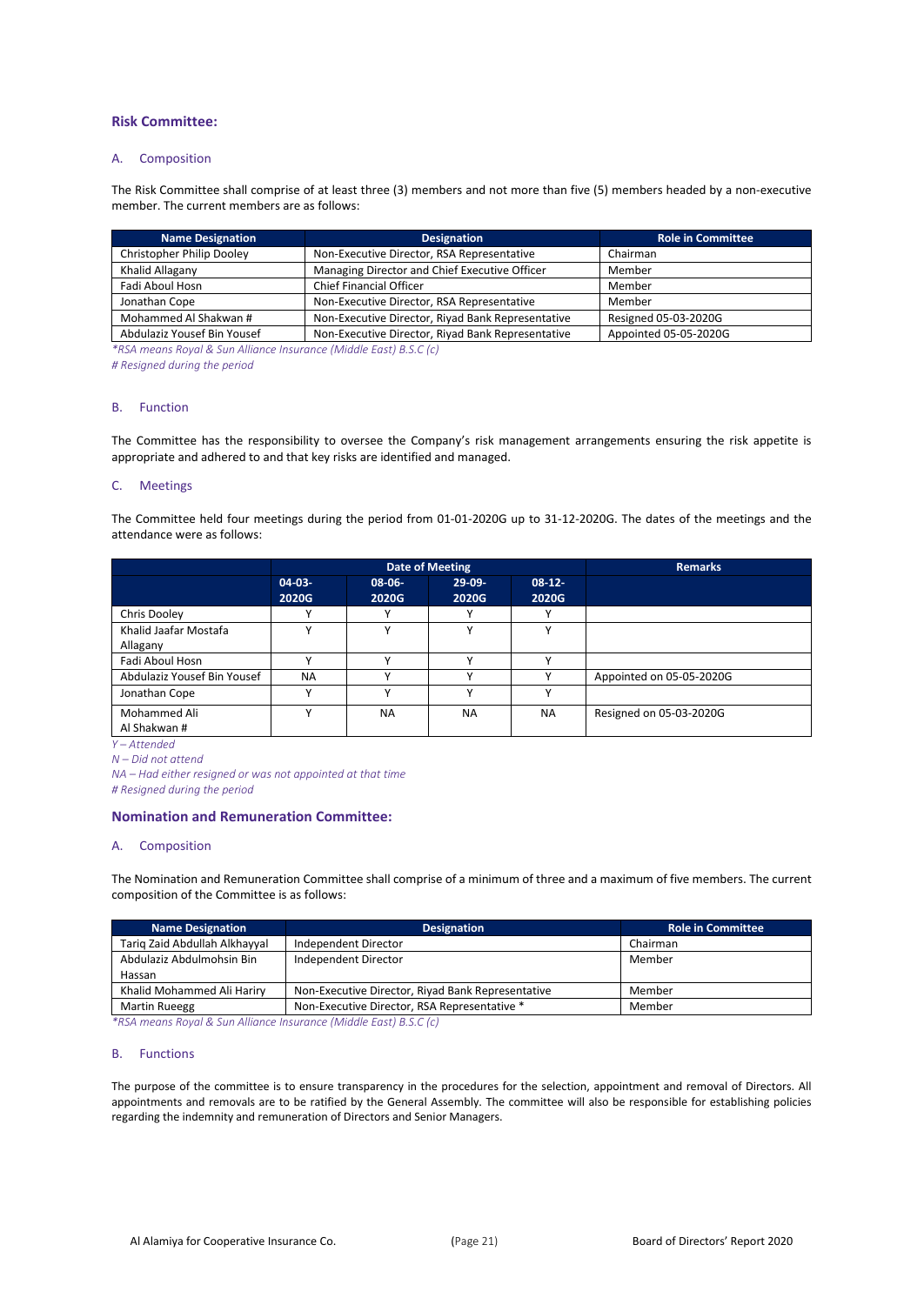#### C. Meetings

The committee held four meetings during the period from 01-01-2020G up to 31-12-2020G. The dates of the meetings and the attendance were as follows:

|                       |             | Date of Meeting |             |            | <b>Remarks</b> |
|-----------------------|-------------|-----------------|-------------|------------|----------------|
|                       | 04-03-2020G | 08-06-2020G     | 29-09-2020G | 08-12-2020 |                |
| Tariq Zaid Abdullah   |             | N               |             |            |                |
| Alkhayyal             |             |                 |             |            |                |
| Abdulaziz Abdulmohsin |             |                 |             |            |                |
| Bin Hassan            |             |                 |             |            |                |
| Khalid Mohammed Ali   | Ν           |                 | N           |            |                |
| Hariry                |             |                 |             |            |                |
| <b>Martin Rueegg</b>  |             |                 |             |            |                |

*Y – Attended* 

*N – Did not attend*

*NA – Had either resigned or was not appointed at that time*

#### **iv) Compensation paid to Board members, Board Committee Members and Senior Executives**

#### A. Board Members

The remuneration payable to the Chairman and the Directors of the Company, including the fees for attendance at Board and Committee meetings, is in line with the By-Laws of the Company. Accruals have been made in the Financial Statements in accordance with these provisions, after considering the waiver by the non-independent members of the Board of their rights to remuneration as explained below.

The details of remuneration payable to the Chairman and the Independent Directors for the period from 01-01-2020G up to 31-12-2020G for which provisions has been made in the financial statements are as follows:

### **Board Remuneration**

|                                               |                 |                               |                                                                      |                  |                                                                    |                                                                                    |             |                           |                       |                               |                           |                                   |          |                      | <b>SR</b>               |                    |
|-----------------------------------------------|-----------------|-------------------------------|----------------------------------------------------------------------|------------------|--------------------------------------------------------------------|------------------------------------------------------------------------------------|-------------|---------------------------|-----------------------|-------------------------------|---------------------------|-----------------------------------|----------|----------------------|-------------------------|--------------------|
|                                               |                 |                               | <b>Fixed remunerations</b>                                           |                  |                                                                    |                                                                                    |             |                           |                       | <b>Variable remunerations</b> |                           |                                   |          |                      |                         |                    |
|                                               | Specific amount | Allowance for attending Board | committee meetings committee<br><b>Total Allowance for attending</b> | In-kind benefits | management and consultative work<br>Remuneration of the technical, | Management Directors or Secretary,<br>Remuneration of the chairman,<br>if a memher | Total       | Percentage of the profits | Periodic remuneration | Short-term incentive plans    | Long-term incentive plans | Granted shares (insert the value) | Total    | End-of-service award | <b>Aggregate Amount</b> | Expenses Allowance |
| <b>First: Independent Directors</b>           |                 |                               |                                                                      |                  |                                                                    |                                                                                    |             |                           |                       |                               |                           |                                   |          |                      |                         |                    |
| Abdulaziz<br>Abdulmohsin<br><b>Bin Hassan</b> | 180,000         | 3,000                         | 12,000                                                               | $\Omega$         | $\Omega$                                                           | 0                                                                                  | 210,000     | 0                         | $\Omega$              | $\Omega$                      | 0                         | $\Omega$                          | $\Omega$ | $\Omega$             | $\Omega$                | 0                  |
| <b>Tarig Zaid</b><br>Abdullah<br>Alkhayyal    | 120.000         | 3,000                         | 9.000                                                                | $\Omega$         | $\Omega$                                                           | 0                                                                                  | 144,000     | $\Omega$                  | $\Omega$              | $\Omega$                      | 0                         | 0                                 | $\Omega$ | $\Omega$             | $\Omega$                | 0                  |
| Dr. Saleh<br><b>Hamad Saleh</b><br>Al Shinifi | 120,000         | 3,000                         | 0                                                                    | $\Omega$         | $\Omega$                                                           | 0                                                                                  | 138,000     | 0                         | $\Omega$              | $\Omega$                      | 0                         | 0                                 | $\Omega$ | $\Omega$             | $\Omega$                | $\mathbf 0$        |
| <b>Total</b>                                  | 420,000         | 9,000                         | 21,000                                                               | $\mathbf{0}$     | 0                                                                  | 0                                                                                  | 492,000     | 0                         | 0                     | 0                             | $\mathbf{0}$              | 0                                 | 0        | 0                    | 0                       | 0                  |
| <b>Second: Non-Executive Directors</b>        |                 |                               |                                                                      |                  |                                                                    |                                                                                    |             |                           |                       |                               |                           |                                   |          |                      |                         |                    |
| Mohammed<br>Ali Al<br>Shakwan*                | $\mathbf 0$     | 0                             | $\Omega$                                                             | 0                | $\Omega$                                                           | 0                                                                                  | $\mathbf 0$ | $\mathbf 0$               | $\Omega$              | $\Omega$                      | 0                         | 0                                 | $\Omega$ | $\Omega$             | $\Omega$                | $\mathbf 0$        |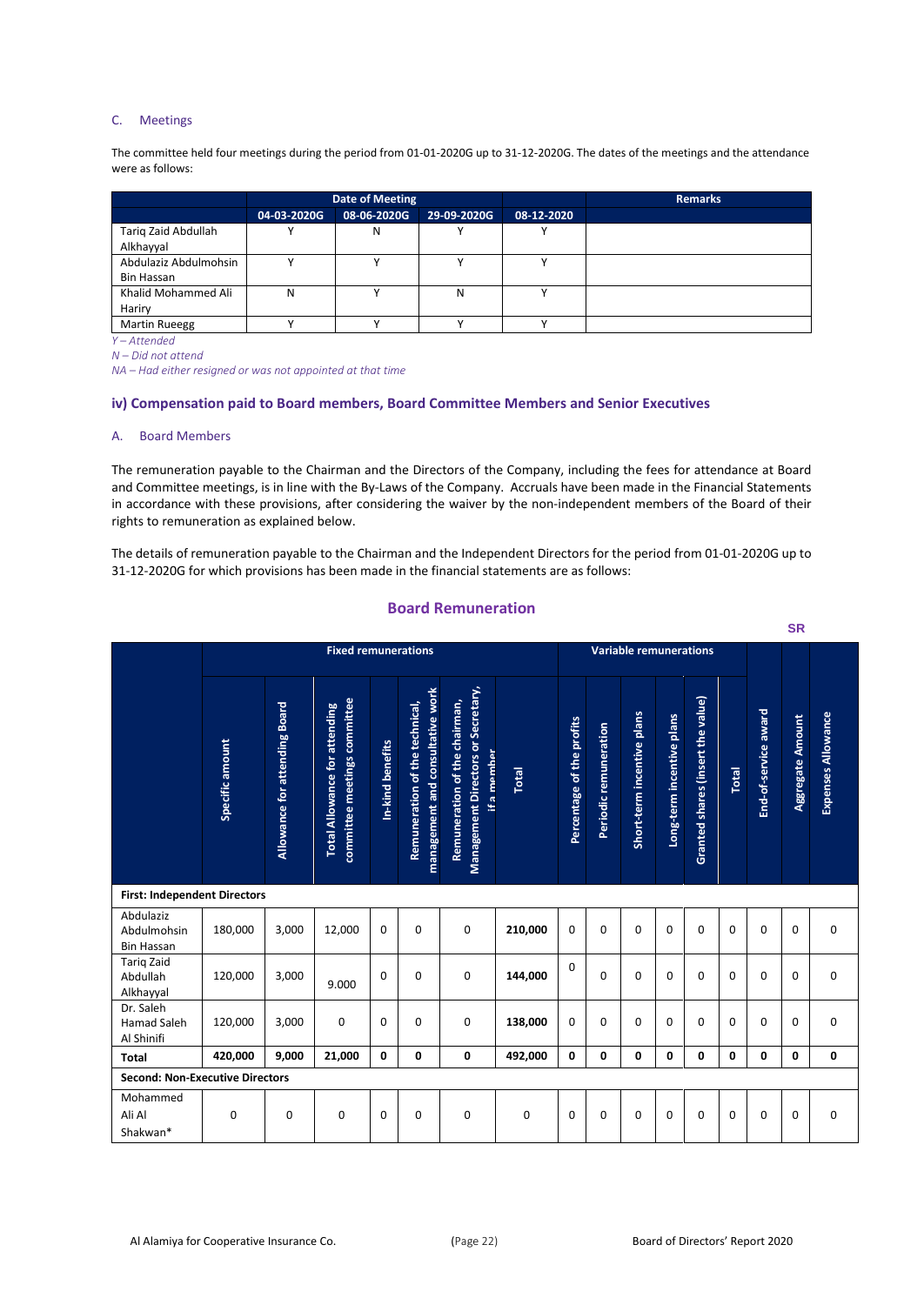| Khalid<br>Mohammed         | 0 | 0           | 0        | 0 | 0 | $\mathbf 0$ | $\mathbf 0$ | 0 | 0 | 0           | 0           | $\Omega$ | 0           | 0 | 0            | 0           |
|----------------------------|---|-------------|----------|---|---|-------------|-------------|---|---|-------------|-------------|----------|-------------|---|--------------|-------------|
| Ali Hariry*<br>Christopher |   |             |          |   |   |             |             |   |   |             |             |          |             |   |              |             |
| Philip Dooley*             | 0 | $\mathbf 0$ | 0        | 0 | 0 | $\mathbf 0$ | $\mathbf 0$ | 0 | 0 | $\mathbf 0$ | 0           | $\Omega$ | 0           | 0 | $\mathbf 0$  | 0           |
| Abdulaziz                  |   |             |          |   |   |             |             |   |   |             |             |          |             |   |              |             |
| Yousef Bin                 | 0 | 0           | 0        | 0 | 0 | 0           | $\mathbf 0$ | 0 | 0 | 0           | 0           | 0        | 0           | 0 | 0            | 0           |
| Yousef*                    |   |             |          |   |   |             |             |   |   |             |             |          |             |   |              |             |
| Jonathan                   | 0 | 0           | $\Omega$ | 0 | 0 | $\mathbf 0$ | 0           | 0 | 0 | $\mathbf 0$ | 0           | $\Omega$ | 0           | 0 | $\mathbf 0$  | 0           |
| Cope*                      |   |             |          |   |   |             |             |   |   |             |             |          |             |   |              |             |
| Tariq                      |   |             |          |   |   |             |             |   |   |             |             |          |             |   |              |             |
| Abdullah Al                | 0 | 0           | $\Omega$ | 0 | 0 | 0           | $\mathbf 0$ | 0 | 0 | $\mathbf 0$ | 0           | $\Omega$ | 0           | 0 | 0            | 0           |
| Ghaziri*                   |   |             |          |   |   |             |             |   |   |             |             |          |             |   |              |             |
| Martin                     | 0 | $\mathbf 0$ | $\Omega$ | 0 | 0 | $\mathbf 0$ | $\mathbf 0$ | 0 | 0 | $\mathbf 0$ | $\mathbf 0$ | $\Omega$ | $\mathbf 0$ | 0 | $\mathbf 0$  | 0           |
| Rueegg*                    |   |             |          |   |   |             |             |   |   |             |             |          |             |   |              |             |
| <b>Total</b>               | 0 | 0           | 0        | 0 | 0 | $\mathbf 0$ | 0           | 0 | 0 | 0           | 0           | $\Omega$ | 0           | 0 | $\mathbf{0}$ | $\mathbf 0$ |

*\*The Non-Independent Directors on the Board (i.e. the nominees of Riyad Bank and Royal & Sun Alliance Insurance (Middle East) B.S.C(c) have waived their rights to remuneration and fees for the attendance of Board and Committee meetings.*

#### Committee Members

Independent members on the Company's are paid an annual remuneration of Saudi Riyals SR 120,000 per annum and attendance fees of SR 1,500 per meeting. In the event that they are required to attend any of the Board meetings they are eligible to the Board Meeting attendance fees of Saudi Riyals 3,000 per meeting, for such attendance.

|                                                        | <b>Fixed Remuneration (Except for</b> | <b>Allowance for attending Board</b> |              |  |  |  |
|--------------------------------------------------------|---------------------------------------|--------------------------------------|--------------|--|--|--|
|                                                        | the allowance for attending           | meetings                             | <b>Total</b> |  |  |  |
|                                                        | <b>Board meetings)</b>                |                                      |              |  |  |  |
| <b>Audit Committee Members</b>                         |                                       |                                      |              |  |  |  |
| Dr. Saleh Hamad Saleh Al<br>Shinifi                    | 120,000                               | 9,000                                | 129,000      |  |  |  |
| Ayman Saleh Al Ghamdi                                  | 120,000                               | 9,000                                | 129,000      |  |  |  |
| Dr. Ahmed Mohammed<br>Salman                           | 120,000                               | 9,000                                | 129,000      |  |  |  |
| <b>Total</b>                                           | 360,000                               | 27,000                               | 387,000      |  |  |  |
| <b>Remuneration &amp; Nomination Committee Members</b> |                                       |                                      |              |  |  |  |
| Tariq Zaid Abdullah<br>Alkhayyal                       | $\pmb{0}$                             | 4,500                                | 4,500        |  |  |  |
| Abdulaziz Abdulmohsin Bin<br>Hassan*                   | $\pmb{0}$                             | 6,000                                | 6,000        |  |  |  |
| Khalid Mohammed Ali<br>Hariry*                         | 0                                     | 0                                    | $\mathbf 0$  |  |  |  |
| Martin Rueegg*                                         | $\Omega$                              | $\Omega$                             | $\Omega$     |  |  |  |
| <b>Total</b>                                           | 0                                     | 10,500                               | 10,500       |  |  |  |
| <b>Risk Committee Members</b>                          |                                       |                                      |              |  |  |  |
| Christopher Philip Dooley*                             | $\mathsf 0$                           | 0                                    | $\mathbf 0$  |  |  |  |
| Khalid Jaafar Mostafa<br>Allagany*                     | 0                                     | 0                                    | $\mathbf 0$  |  |  |  |
| Jonathan Cope*                                         | $\mathsf 0$                           | 0                                    | $\mathbf 0$  |  |  |  |
| Fadi Aboul Hosn*                                       | $\mathbf 0$                           | 0                                    | 0            |  |  |  |
| Abdulaziz Yousef Bin<br>Yousef*                        | 0                                     | 0                                    | $\mathbf 0$  |  |  |  |
| <b>Total</b>                                           | $\mathbf 0$                           | 0                                    | 0            |  |  |  |
| <b>Executive Committee</b>                             |                                       |                                      |              |  |  |  |
| Khalid Jaafar Mostafa                                  | 0                                     | 0                                    | $\mathbf 0$  |  |  |  |
| Allagany*                                              |                                       |                                      |              |  |  |  |
| Fadi Aboul Hosn*                                       | 0                                     | 0                                    | $\mathbf 0$  |  |  |  |
| Russell Tong*                                          | 0                                     | 0                                    | 0            |  |  |  |
| Total                                                  | 0                                     | 0                                    | 0            |  |  |  |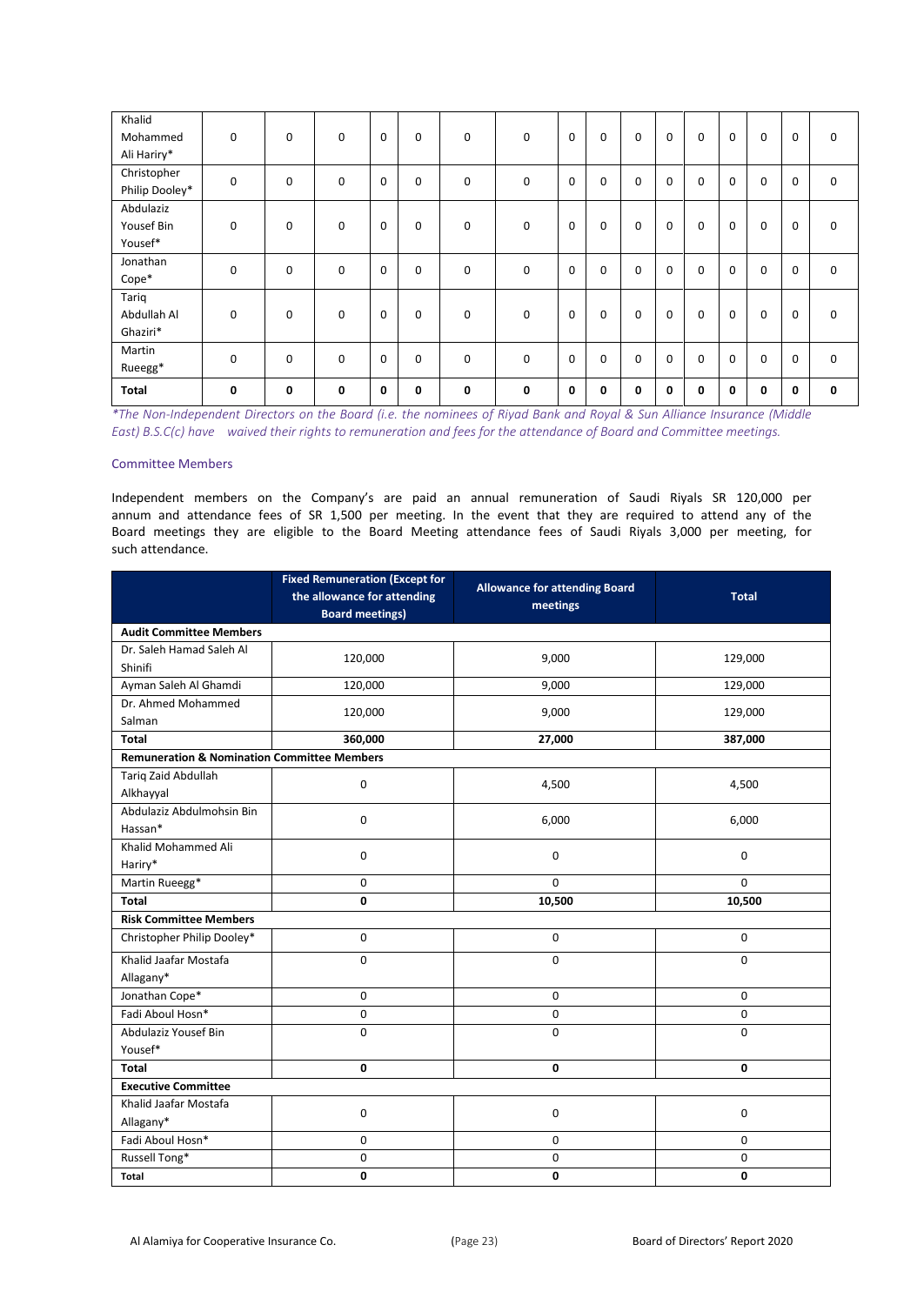| <b>Investment Committee:</b> |   |        |        |  |  |  |  |
|------------------------------|---|--------|--------|--|--|--|--|
| Abdulaziz Abdulmohsin Bin    | 0 | 6,000  | 6,000  |  |  |  |  |
| Hassan                       |   |        |        |  |  |  |  |
| Tariq Zaid Abdullah          |   | 4,500  | 4,500  |  |  |  |  |
| Alkhayyal                    |   |        |        |  |  |  |  |
| Khalid Mohammed Ali          | 0 | 0      |        |  |  |  |  |
| Hariry*                      |   |        |        |  |  |  |  |
| <b>Total</b>                 |   | 10,500 | 10,500 |  |  |  |  |

The Non-Independent Directors on the Board (i.e. the nominees of Riyad Bank and Royal & Sun Alliance Insurance (Middle East) B.S.C(c) have waived their rights to remuneration and fees for the attendance of Board and Committee meetings.

#### B. Senior Executives

Compensation and remuneration paid to the top five executives (including the Chief Executive Officer and the Chief Financial Officer who are within the top five) during the period was SR **7,359,135** as follows:

|      | <b>Particulars Of Compensation</b>                               | Amount (SR) |           |  |  |
|------|------------------------------------------------------------------|-------------|-----------|--|--|
|      |                                                                  | 2020G       | 2019G     |  |  |
|      | Salaries and Compensation                                        | 4,499,585   | 4,452,053 |  |  |
| ii)  | Allowances                                                       | 1,265,622   | 1,249,813 |  |  |
| iii) | Periodical and annual bonuses                                    | 920.721     | 1,289,891 |  |  |
| iv)  | Other compensation or benefits paid on a monthly or annual basis | 673.207     | 759,383   |  |  |
|      | <b>Total</b>                                                     | 7,359,135   | 7,751,140 |  |  |

#### v) Confirmation

During the period of the report, the Company paid a penalty of SR 10,000 to the SAMA for non-compliance with COVID-19 procedure.

#### vi) Results of the Annual Review of the Internal Control Systems of the Company

The Board of Directors have formed an Audit Committee to support the Board in the discharge of its responsibilities in respect of supervising the Company's financial reporting processes, evaluating the adequacy and effectiveness of the Company's audit arrangements, and overseeing the Company's overall control environment.

The Audit Committee has conducted an overall review of the internal and external auditors' assessment of the Company's system of internal controls during 2020G and no significant issues were identified.

The internal and external auditors and the Company's Compliance function have conducted several reviews during 2020, which provide a reasonable degree of assurance on the Company's ability to meet its strategic objectives. The results of these reviews have been considered by the Audit Committee in reviewing the effectiveness of the internal control systems of the company. The Committee has also gained a reasonable degree of satisfaction with respect to the actions taken by the management to address the observations and recommendations arising from the reviews. Based on the above, the Audit Committee believes that there were no material control weaknesses which might result in unforeseen outcomes or contingencies that have had, could have had, or may in the future have, a material impact on the Company's financial performance or conditions.

All the issues arising from the review have been reported to the Board of Directors with recommendations on actions to be implemented by the management of the Company.

During the period from 01-01-2020G to 31-12-2020G the Audit Committee held six meetings. During these meetings the Committee amongst other activities:

- Reviewed the internal and external audit arrangements and, assessed their independence.
- Reviewed and approved the internal audit plans as well as the adequacy of internal audit resources to execute the plans.
- Assessed the effectiveness of the internal audit function and reviewed the findings reported within the audit reports and the management actions to address them
- Ensured that the external auditors had access to all information and explanations required by them for carrying out their audit and expressing their audit opinion
- Reviewed the interim and final financial statements prior to their approval by the Board and publication
- Reviewed the activities of the compliance department in developing and implementing mitigating actions and managing the regulatory risks identified.
- Reviewed the arrangements in place to achieve compliance with applicable regulations.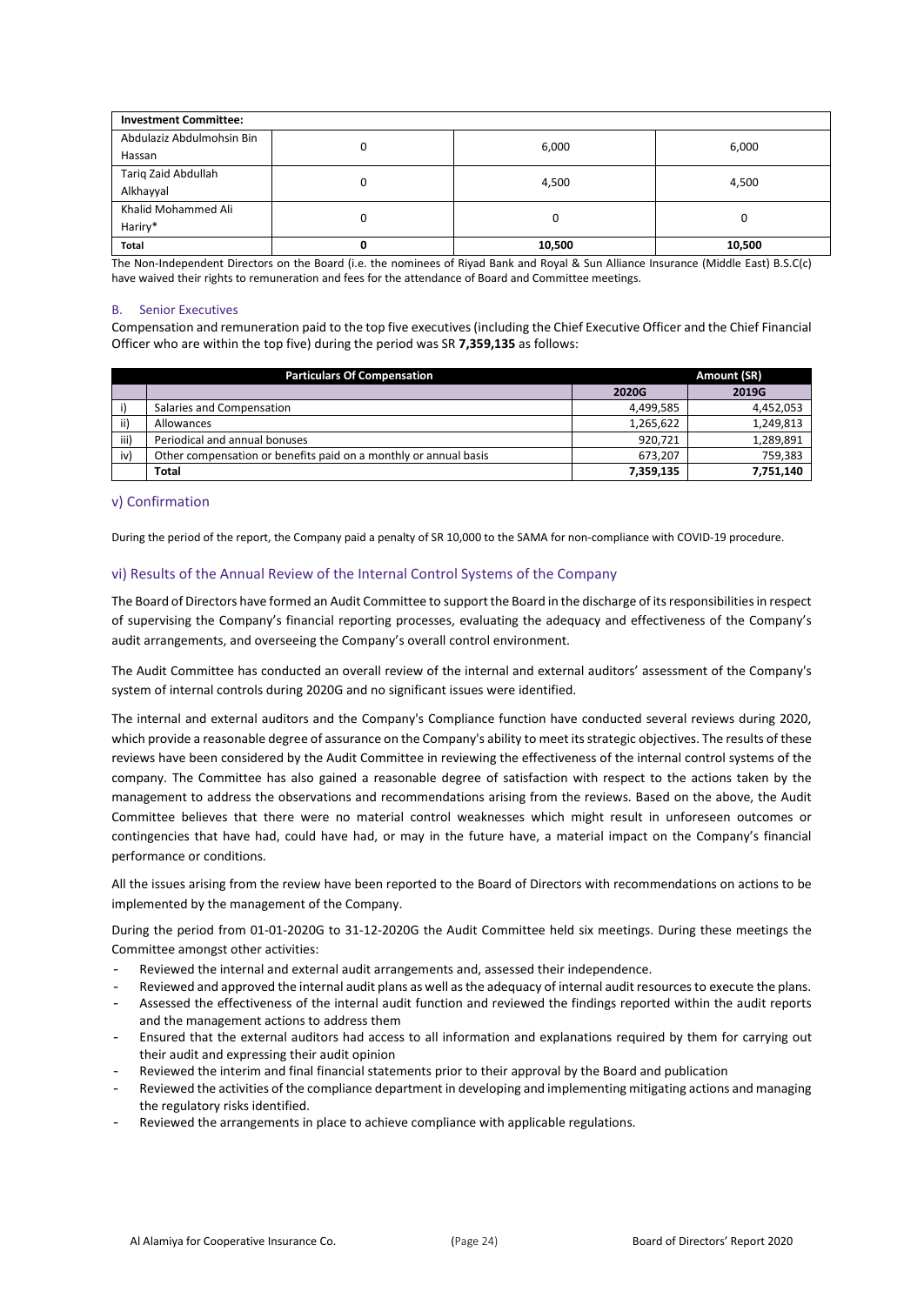#### vii) Profiles of Board Members and Audit Committee Members

#### Abdulaziz Abdulmohsin Bin Hassan, Chairman

#### **Qualifications**

- Bachelor of Arts in Law, King Saud University, Riyadh 1991G.
- Strategic Alignment Program, Oxford University Saïd Business School 2020G

#### **Professional Experience:**

A banking professional with over 26 years of experience in various positions in leading banks and financial institutions in the Kingdom of Saudi Arabia

- Mar 2019G till date Independent Board member and Member of Investment Committee Al Faisaliah Group
- August 2010G to Feb 2019G Chief Executive Officer and Managing Director of Credit Suisse, Riyadh, KSA
- March 2010G to August 2010G Chief Executive Officer and Managing Director of Rana Investments, Riyadh, KSA
- March 2008G to May 2009G Chief Executive Officer, Arabian Capital, Riyadh, KSA
- June 2006G to March 2008G Vice President, Head of Treasury & Investment, Bank Muscat, Riyadh, KSA
	- 1994G to June 2006G in various positions as below with SAMBA Financial group, Riyadh, KSA
		- o Alternative Investments Division Manager (2004G-2006G)<br>O Portfolio Manager. Treasury (1998G-2001G)
		- Portfolio Manager, Treasury (1998G-2001G)
		- o Money Market Manager (1997G-1998G)
		- Treasury Marketing Unit (1994G-1997G)

1992G to 1994G - Corporate Dealer, Riyad Bank, Riyadh, KSA

#### **Other Positions:**

- Board Member and Member of the Investment Committee Al Faisaliah Group
- Board Member and Chairman of the Audit Committee and Chairman of the compliance Committee Saudi Fransi Capital
- Member of The Audit Committee Arab National Bank

#### Tariq Zaid Abdullah Al Khayyal, Deputy Chairman

#### **Qualifications**

- Bachelor of Arts from Tufts University, Boston, MA.
- Majored in International Relations, History and Theology.

#### **Professional Experience:**

An entrepreneur with interests in real estate development and thirteen years' experience in banking

- 2008G to present, Founder and MD of Diyar Alkhayyal Real Estate Development Co.
- 1995G to 2008G, Various position with The National Commercial Bank as below
- Country Head, Corporate Service Centers (CSC), Operations Group (2007G)
- Area Manger/Senior International Banker, International Division (2003G-2006G)
- Manager, Payment services, Alternative Distribution (2000G-2003G)
- Customer Relations Manager, Consumer Banking Sector Head (1999G-2000G)
- Payroll Product Manager, Retail Marketing Unit (1998G-1999G)
- Relationship Manager, Private Banking (1997G-1998G)

#### Dr. Saleh Hamad Saleh Al Shinifi, Independent Non-Executive Director, Chairman Audit Committee

#### **Qualifications**

- Ph.D. in Business Administration / Major Financial Accounting and Auditing, Florida Atlantic University, USA
- Master of Business Administration (MBA), Major Accounting, Saint Louis University, USA
- Bachelor of Economics and Business (Accounting), King Saud University (KSU), The Kingdom of Saudi Arabia

#### **Professional Experience:**

- 2003G-present Associate Professor of Accounting, King Saud University, Riyadh
- 2008G- present Secretary General of SAAFAH Foundation & Member Board of Director, Riyadh, The Kingdom of Saudi Arabia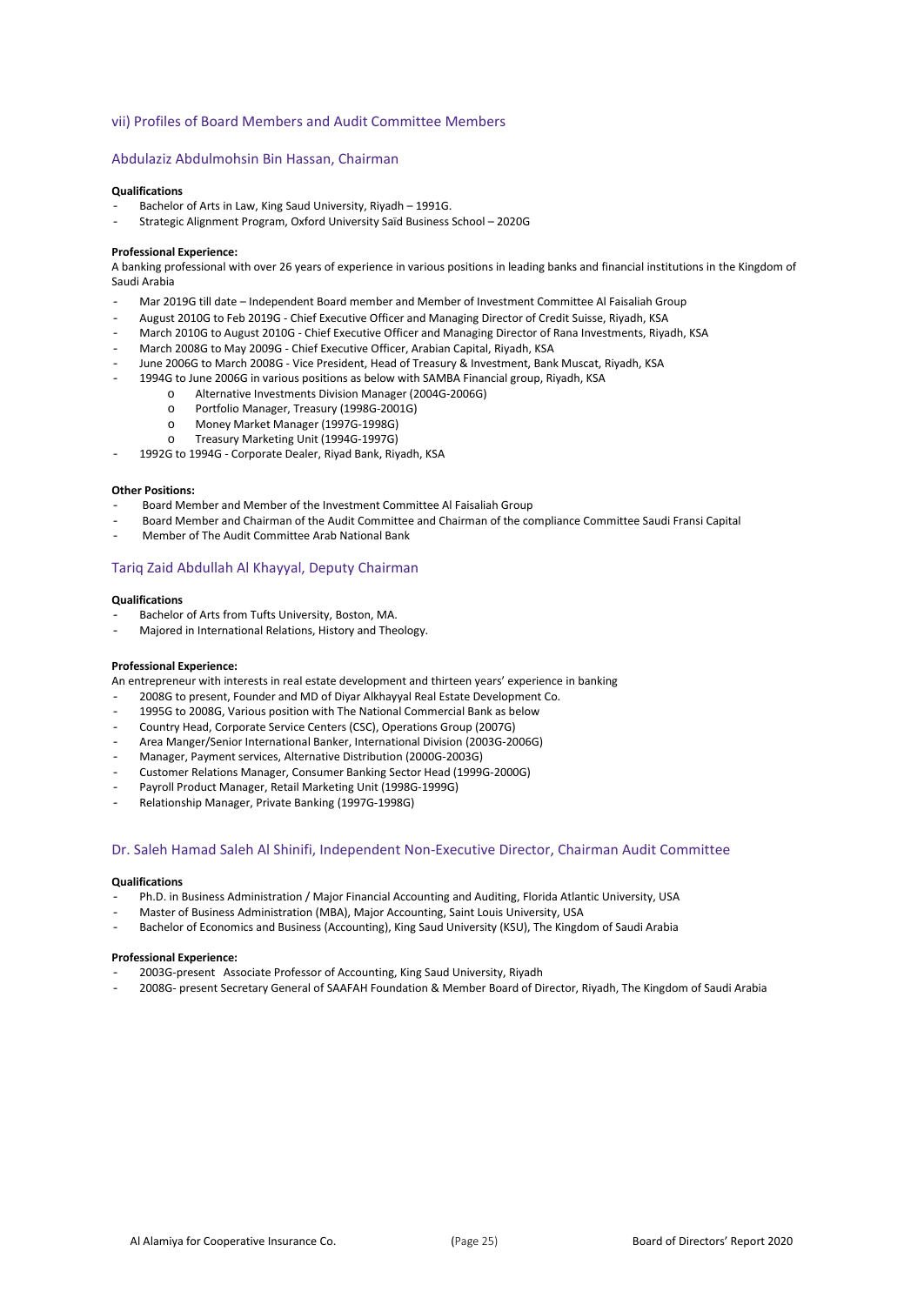#### Khalid Mohammed Ali Hariry, Non-Executive Director

#### **Qualifications**

BCs business administration, King Faisal University

#### **Professional Experience:**

- Riyad Bank, KSA<br>Senic
	- Senior Vice President, Manager Enterprise PMO department- October 201G9 till date
	- o Senior Vice President, Manager Business Performance Management Department, May 2018G to September 2019G
	- Senior Vice President, Head of Customers and Products Management, June 2016G April 2018G
	- o Senior Vice President, Head of Product and Services, July 2014G May 2016G
- MasterCard, KSA
	- o Area Manager, Saudi Arabia, Bahrain And Yemen MasterCard, May 2012G May 2014G
- Banque Saudi Fransi, KSA
	- o Deputy of Retail Banking Head Head of Retail Operations and Consumer Assets Division, August 2008 February 2012
	- o Head of Regional Retail Banking Division, July 2005 August 2008
	- o Head of Retail Network and Retail Activity Divisions, October 2000 July 2005
	- o Head of Card Services and Operations Department, June 1996 October 2000
	- o Head of Merchant Services and Card Issuance, March 1993 June 1996
	- Branch Front Office Staff (teller And Customer Services), July 1991 March 1993

#### Khalid Jaafar Mostafa Allagany, Managing Director

#### **Qualification:**

- Bachelor of Business Administration in Risk Management from Almeda University, U.S.A, in 2002

#### **Professional Experience:**

- Managing Director and CEO Al Alamiya for Cooperative Insurance Company, KSA, from 2012 to present (after a brief term a Deputy CEO in 2012)
- Managing Director of Qeema Investments, KSA, from 2011 to 2012
- Chief Executive Officer of Al-Ahli Takaful Company, from 2007 to 2011
- Insurance Business Group Head of the National Commercial Bank, from 2004 to 2007
- Head of Insurance & Bancassurance of Saudi Hollandi Bank, from 2001 to 2004
- Head of Insurance of Banque Saudi Fransi, from 1995 to 2001
- Underwriting Officer of The National Company for Cooperative Insurance, from 1993 to 1995

#### Christopher Phillip Dooley, Non-Executive Director

#### **Qualification:**

- Chartered Insurer Chartered Insurance Institute, UK.
- Bachelor of Arts (Honors) Degree (University of Wolverhampton) 1982
- Diploma in Direct Marketing (Institute of Direct Marketing UK) 1999
- Professional Certificate in Coaching Henley 2020

#### **Professional Experience:**

- CEO of the UAE and Bahrain Operations of Royal & Sun Alliance Insurance (Middle East), from 2011 up to 30th June 2019 retirement.
- CEO of RSA Insurance Hong Kong, from 2010 to 2011
- Director and Chief Executive Officer Insurance Australia Group (Thailand), from 2005 to 2010
- Director & Chief Executive Officer, Royal & Sun Alliance Insurance (Thailand), from 2003 to 2005
- Director Corporate Partners, Customers & People, Asia, Royal & Sun Alliance Insurance Asia Regional Team, Singapore, from 1999 to 2002
- Regional Manager, Asia (Brokers & Customers), Royal & Sun Alliance Insurance Global Risks Asia, from 1997 to 1999
- Development Manager, Asia, Royal Insurance International Hong Kong, from 1995 to 1997

#### **Other Positions:**

- Board Member of Royal & Sun Alliance Insurance (Middle East), a closed joint stock company in Bahrain operating in the insurance sector, since 2011 and Managing Director 2012-2019
- Chairman of Al Ahlia Insurance Company SAOG, a public listed joint stock company in Oman operating in the insurance sector, from October 2017 up to May 202. Since then continues to eb Non Executive Director on the Board of Al Ahlai Insurance Co SAOG.
- Founder and Director Execme Ltd (Executive Coaching & Consulting) 2019 2020.

#### Jonathan Cope, Non-Executive Director

#### **Qualifications**

- Master's degree (MA) from Edinburgh University
- Post-graduate qualifications in Law (PGD, LPC) from BPP Law School in London.
- ICSA Qualified Company Secretary with the Institute of Chartered Secretaries and Administrators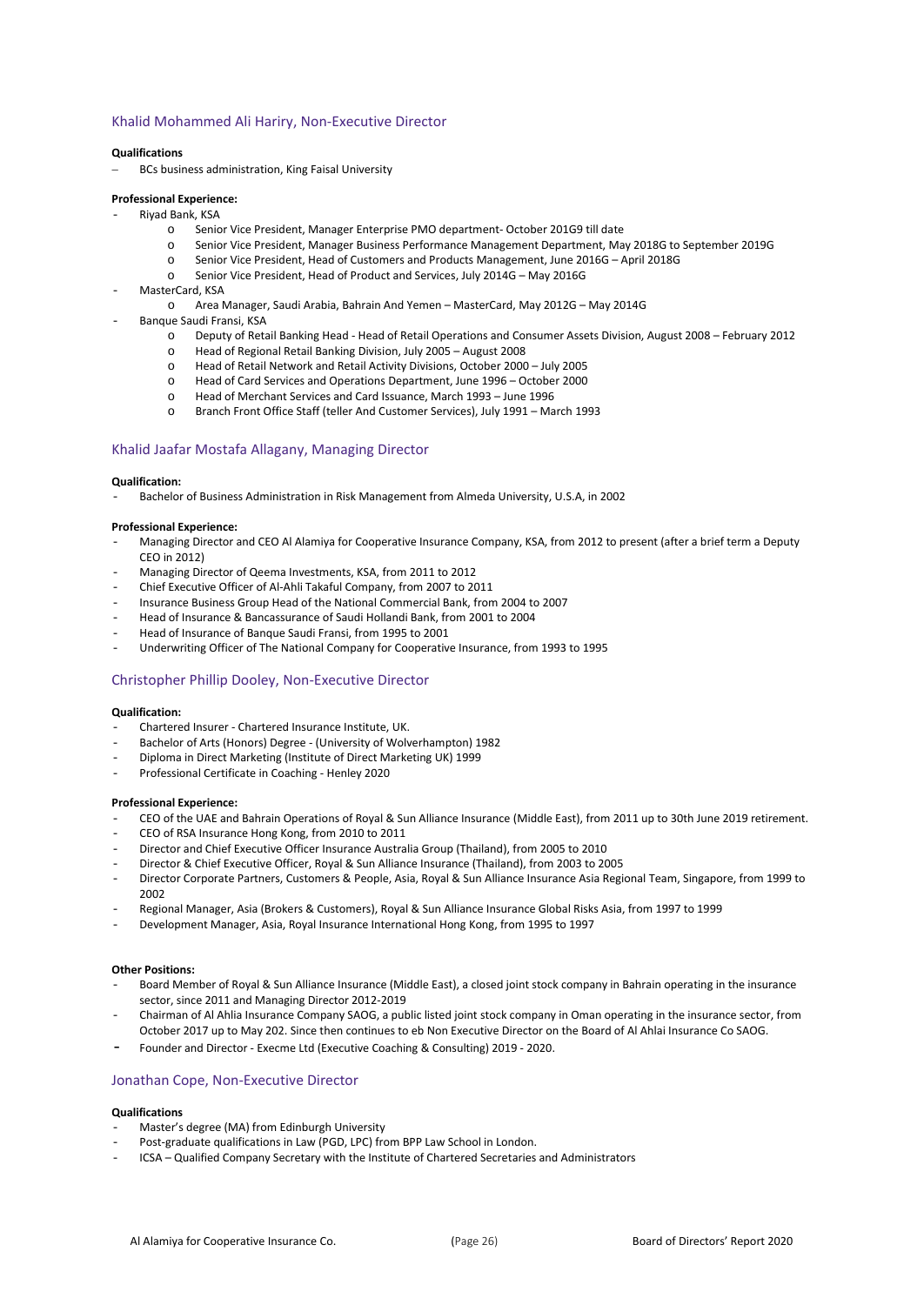#### **Professional Experience:**

- Has sixteen years of experience in various capacities with law firms in the UK. Having joined the RSA Group in the UK in 2013 he is now Head of Legal, UK & International
- Head of Legal, UK & International, RSA Group from 2017 till date
- Managing Counsel, RSA Group UK, from March 2016 to Feb 2017
- Legal Counsel, RSA Group UK from June 2013 to March 2016
- Other board positions held

#### **Other Positions:**

- Deputy Chairman and member of Nomination, Remuneration & Investment Committee of Al Ahlia Insurance Co SAOG Oman.
- Director, Royal & Sun Alliance Property Services Limited
- Director, RSA Accident Repairs Limited
- Director, Royal Insurance (UK) Limited

#### Martin Rueegg, Non-Executive Director

#### **Qualification:**

- Academic Baccalaureate, Insurance Business Administration, Winterthur Business School- 1994 to 1997
- Chartered Public Accountant, Winterthur Business School 1998- 2001

#### **Professional Experience:**

- Martin has more than 20 years of experience in the general insurance industry, of which 10 years were in Senior Leadership level positions in Europe and Emerging Markets in Asia.
- CEO of the UAE and Bahrain Operations of Royal & Sun Alliance Insurance (Middle East), from September 2019 till date.
- Chief Executive Officer of AXA Corporate Solutions, Hong Kong from 2018 up to August 2019
- Managing Director AXA General Insurance Hong Kong Limited from 2018 up to August 2019
- Chief Executive Officer, AXA Insurance Thailand from 2013 to 2017
- Chief Business Officer, AXA Insurance Singapore from 2012 to 2013
- Chief Operating Officer, AXA Insurance Singapore from 2010 to 2012
- Chief Executive Officer, AXA Corporate Solutions, Hong Kong from 2007 to 2010
- Chief Executive officer, Swiss Pool for Aviation Insurance, Zurich from 2005 to 2007
- Managing Director, Customer Economical Organization, Winterthur from 2001 to 2004

#### **Other Positions:**

- Managing Director on the board of Royal & Sun Alliance Insurance (Middle East), a closed joint stock company in Bahrain operating in the insurance sector.
- Member of Board Investment Committee of Royal & Sun Alliance Insurance (Middle East),

#### Ayman Saleh Al Ghamdi, Member Audit Committee

#### **Qualifications**

- Master's Degree (Science of Accounting) King Saud University, Riyadh Saudi Arabia
- Bachelor of Accounting, King Saud University, Riyadh, Saudi Arabia

#### **Professional Experience:**

- Chief Internal Audit, Saudi Ceramics Company, 2018 present.
- Chief Financial Officer (CFO), Real Estate Development Fund, (Transformation Project) Riyadh, Saudi Arabia. April 2017 Dec 2017
- Chief Financial Officer (CFO), National Water Company, Riyadh, Saudi Arabia. 2014 April 2017
- Financial Audit Senior Manager, Internal Audit, National Water Company, Riyadh, Saudi Arabia. 2009 2014
- Acting Director, Financial Services, King Faisal Specialist Hospital and Research Centre, Riyadh, Saudi Arabia, 2007 2009
- Manager, Accounting Policies & Financial Regulations Division, Saudi Telecom Company, Riyadh, Saudi Arabia, 2006 2007
- Director of Finance, Medical Supervision Department, Embassy of Saudi Arabia, Berlin, Germany, 2004 2006
- Accounting Manager, Finance Department, Sultan Bin Abdulaziz Humanitarian City, Riyadh, Saudi Arabia, 2002 2004
- Supervisor, Accounts Payable, Financial Affairs, King Faisal Specialist Hospital & Research Center. Riyadh, Saudi Arabia, 1994-2002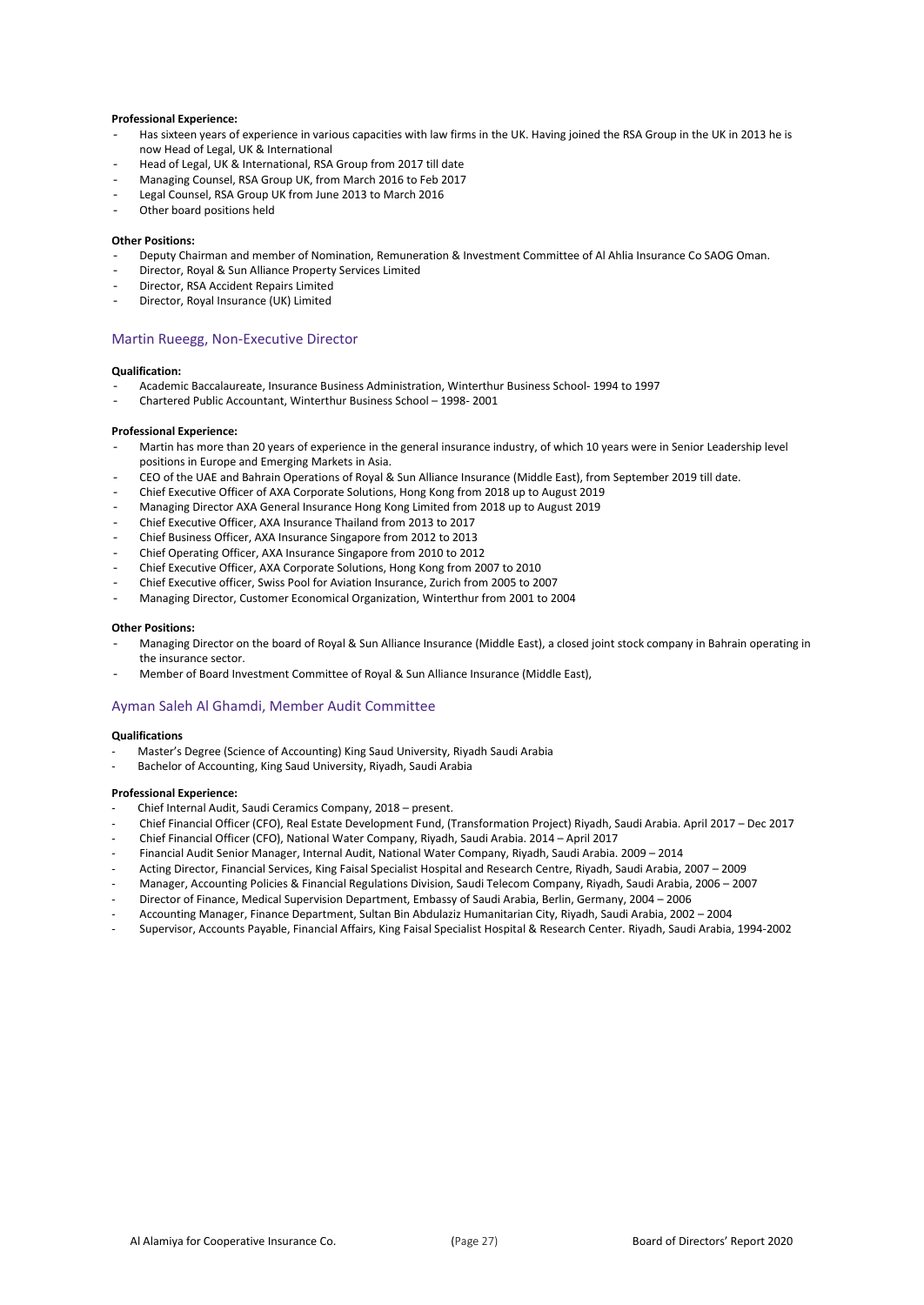### Dr. Ahmed Mohammed Al Salman, Member Audit Committee

#### **Qualifications**

- Ph.D. Accounting, Florida Atlantic university, USA, 2003
- Master of Business Administration (Accounting concentration), St. Louis University, USA, 1994
- Bachelor of Accounting, Kind Saud University, Qassim Branch, 1989.

#### **Professional Experience (Teaching):**

- Assistant Professor at the Accounting Department College of Business and Economics Qassim University (2003-Current)
- Adjunct faculty at the school of Accounting, college of Business, Florida Atlantic University USA 2001-2002
- Lecturer, Department of Accounting college of Business and Economics, King Saud University Qassim Branch (1997)
- Teacher assistant, Department of Accounting- College of Business and Economics, King Sa University Qassim Branch (1990 & 1991)

#### **Professional Experience:**

- Member of the Audit Committee of the National Poultry Company (from 1439H till now)
- Chairman of the Organizing Committee for the conference of Forensic accow1ting and financial fraud that will be held in 1440 at the College of Business and Economics, Qassim University
- Member of the Organizing Committee for the International Financial Reporting Standards Conference (IFRS): Opportunities and Challenges, College of Business and Economics, Qassim University
- Chairman of the Committee for the Preparation Forum for Accounting Profession College of Business and Economics, Qassim University
- Member of the Council of the College of Business and Economics 1433H until now
- Member of the Board of Accounting Department, College of Business and Economics 1424H till now
- Chairman of the committee of lecturers and lecturers at the College of Business and Economics 1437H until now
- Chairman of the Higher Methodologies Committee, College of Business and Economics, 1437H till now
- Chairman of the Committee for the Evaluation of Educational Objectives and Emphasis of Learning in the College of Business and Economics, Qassim University -from 1437 AH and now
- Chairman of the appointments committee at the College of Business and Economics, Qassim University -from 1437 to now
- Member of the Board of Directors of Al-Wafa Oasis Association for the Elderly -from 1439 till now
- Member of the Committee of business and economics Specialties in the Ministry of Education to evaluate the private colleges and universities
- Member of the establishment of the program of Accounting Doctor at the University of Al-Faisal
- Member of the Journal of Accounting Research Editorial Board
- Member of a committee of measurement at the National Center for Measurement and Evaluation of the arbitration of accounting programs in the Kingdom and the development of tests
- Member of several academic committees within the department.
- Member of the Board of Directors of Al Qarawi Car Maintenance Company -1434H-1436H
- Sport Supervisor, College of Business and Economics -1427H-1431H.
- Member of the establishment of investment and finance College of Business and Economics, Qassim University -1431 H.
- Member of the Standing Committee for the Ethics of Scientific Research in the Deanship of Scientific Research Qassim University (1431 H - 1433).
- Member of the Standing Committee for Development in the Deanship of Community Service, Qassim University -1427H 1429H
- Vice Dean of the College of Business and Economics, Qassim University -from 1437H to now.
- Head of Accounting Department, College of Business and Economics, Qassim University -from 1433H till now.
- Director of the Center for Research and Development of Human Resources College of Business and Economics, Qassim University 1428 H – 1433H.

#### Abdulaziz Yousef Bin Yousef, Non-Executive Director

#### **Qualifications**

− Bachelor's in business administration specialized in information Systems, 2012, Arab Open University, Riyadh, KSA.

#### **Professional Experience:**

- − Riyad Bank Senior Vice President, Head of Retail assets March 2019 till date
- − Bidaya Home Finance
	-
	- o Whole Sales Director, March 2018 Feb 2019 Head of Products, March 2016 - March 2018
	- − Fay United Real estate company CEO, April 2014 March 2016
- − Bank Al-Bilad Real Estate finance Business Head, May 2012- March 2014
- − Emirates NBD, KSA Product manager March 2010 May 2012
- − Arab Experts Capital Riyadh Branch manager Oct 2008 Feb 2010
- − Emirates NBD, KSA
	- o Assistant Product Manager Jan 2007 Sep 2008
	- o Marketing Officer, Jan 2006-Dec 2006
	- o Trainee, March 2005 Jan 2006
- − Dar Al-Yousefia Group Admin assistant, March 2002 Feb 2005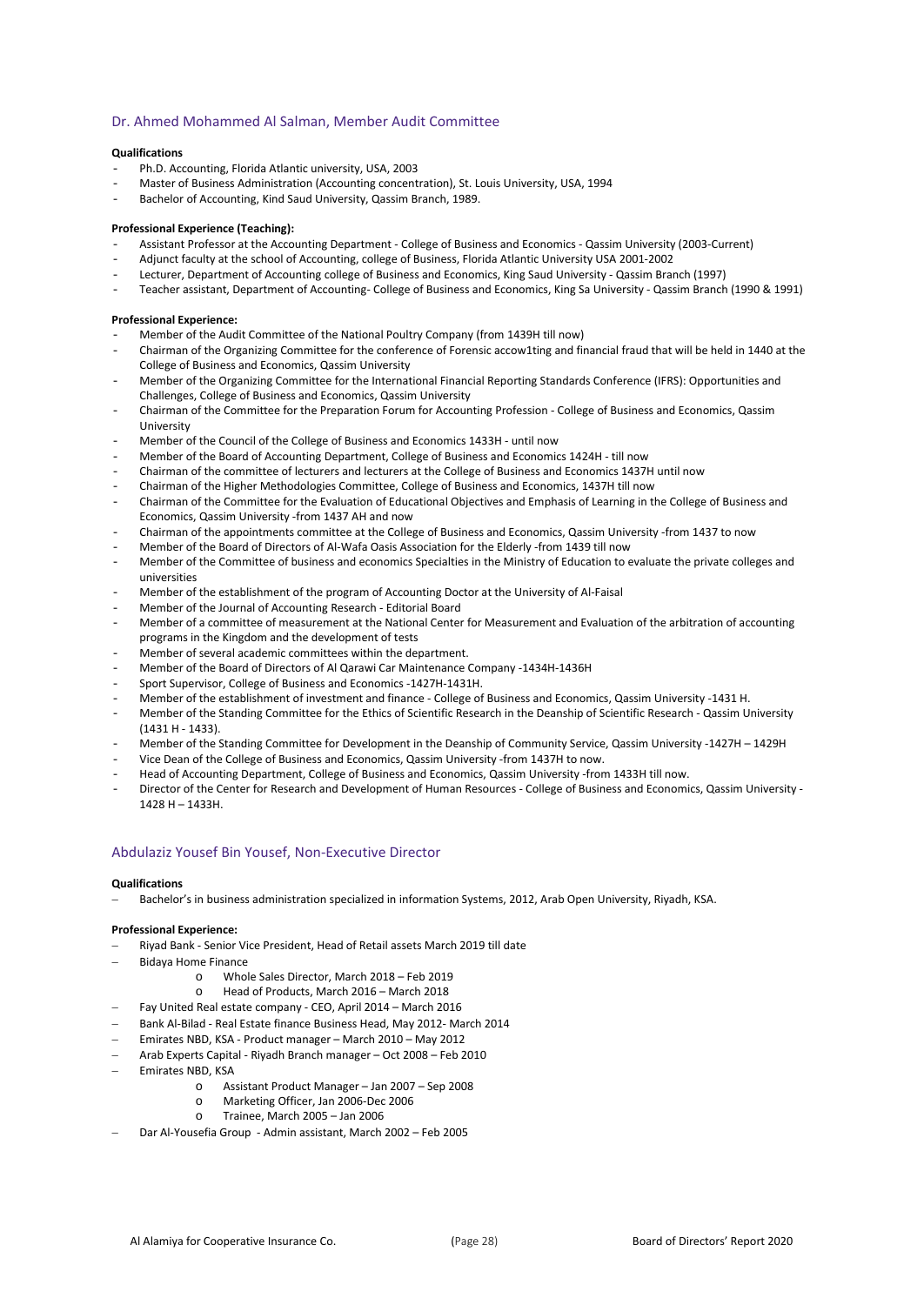#### viii) Profiles of Management Team

#### Khalid Jaafar Mostafa Allagany

**Date of birth:** 20/02/1967G **Nationality:** Saudi **Position:** Managing Director and Chief Executive Officer (CEO)

#### **Qualification:**

Bachelor of Business Administration in Risk Management from University of ALMEDA, USA, 2002.

#### **Professional Experience:**

- − Managing Director and CEO of Al Alamiya, since 2012 to present
- − Deputy CEO of Al Alamiya for Cooperative Insurance Company, a public joint stock company in the KSA operating in the insurance sector, from 2012 to end of 2012
- − Managing Director of Qeema Investments, KSA, a limited liability company in the UAE operating in the investment sector, from 2011 to 2012
- − Chief Executive Officer of Al-Ahli Takaful Company, a public joint stock company in the KSA operating in the insurance sector, from 2007 to 2011
- Insurance Business Group Head of the National Commercial Bank, a closed joint stock company in the KSA operating in the banking sector, from 2004 to 2007
- Head of Insurance & Bancassurance of Saudi Hollandi Bank, a public joint stock company in the KSA operating in the banking sector, from 2001 to 2004
- − Head of Insurance of Banque Saudi Fransi, a public joint stock company in the KSA operating in the banking sector, from 1995 to 2001
- Underwriting Officer of The National Company for Cooperative Insurance, a public joint stock company in the KSA operating in the insurance sector, from 1993 to 1995)

#### Fadi Aboul Hosn

**Date of birth:** 23/11/1970G **Nationality:** Canadian **Position:** Chief Financial Officer (CFO)

#### **Qualifications:**

- − Master of Business Administration (MBA) with concentration in Finance and strategic management from the Strathclyde Graduate School of Business, the University of Strathclyde, UK, 2003.
- Bachelor of Science in Business Administration with an option in Accounting, California State University, USA, 1994.
- − Award in Financial Planning from the Chartered Insurance Institute (CII), UK, 2009.

#### **Professional Experience:**

- − Chief Financial Officer of Al Alamiya, A publicly listed insurance company in the Kingdom of Saudi Arabia, 2013 to present.
- − Member of the Finance sub-committee of the Saudi Arabia Insurance Industry Executive Committee (IEC), 2013 to present.
- − Director of Finance and Administration at Wehbe Insurance Services, An Insurance broker operating in the United Arab Emirates, 2004 to 2012.
- − Group Financial Controller at GET Group\Global Information Technology, a limited liability company operating in the IT and the Secured Documents sector operating in the USA and UAE, 1999 to 2004.
- Business and IT Consultant at High Tech Computer Associates, a partnership operating in the IT Service sector in the USA, 1996 to 1999.
- − Accounting and Finance Manager at Royal Fortune Inc., a public partnership operating in the trading sector in the USA, 1990 to 1996.

#### Abdulmalik Ali AlHojairi**\***

**Date of birth:** 09/03/1977G **Nationality:** Saudi **Position:** Claims Director

#### **Qualification:**

− High Diploma of English Language

#### **Professional Experience:**

- Sales and Marketing Officer at Generation Skills Company.
- − Corporate Sales Officer at Al Fardan Jewelry Company.
- − Claims Management Service Group Leader at Tawuniya Insurance Company.
- − Support Unit Manager at Malath Insurance and reinsurance Company.
- − Head of Claims Department at Allianz Saudi Fransi Cooperative Insurance Company.
- − Senior Manager Motor Claims at Malath Insurance and reinsurance Company.
- − Senior Manager Quality and Development at Medgulf Insurance Company.

\* Resigned on 30-11-2020G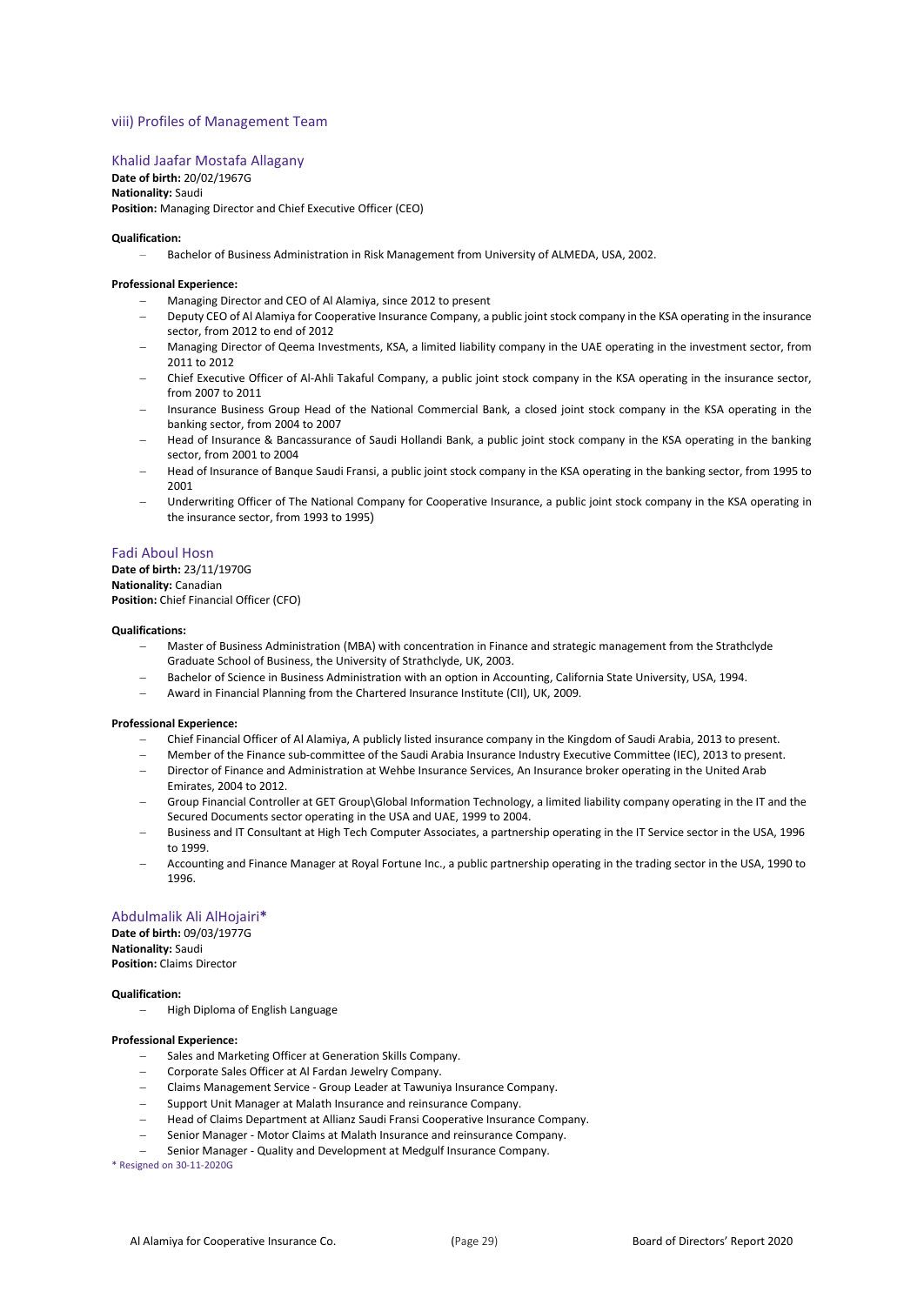### Bader Attaalah Alenazi

**Date of birth:** 27/05/1979G **Nationality:** Saudi **Position:** Head of Regulatory Compliance

#### **Qualification:**

− High School 1997

#### **Professional Experience:**

- − Head of Regulatory Compliance at Al Alamiya for Cooperative Insurance from to 09/2017 to present
- − Head of Customer Care Department at Al Alamiya for Cooperative Insurance from 03/2017 to 09/2017
- − Compliance Analyst & Complaints Manager at Al Alamiya for Cooperative Insurance from 01/2014 to 03/2017
- − Claims Initiatives Manager Motor & Casualty at Al Alamiya for Cooperative Insurance from 09/2011 to 12/2013
- − Motor Claims Handler Motor & Casualty at AXA for Cooperative Insurance from 04/2005 to 08/2011
- − Customer Account Executive at ALJ- Abdul Latif Jameel Co. Ltd. from 01/1999 to 03/2005

#### Russell Tong**\***

**Date of birth:** 15/05/1959G **Nationality:** Trinidad and Tobago **Position:** Technical Director

#### **Qualification:**

- Fellow of the Chartered Insurance Institute.
- − Associate in Risk Management Diploma of the Insurance Institute of America (IIA).
- − Associate in Claims Diploma of the IIA.

#### **Professional Experience:**

- − Senior Energy Underwriter at Elseco Limited, Dubai.
- − Senior Vice President Operations at Q-Re LLC, Doha.
- − Senior Vice President Energy Unit at Qatar Insurance Company.
- − Senior Technical Manager at Al Khazna Insurance Company, Abu Dhabi.
- Property Underwriter at The National Company for Cooperative Insurance, Riyadh.
- − Risk and Insurance Administrator at The Trinidad and Tobago Electricity Commission.
- − Manager, Property Insurance and training Officer at The National Company for Cooperative Insurance, Riyadh.

\* Resigned on 30-11-2020G

### Akhtar Abdulghafour Abbas

**Date of birth:** 16/12/1979G **Nationality:** Pakistani **Position:** Head of Audit

#### **Qualification:**

- − Bachelor of Commerce degree from University of the Punjab, Pakistan, in 1999
- − Associate of the Institute of Chartered Accountants of Pakistan since 2006
- − Certified Financial Services Auditor 2013

#### **Professional Experience:**

- − Head of Audit of Al Alamiya, from 2012 to present
- Financial Controller of Service Sales Corporation (Private) Limited, a limited liability company operating in the retail sector in Pakistan, from 2010 to 2012
- − Group Head Internal Audit of IGI Financial Services, a group of public joint stock companies operating in the financial services sector in Pakistan, from 2006 to 2010.
- − Trainee member with Price Waterhouse Coopers (PwC), a limited liability firm operating in the field of assurance, advisory and consultancy in Pakistan, from 2002 to 2006

### Waleed Najeeb Almasri **\***

**Date of birth:** 22/11/1968G **Nationality:** Saudi **Position:** HR Director

#### **Qualification:**

- Bachelor's Degree in Applied Mechanical Engineering from KFUPM Dhahran KSA, obtained in 1995

#### **Professional Experience:**

- HR Director for Al Alamiya from September 2016 to present.
- Group HR and Admin Manager for Alraha Group for Technical Services (RGTS) from May 2014 to May 2016 in Riyadh.
- General Director Human Resources at SAMA from July 2013 May 2014, in Riyadh.
- VP Human Resources at JPMorgan Chase Bank N A Riyadh Branch, from June 2010 to May 2013.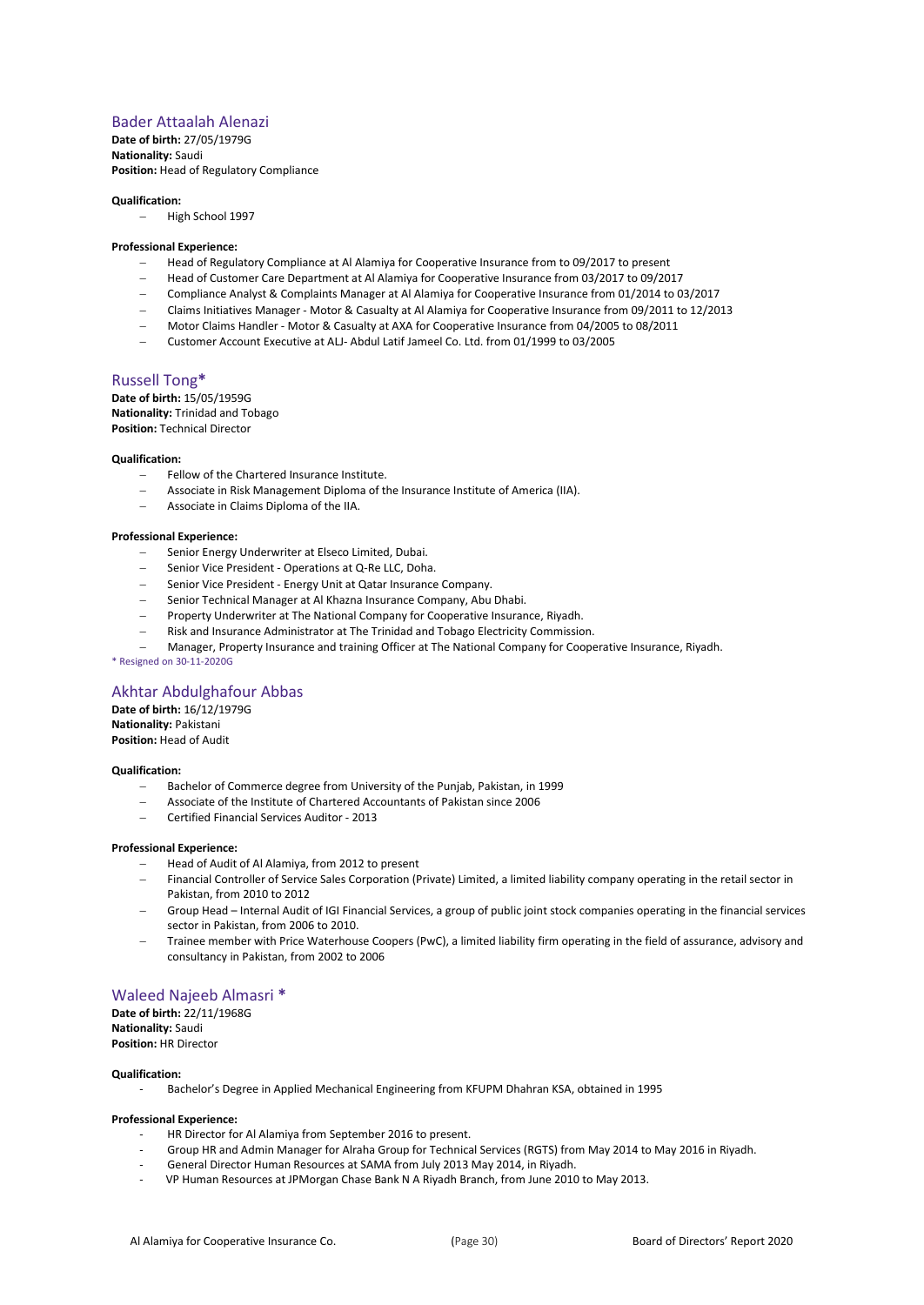- Senior Manager Human Resources at Emaar Economic City, Jeddah, from October 2008 to June 2010.
- Group HR Manager for Rubaiyat, Jeddah, from January 2008 to September 2008.
- Saudi Arabian Airlines Catering (Riyadh and Jeddah) from November 1996 to December 2007 in three positions
- (Assistant Manager HRD, Technical Manager Riyadh Catering Unit, Outsourcing Manager).

\* Resigned on 30-11-2020G

#### Riyadh Abbas Aldakheel

**Date of birth:** 07/09/1982G **Nationality:** Saudi **Position:** IT and Operations Director

#### **Qualification:**

- bachelor's Degree on Computer Engineering from KFUPM, Dhahran, in 2007.

#### **Professional Experience:**

- IT and Ops Director at Al Alamiya from November 2016 to present.
- IT Manager at Saudi Indian Coop Insurance Co. (WAFA), Riyadh, from October 2013 to November 2016.
- Assistant IT Manager at Alrajhi Takaful, Riyadh, from December 2010 to October 2013.
- IT Application Analyst at AXA Insurance Saudi Arabia, Riyadh, from February 2007 to December 2010.

### Laila Mohammed Alaithan

**Date of birth:** 12/09/1986G **Nationality**: Saudi **Position**: Head of Customer Care

#### **Qualification:**

- High Diploma in Computer Sciences
- High Diploma in General Nursing

#### **Professional Experience:**

- Head of Customer Care in Al Alamiya 2017
- Quality Assurance Supervisor in Al Alamiya 2017
- Customer Service Supervisor in Alissa Group 2014
- Customer Service Agent and Commander in NAJM 2011
- Admin Secretary in Almoosa General Hospital 200

#### Nasser Salman Alsuhaim**\***

**Date of birth:** 09/06/1982G **Nationality:** Saudi **Position:** Sales and Marketing Director

#### **Qualification:**

− High School, Riyadh, Saudi Arabia 1419H

#### **Professional Experience:**

- − Sales and Marketing Director Al Alamiya for Cooperative Insurance Company June 2020 to November 2021
- − Chief Commercial Officer MEDGULF From August 2018 to June 2020
- − Brokers Relationship Country Manager MEDGULF From July 2016 to August 2018
- − Sr. Manager (Acting Head), B2G Relationship, Corporate Sales Bupa Arabia From August 2015 to July 2016
- − Sr. Manager, Business Development, Corporate Sales Bupa Arabia From Mar 2015 to August 2015
- − Broker Channel Manager Tawuniya From Sep 2011 to Mar 2015
- − Statistic, Billing & Distribution Manager Tawuniya From May 2010 to Sep 2011
- − Group Leader for Operations & Quality Tawuniya From Jan 2010 to May 2010
- − Customers Relation Executive Tawuniya From Nov 2006 to Jan,2010

\* Resigned on 02-11-2020G